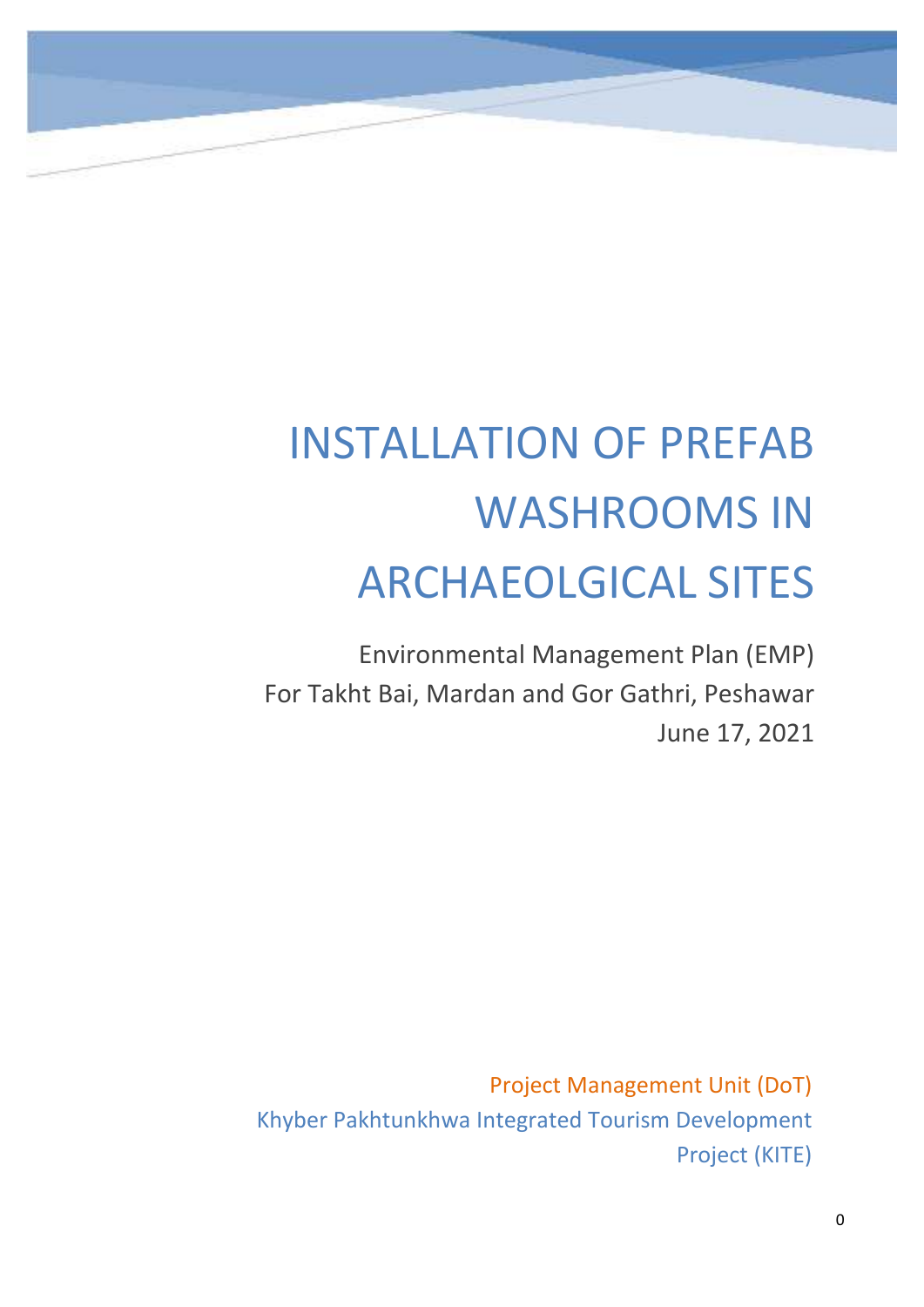



KHYBER PAKHTUNKHWA **INTEGRATED TOURISM DEVELOPMENT PROJECT (KITE)** PROJECT MANAGEMENT UNIT (DoT)

| <b>Table of Contents</b> |                                                                |          |  |  |  |  |
|--------------------------|----------------------------------------------------------------|----------|--|--|--|--|
| S. No                    | <b>Description</b>                                             | Page No. |  |  |  |  |
| 1.                       | <b>Project Description</b>                                     | 3        |  |  |  |  |
| 2.                       | Sub-Project Description                                        | 3        |  |  |  |  |
| 3.                       | Legal & Regulatory Framework                                   | 3        |  |  |  |  |
| 4.                       | <b>Implementation Arrangements</b>                             | 6        |  |  |  |  |
| 5.                       | Environmental Screening Assessment & Management                | 6        |  |  |  |  |
| 6.                       | Monitoring & Reporting                                         | 7        |  |  |  |  |
| 7.                       | <b>Mitigation and Monitoring Budget</b>                        | 11       |  |  |  |  |
|                          |                                                                |          |  |  |  |  |
| <b>Annexures</b>         |                                                                |          |  |  |  |  |
| 1.                       | Environmental and Social Screening Checklist Takht Bai         | 12       |  |  |  |  |
| 2.                       | <b>Environmental and Social Screening Checklist Gor Gathri</b> | 25       |  |  |  |  |
| 3.                       | COVID-19 SOPs for Contractors during Construction              | 38       |  |  |  |  |
| 4.                       | <b>Environmental Management and Monitoring Checklist</b>       | 46       |  |  |  |  |
| 5.                       | Drawings                                                       | 50       |  |  |  |  |
|                          |                                                                |          |  |  |  |  |
| <b>Tables</b>            |                                                                |          |  |  |  |  |
| 1.                       | Environmental Management and Monitoring Plan                   | 07       |  |  |  |  |
| 2.                       | <b>EMP Implementation Cost</b>                                 | 11       |  |  |  |  |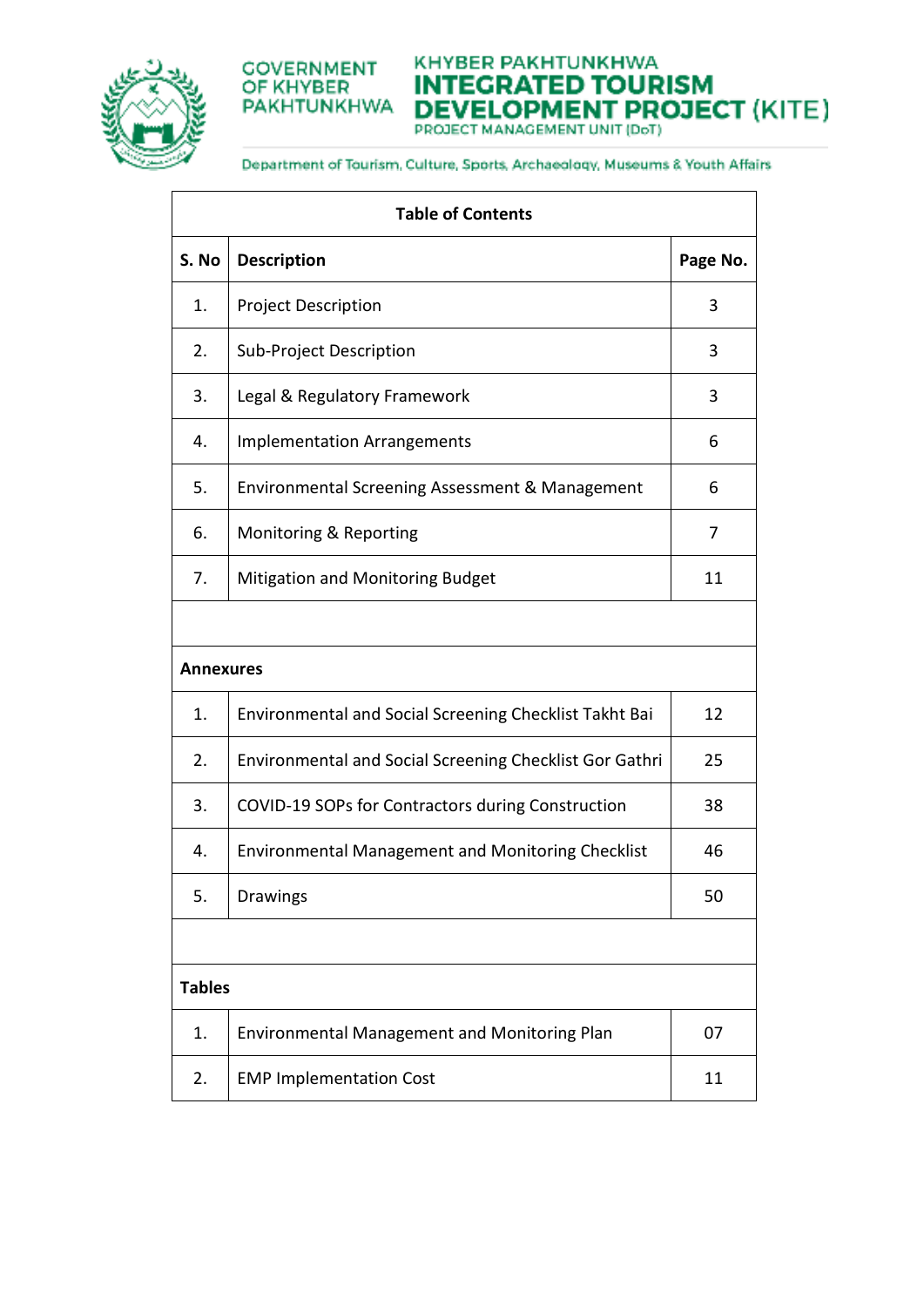



KHYBER PAKHTUNKHWA **INTEGRATED TOURISM DEVELOPMENT PROJECT (KITE)** 

Department of Tourism, Culture, Sports, Archaeology, Museums & Youth Affairs

# **REVISION RECORD**

| <b>Revision</b> | <b>Description</b>              | <b>Date submitted</b> | <b>WB Review</b> |
|-----------------|---------------------------------|-----------------------|------------------|
| Draft 1         | <b>Environmental Management</b> | 27 April 2021         | May 4, 2021      |
|                 | Plan, Takht Bai, Mardan         |                       |                  |
| Draft 2         | <b>Environmental Management</b> | 7 May, 2021           | May 10, 2021     |
|                 | Plan, Takht Bai, Mardan & Gor   |                       |                  |
|                 | Gathri Peshawar                 |                       |                  |
| <b>Draft</b>    | <b>Environmental Management</b> | 18 May, 2021          | 17 June, 2021    |
| 3/Final         | Plan, Takht Bai, Mardan & Gor   |                       |                  |
|                 | Gathri Peshawar                 |                       |                  |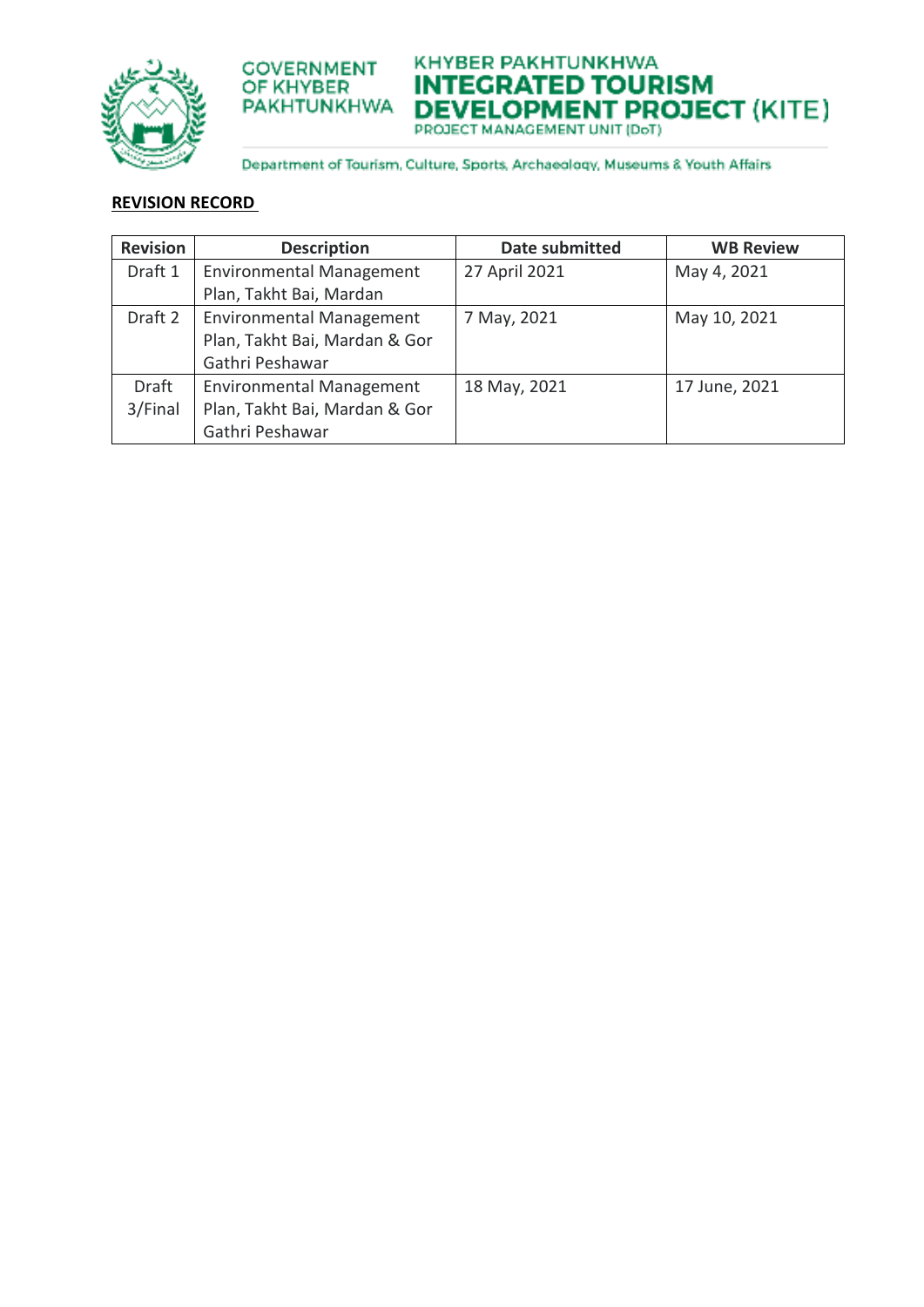



Department of Tourism, Culture, Sports, Archaeology, Museums & Youth Affairs

# **1. Project Description:**

The Government of Khyber Pakhtunkhwa (GoKP) is undertaking several initiatives to develop the tourism sector and employ it as a key driver of economic growth and job creation in the province. To create an enabling environment for the private sector to participate and develop the tourism value chain, the GoKP has entered into a partnership with the World Bank (WB) through an International Development Association (IDA) credit for the Khyber Pakhtunkhwa Integrated Tourism Development (KITE) Project. KITE is a \$70 million IDA credit which aims to create tourism-enabling infrastructure, enhance tourism assets and strengthen destination management for sustainable tourism development in Khyber Pakhtunkhwa.

# **2. Sub-project Description:**

Every year, number of domestic and foreign tourist visit Khyber Pakhtunkhwa to enjoy its scenic beauty. These include families, children, colleges/universities' groups and disabled persons. The demand for tourist facilities is increasing day by day and lack of clean public toilet facility is a major problem visitors have to face problems due to unavailability of such services. To address this issue the PMU KITE DoT has awarded contract for supply and installation of prefab toilets facilities in main tourist areas and heritage sites of the province. After installation, these prefab units will be handed over to respective development authorities/ district administration/ directorate for further operations and management (O&M) through its own resources or through outsourcing.

## **3. Legal and Regulatory Framework**

a. KP Environmental Protection Act (Revised 2014): Relevant provisions are as follows:

**Section 11 (Prohibition of Certain Discharges or Emissions)** states that "Subject to the provisions of this Act and the rules and regulations made thereunder, no person shall discharge or emit, or allow the discharge or emission of, any effluent or waste or air pollutant or noise in an amount, concentration or level which is in excess of the Environmental Quality Standards".

**Section 13-I (Initial Environmental Examination and Environmental Impact Assessment)**  requires that "No proponent of a project shall commence construction or operation unless he has filed with the Federal Agency an IEE or, where the project is likely to cause an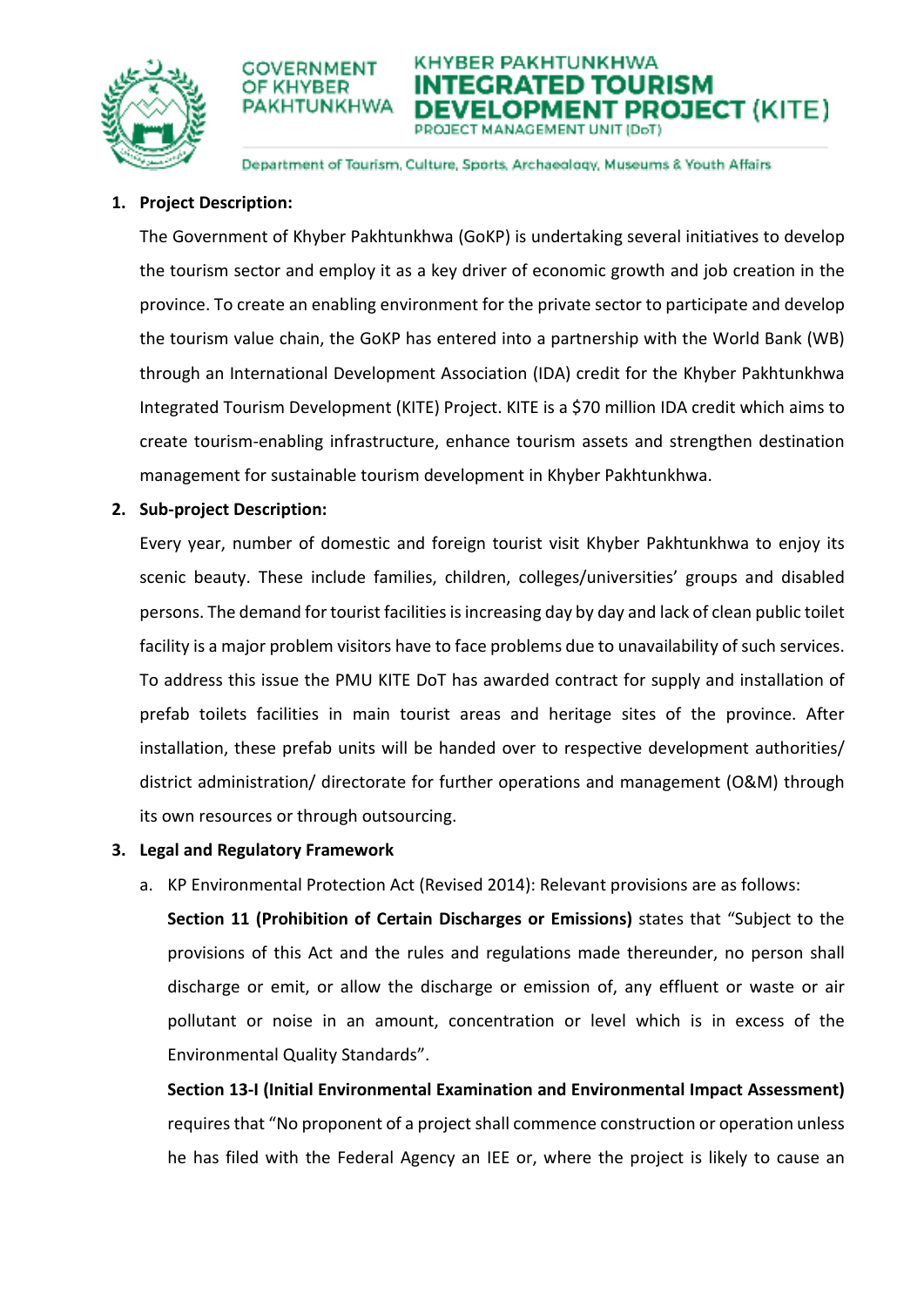



#### Department of Tourism, Culture, Sports, Archaeology, Museums & Youth Affairs

adverse environmental effect, an EIA, and has obtained from the Federal Agency approval in respect thereof." This IEE will be submitted by WAPDA for EPA approval.

**Section 13-2b (Review of IEE and EIA):** The Environmental Protection Agency shall review the EIA report and accord its approval subject to such conditions as it may deem fit to impose, or require that the EIA be re-submitted after such modifications as may be stipulated or rejected, the project as being contrary to environmental objectives.

**Section 15 (Handling of Hazardous Substances)** requires that "Subject to the provisions of this Act, no person shall generate, collect, consign, transport, treat, dispose of, store, handle, or import any hazardous substance except (a) under a license issued by the EPA and in such manner as may be prescribed; or (b) in accordance with the provisions of any other law for the time being in force, or of any international treaty, convention, protocol, code, standard, agreement, or other Instrument to which Pakistan is a party." Enforcement of this clause requires the EPA to issue regulations regarding licensing procedures and to define 'hazardous substance.' ESMF of KP Hydropower and Renewable Energy Development Program 19

**Section 16 (Regulation of Motor Vehicles):** Subject to provision of this clause of the Act and the rules and regulations made thereunder, no person shall operate a motor vehicle from which air pollutants or noise are being emitted in an amount, concentration or level which is in excess of the EQS, or where the applicable standards established under clause (g) of subsection (1) of Section-6 of the Act.

**Section 18 (Penalties):** Whoever contravenes or fails to comply with the provisions of section 11, 12, 13, or section 16 or any order issued thereunder shall be punishable with fine which may extend to one million rupees, and in the case of a continuing contravention or failure, with an additional fine which may extend to one hundred thousand rupees for every day during which such contravention or failure continues: Provided that if contravention of the provisions of section 11 also constitutes contravention of the provisions of section 15, such contravention shall be punishable under sub-section (2) only. **Section 19 (Offences by Bodies Corporate):** Where any contravention of this Act has been committed by a body corporate, and it is proved that such offense has been committed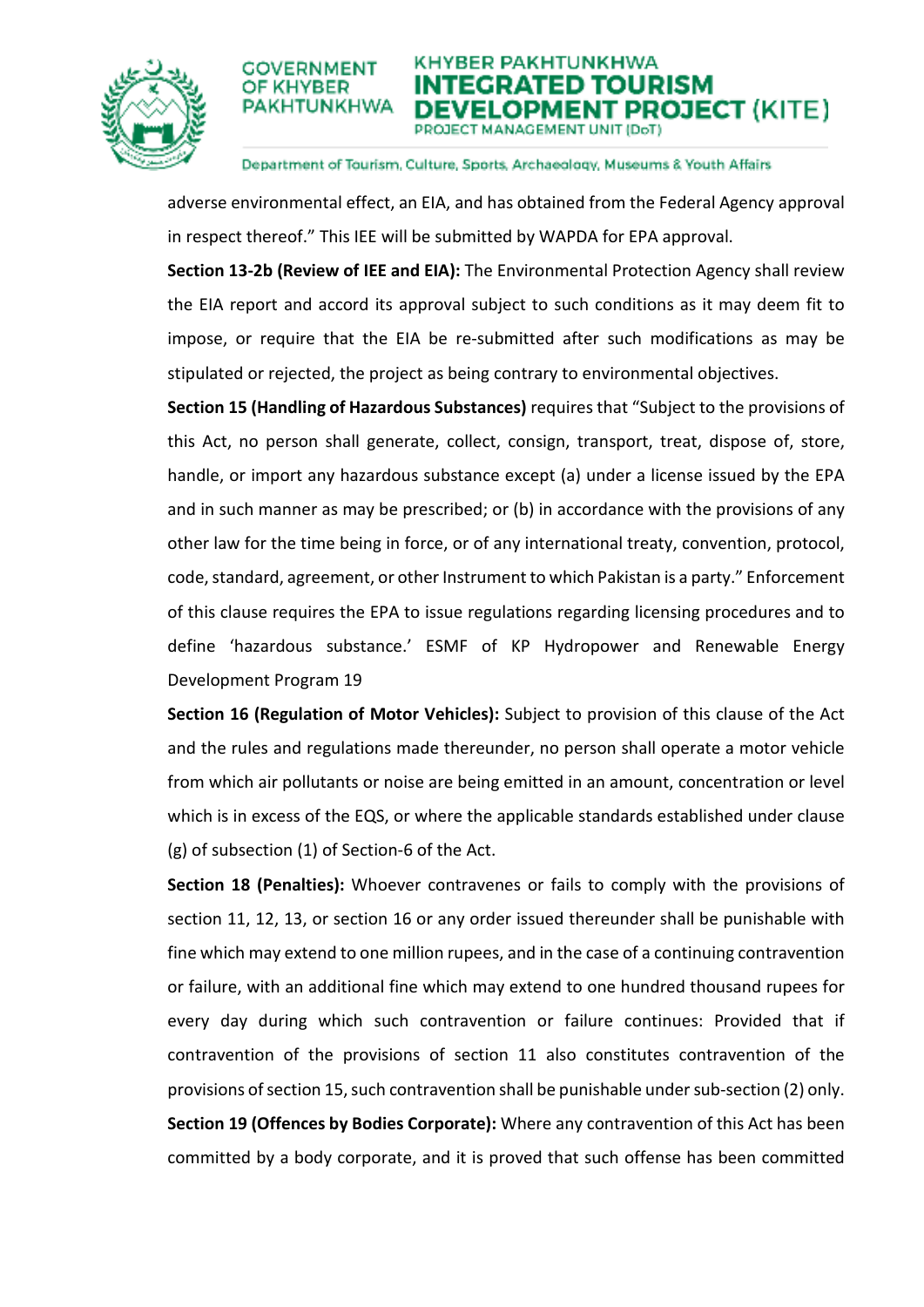



#### Department of Tourism, Culture, Sports, Archaeology, Museums & Youth Affairs

with the consent or connivance or, is attributed to any negligence on the part of, any director, partner, manager, secretary or other officers of the body corporate, such director, partner, manager, secretary or other officers of the body corporate, shall be deemed guilty of such contravention along with the body corporate and shall be punished accordingly.

b. Pakistan Environmental Protection Agency Review of IEE & EIA Regulations, 2000

The proposed sub activity does not fall under any of schedules of IEE & EIA Regulations 2000 therefore only EMP is required.

- c. E&S Operational Policies of World Bank (OP 4.01)
- **d. Implementation Arrangements:**

OF KHYBER

e. Project Director (PD) PMU KITE DoT will be overall responsible for the EMP implementation. The Liaison & Coordination Officer PMU DoT will be designated as the KITE EMP Coordinator, who will ensure that the present EMP is effectively implemented. The EMP Coordinator will ensure that the Environmental Screening Checklist (Annexure 1) is provided to each of the construction contractors and the Supervision Consultants. S/he will hold meetings with the contractors, if needed, to facilitate implementation of the mitigation measures provided in the Checklist.

The Environmental Screening Checklists (**Annexure-I**) has been filled for each construction site at the outset by the PMU Environment and Social Specialist. The original filled Checklist will be kept at the respective site; copies of the filled Screening Checklists will be provided to the Supervision consultant and contractor.

The Supervision Consultant will also ensure that the environmental monitoring is carried out regularly during the entire construction phase. The filled Environmental Monitoring Checklist after each monitoring visit will be sent to the PMU E&S Specialist, who will review and maintain complete record of these Checklists. S/he will also prepare a quarterly report on the basis of the filled checklists, summarizing the salient information and outcome of the environmental monitoring of each construction site. These quarterly reports will be provided to the KITE Project Director, and will also be shared with the World Bank.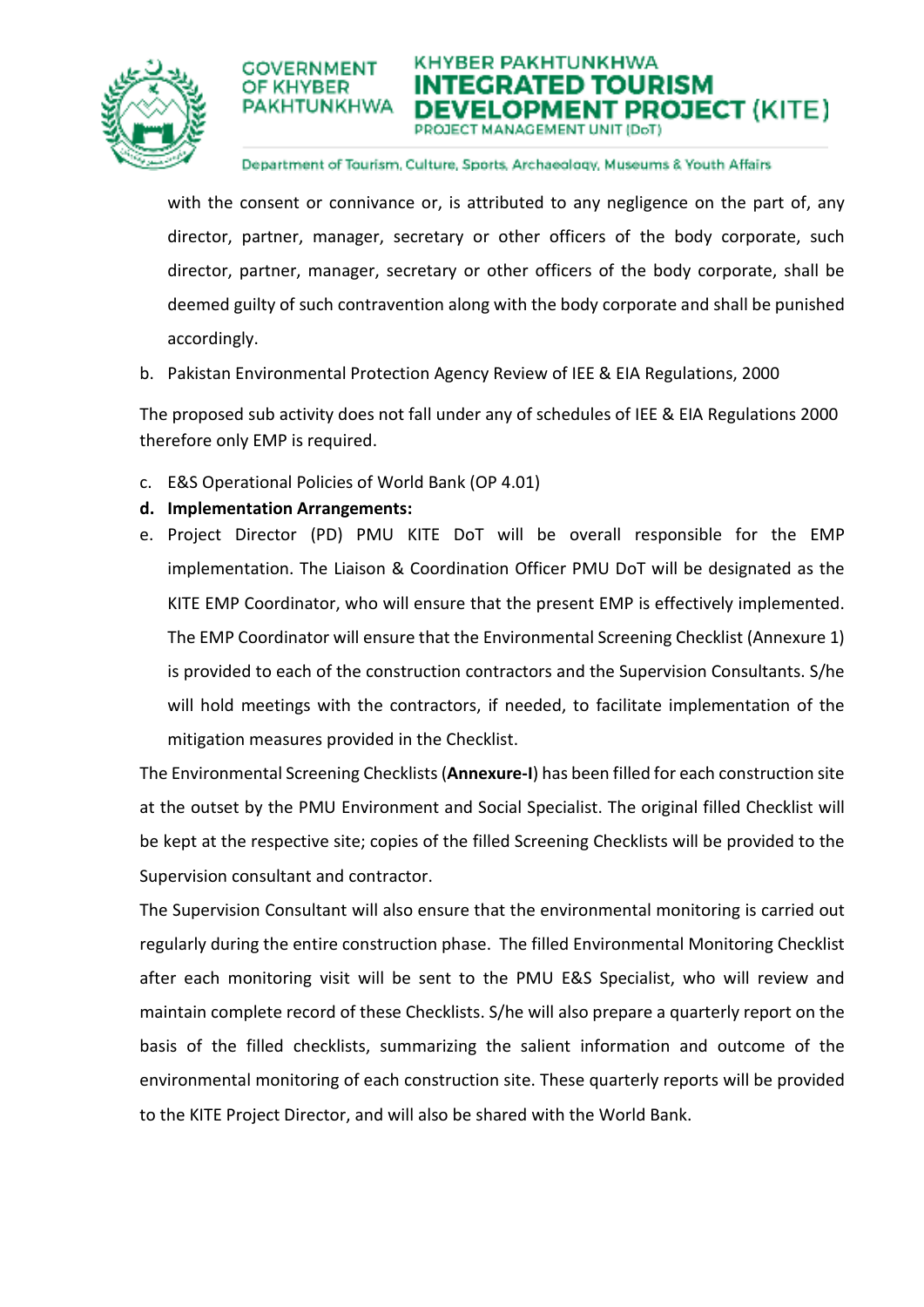



# Department of Tourism, Culture, Sports, Archaeology, Museums & Youth Affairs

Post-construction, the Directorate of Archaeology Khyber Pakhtunkhwa will be responsible for the regular O&M for the toilets at both archaeological sites. E&S Expert PMU KITE will do regular monitoring visits in this regard.

# **4. Environmental Screening Assessment & Management:**

The team conducted screening and assessment. The team also prepared environmental and social management and monitoring plan. According to the assessment the proposed sub project activity comes under Category C.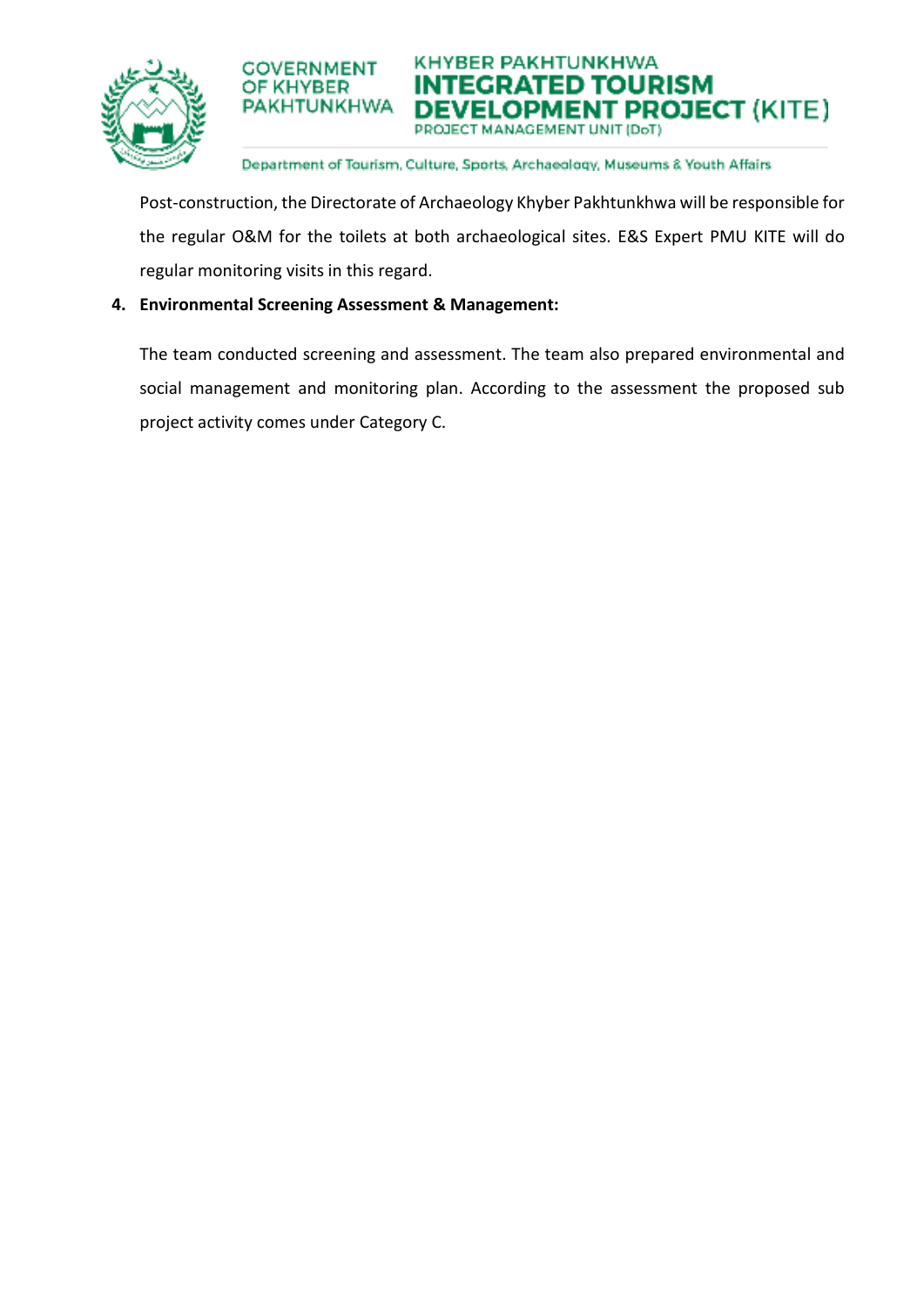

**COVERNMENT** 

**PAKHTUNKHWA** 

OF KHYBER

Department of Tourism. Culture, Sports, Archaeology, Museums & Youth Affairs

**KHYBER PAKHTUNKHWA** 

**INTEGRATED TOURISM** 

**DEVELOPMENT PROJECT (KITE)** 

# **5. Monitoring & Reporting:**

## **Table 1: Environmental Management and Monitoring Plan**

Environmental Management and Monitoring Plan is developed to address the environment and social issues that may arise during construction activities:

| <b>Environmental Impacts</b>                                 | <b>Proposed Mitigation Measures</b> | <b>Responsibility</b> | <b>Monitoring</b> | <b>Frequency</b> | <b>Responsibility</b> |
|--------------------------------------------------------------|-------------------------------------|-----------------------|-------------------|------------------|-----------------------|
|                                                              |                                     |                       | Parameter(s)      |                  |                       |
| 1. Air Quality                                               |                                     |                       |                   |                  |                       |
| emissions<br>be<br>Dust<br>may                               | All<br>vehicles<br>used<br>during   | Contractor, Site      | Visual inspection | During           | Contractor            |
| generated<br>during                                          | construction activities should be   | Supervisor            |                   | Construction     | (Environmental        |
| construction activity.                                       | kept in good working condition      |                       |                   | activities       | and Social Focal      |
|                                                              | and be properly tuned and           |                       |                   |                  | Point), and           |
|                                                              | maintained to minimize exhaust      |                       |                   |                  | report monthly        |
|                                                              | emissions.                          |                       |                   |                  | to PMU DoT.           |
|                                                              |                                     |                       |                   |                  |                       |
|                                                              | Stockpiled<br>materials<br>will be  |                       |                   |                  |                       |
|                                                              | covered<br>to<br>avoid              |                       |                   |                  |                       |
|                                                              |                                     |                       |                   |                  |                       |
|                                                              | dust/particulate emission.          |                       |                   |                  |                       |
| 2. Water and Soil Contamination                              |                                     |                       |                   |                  |                       |
| Construction<br>activities<br>$\bullet$                      | • contractor to use asbestos        | Contractor, Site      | Visual inspection | During           | Contractor            |
| can have raw materials or                                    | free cement.                        | Supervisor            |                   | Construction     | (Environmental        |
| construction materials.                                      | · Debagging will be done in         |                       |                   | activities       | and Social Focal      |
| potential soil or water<br>$\bullet$                         | closed compound.                    |                       |                   |                  | Point), and           |
| contamination (e.g., from                                    | • The sub project<br>includes       |                       |                   |                  | report monthly        |
| oil, grease and fuel from<br>construction of septic tank and |                                     |                       |                   |                  | to PMU DoT.           |
| equipment yards)<br>soak pits for wastewater                 |                                     |                       |                   |                  |                       |
| - of<br>chemicals<br>use<br>or<br>$\bullet$                  | hence all waste will go in these    |                       |                   |                  |                       |
| solvents                                                     | tanks for primary treatment.        |                       |                   |                  |                       |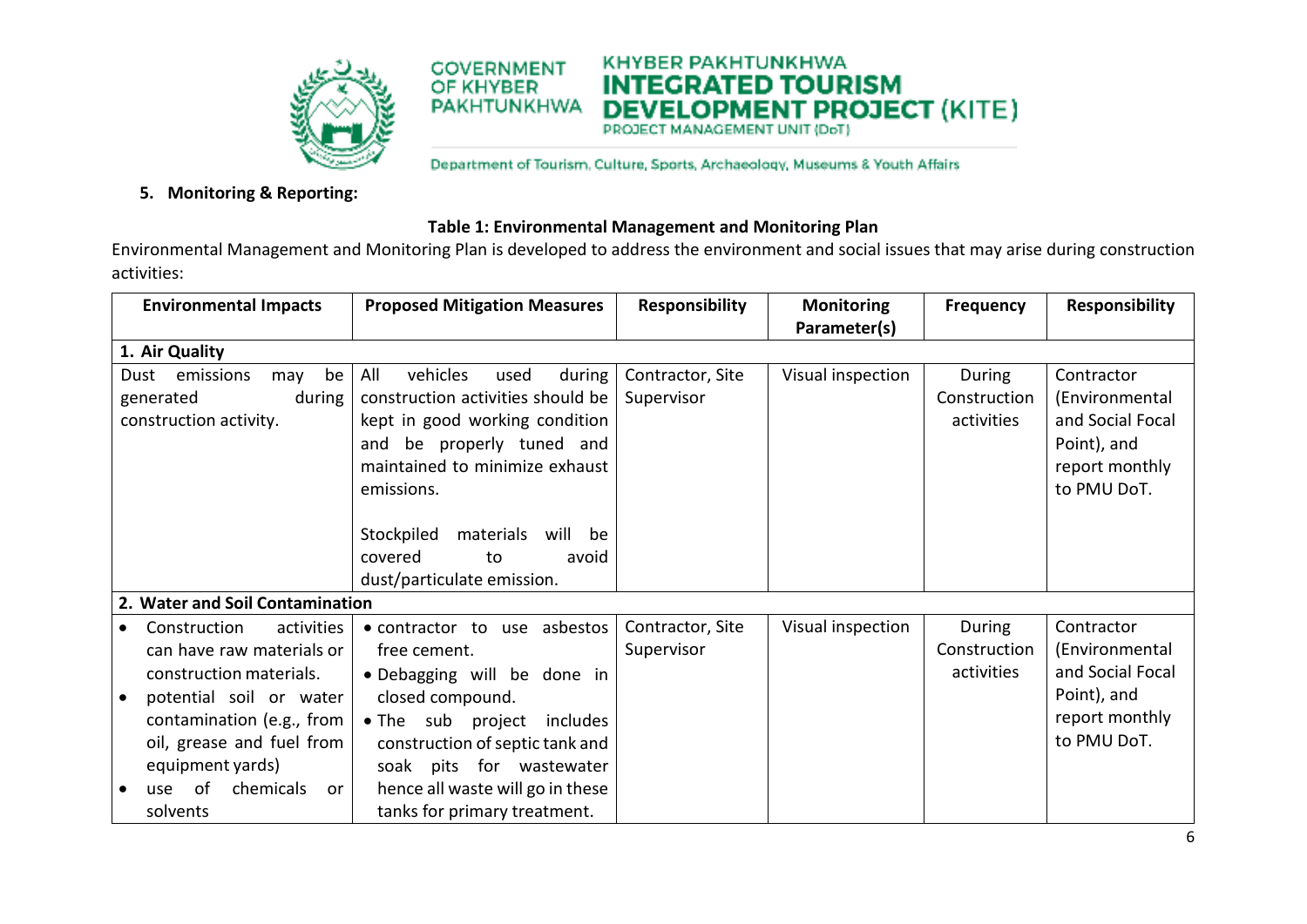

#### **KHYBER PAKHTUNKHWA COVERNMENT INTEGRATED TOURISM DEVELOPMENT PROJECT (KITE) PAKHTUNKHWA**

| creation<br>stagnant<br>οf<br>water bodies in borrow<br>pits,<br>quarries,<br>etc.,<br>encouraging<br>for<br>mosquito breeding<br>and<br>other disease vectors | • advised to use lead free paint.<br>. The contractor will also to<br>make sure that proper PPE be<br>provided to each worker on<br>site and store the chemicals in<br>(if)<br>enclosed<br>stockroom<br>required).<br>• Regular cleaning of site by<br>contractor, refilling of borrow<br>pits after completion of work<br>will be ensured. |                   |                   |                 |                  |
|----------------------------------------------------------------------------------------------------------------------------------------------------------------|---------------------------------------------------------------------------------------------------------------------------------------------------------------------------------------------------------------------------------------------------------------------------------------------------------------------------------------------|-------------------|-------------------|-----------------|------------------|
| 3. Solid Waste Disposal                                                                                                                                        |                                                                                                                                                                                                                                                                                                                                             |                   |                   |                 |                  |
| Construction activities can                                                                                                                                    | Disposal to municipal solid waste                                                                                                                                                                                                                                                                                                           | Contractor, Site  | Visual inspection | During          | Contractor       |
| generate solid waste on site.                                                                                                                                  | bin.                                                                                                                                                                                                                                                                                                                                        | Supervisor        |                   | Construction    | (Environmental   |
|                                                                                                                                                                | Proper disposal of solid waste in                                                                                                                                                                                                                                                                                                           |                   | PPE Inventory     | activities/ and | and Social Focal |
|                                                                                                                                                                | designated site to sustain the                                                                                                                                                                                                                                                                                                              |                   |                   | post            | Point), and      |
|                                                                                                                                                                | water and land quality for                                                                                                                                                                                                                                                                                                                  |                   |                   | construction    | report monthly   |
|                                                                                                                                                                | domestic requirements.                                                                                                                                                                                                                                                                                                                      |                   |                   | activities      | to PMU DoT.      |
|                                                                                                                                                                | Use of PPEs (protective gloves,                                                                                                                                                                                                                                                                                                             |                   |                   |                 |                  |
|                                                                                                                                                                | face masks, protective boots) by                                                                                                                                                                                                                                                                                                            |                   |                   |                 |                  |
|                                                                                                                                                                | the workers involved in handling                                                                                                                                                                                                                                                                                                            |                   |                   |                 |                  |
|                                                                                                                                                                | and management of all kinds of                                                                                                                                                                                                                                                                                                              |                   |                   |                 |                  |
|                                                                                                                                                                | waste.                                                                                                                                                                                                                                                                                                                                      |                   |                   |                 |                  |
| 4. Excavation of Earth                                                                                                                                         |                                                                                                                                                                                                                                                                                                                                             |                   |                   |                 |                  |
| Excavation<br>of<br>earth<br>for                                                                                                                               | should<br>obtain<br>Contractor                                                                                                                                                                                                                                                                                                              | Contractor / Site | Visual inspection | During          | Contractor       |
| foundation                                                                                                                                                     | approval for excavation and will                                                                                                                                                                                                                                                                                                            | Supervisor        |                   | Construction    | (Environmental   |
|                                                                                                                                                                | do compaction of site in order to                                                                                                                                                                                                                                                                                                           |                   |                   | activities/ and | and Social Focal |
|                                                                                                                                                                | protect erosion during rains.                                                                                                                                                                                                                                                                                                               |                   |                   | post            | Point), and      |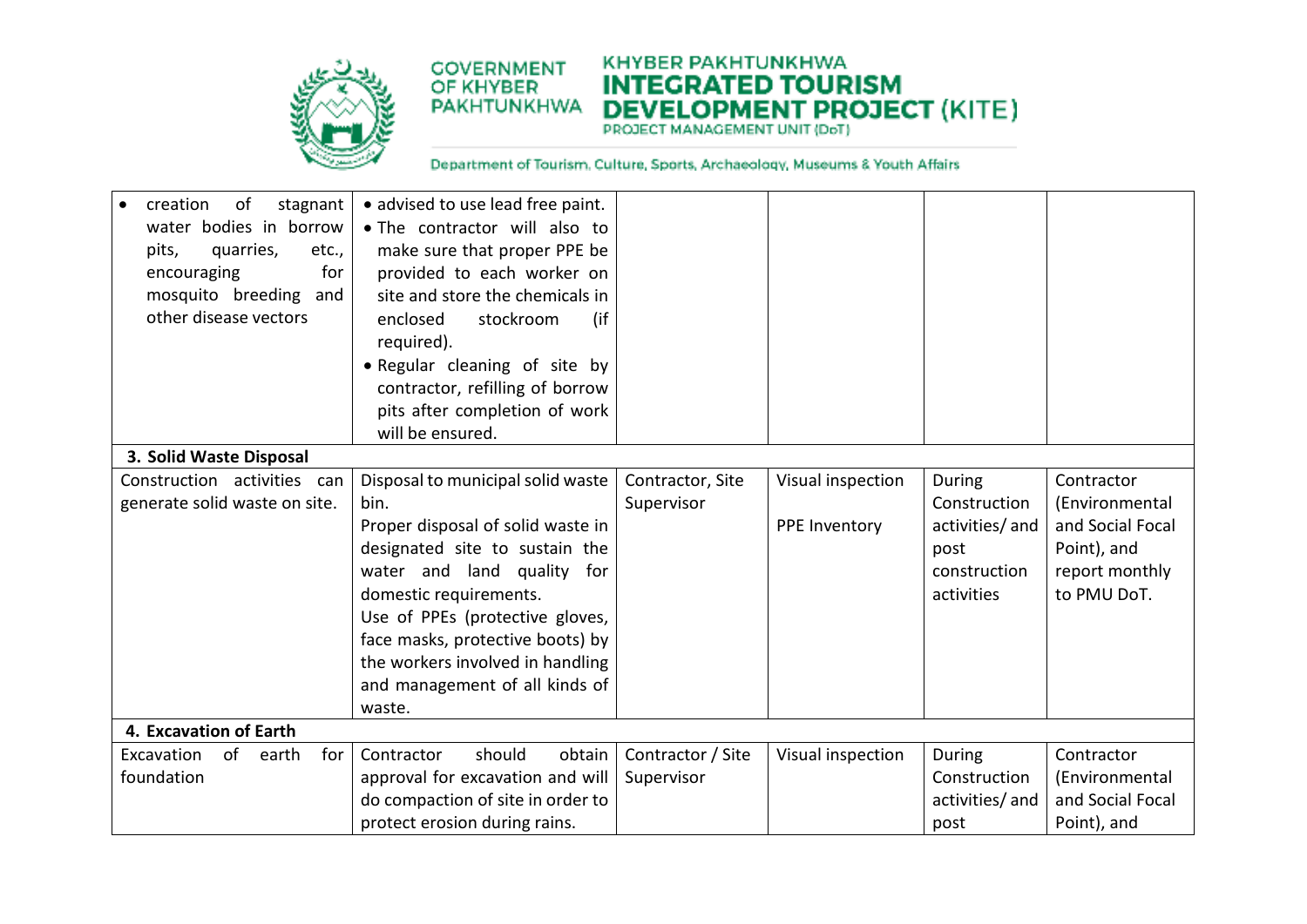

#### **KHYBER PAKHTUNKHWA COVERNMENT INTEGRATED TOURISM DEVELOPMENT PROJECT (KITE) PAKHTUNKHWA**

|                                                                                                                    |                                                                                                                                                                                                                                                                                                                                                      |                                |                                                                                          | construction<br>activities                                                      | report monthly<br>to PMU DoT.                                                                    |
|--------------------------------------------------------------------------------------------------------------------|------------------------------------------------------------------------------------------------------------------------------------------------------------------------------------------------------------------------------------------------------------------------------------------------------------------------------------------------------|--------------------------------|------------------------------------------------------------------------------------------|---------------------------------------------------------------------------------|--------------------------------------------------------------------------------------------------|
| 5. Workers Safety                                                                                                  |                                                                                                                                                                                                                                                                                                                                                      |                                |                                                                                          |                                                                                 |                                                                                                  |
| <b>Drilling</b><br>activities,<br>and<br>operation of machinery on<br>site can pose OH&S risks to<br>the operator. | skilled staff shall be hired<br>PPE shall be procured, and its<br>usage ensured                                                                                                                                                                                                                                                                      | Contractor, Site<br>Supervisor | Visual inspection<br>Pictorial evidence<br>field<br>per<br>as<br>monitoring<br>checklist | During<br>Construction<br>activities/ and<br>post<br>construction<br>activities | Contractor<br>(Environmental<br>and Social Focal<br>Point), and<br>report monthly<br>to PMU DoT. |
| subproject located in an area<br>of seismic faults                                                                 | • Incorporating earthquake<br>resistant features like frame<br>structure, prefab material.<br>engineering<br>$\bullet$ Earth<br>quack<br>designing and training for<br>before<br>contractor<br>starting<br>work activities.<br>Getting communities involved in<br>of<br>disaster<br>process<br>the<br>mitigation through education<br>and awareness. | Contractor, Site<br>Supervisor | Visual inspection<br>Pictorial evidence<br>field<br>per<br>as<br>monitoring<br>checklist | During<br>Construction<br>activities/ and<br>post<br>construction<br>activities | Contractor<br>(Environmental<br>and Social Focal<br>Point), and<br>report monthly<br>to PMU DoT. |
| 6. Cultural                                                                                                        |                                                                                                                                                                                                                                                                                                                                                      |                                |                                                                                          |                                                                                 |                                                                                                  |
| Sub-project may have an<br>impact on archaeological or<br>historical sites                                         | It will have a beneficial/ positive<br>impact as these toilet facilities<br>will enhance tourism facilitation<br>will<br>encourage<br>and<br>more<br>tourists to visit, and it will make                                                                                                                                                             | <b>DoA</b>                     | <b>Site Visit</b>                                                                        | After handing<br>over to DoA                                                    | <b>DoA</b>                                                                                       |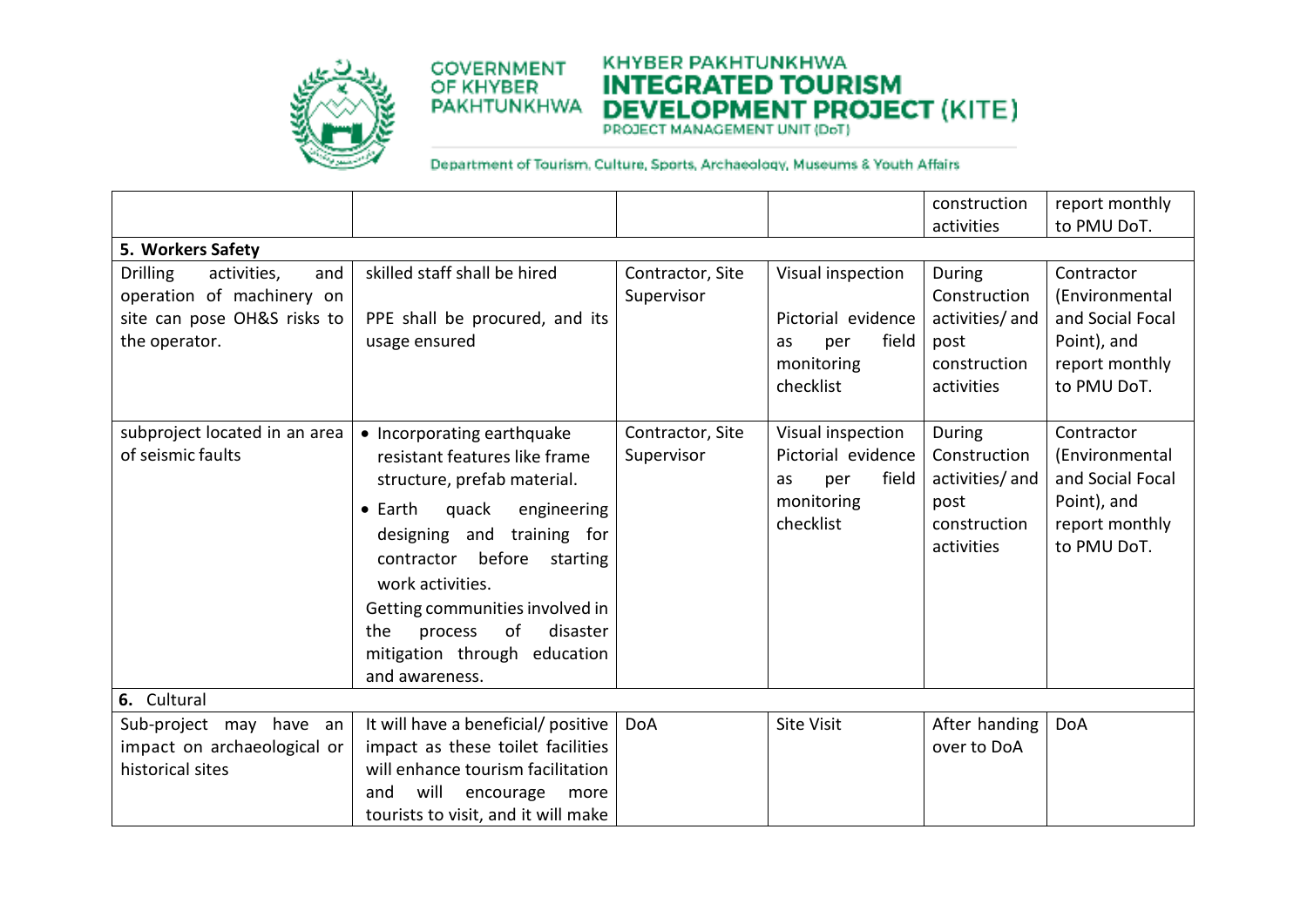

#### **KHYBER PAKHTUNKHWA COVERNMENT INTEGRATED TOURISM DEVELOPMENT PROJECT (KITE) PAKHTUNKHWA**

| their visit more comfortable.    |  |  |
|----------------------------------|--|--|
| Since the toilets will be in the |  |  |
| parking area of the              |  |  |
| archaeological complex, they     |  |  |
| will not have an adverse impact  |  |  |
| on the heritage site itself.     |  |  |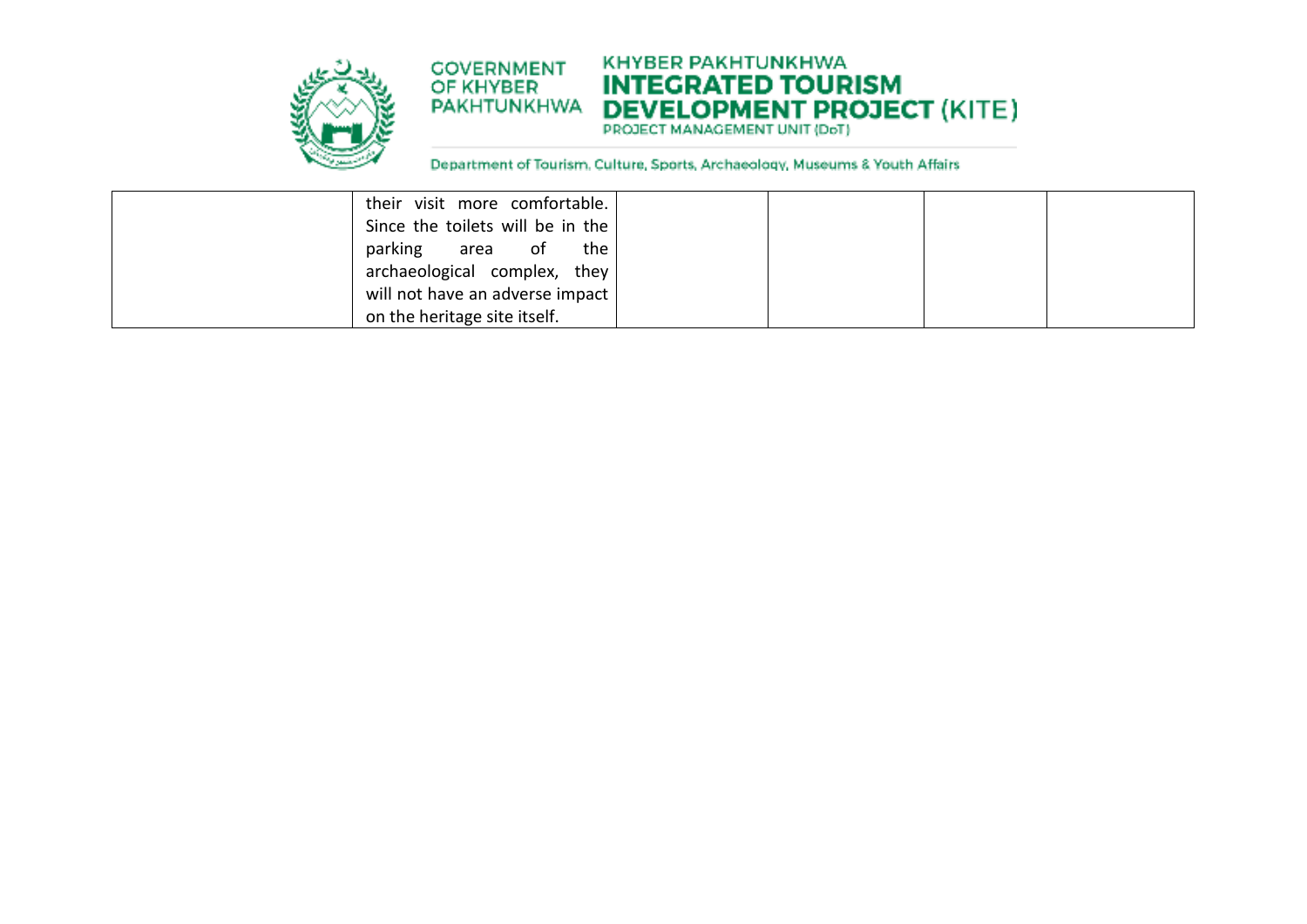

#### **KHYBER PAKHTUNKHWA COVERNMENT INTEGRATED TOURISM DEVELOPMENT PROJECT (KITE) PAKHTUNKHWA**

| 7. Grievance Redress Mechanism          |                                         |                 |                   |              |                  |  |  |
|-----------------------------------------|-----------------------------------------|-----------------|-------------------|--------------|------------------|--|--|
| Public grievances related to            | · Maintain a complaint register         | Contractor,     | Site Visit        | During       | Third party      |  |  |
| environment<br>and<br>social            | on site.                                | Site Supervisor | Public            | Construction | monitoring/      |  |  |
| aspects as unavailability of            | • Identify<br>and<br>appropriately      |                 | Consultation      | activities/  | PMU DoT.         |  |  |
| drinking water, loss of public          | respond to impacts on directly          |                 |                   | and post     |                  |  |  |
| property, loss of agricultural          | affected persons to ensure              |                 |                   | construction |                  |  |  |
| land or of livelihood                   | legal compliance and meet               |                 |                   | activities   |                  |  |  |
|                                         | moral / ethical obligations             |                 |                   |              |                  |  |  |
|                                         | • Synchronization of department         |                 |                   |              |                  |  |  |
|                                         | website GRM web portal.                 |                 |                   |              |                  |  |  |
| 6. Operations and Management of Toilets |                                         |                 |                   |              |                  |  |  |
| Can cause nuisance and bad              | be<br>$\bullet$ O&M<br>will<br>activity | DoA, E&S Expert | <b>Site Visit</b> | After        | DoA to submit    |  |  |
| odor                                    | responsibility of DoA.                  | <b>PMU KITE</b> |                   | handing      | quarterly report |  |  |
| Cleaning of Septic tank (when           | • Waste water from toilets will         |                 |                   | over to DoA  | to PMU KITE DoT  |  |  |
| reached full capacity)                  |                                         |                 | on quarterly      |              |                  |  |  |
|                                         |                                         |                 | basis             |              |                  |  |  |
|                                         | drinking water facility.                |                 |                   |              |                  |  |  |
|                                         | • DoA staff to clean the toilets        |                 |                   |              |                  |  |  |
|                                         | on regular basis.                       |                 |                   |              |                  |  |  |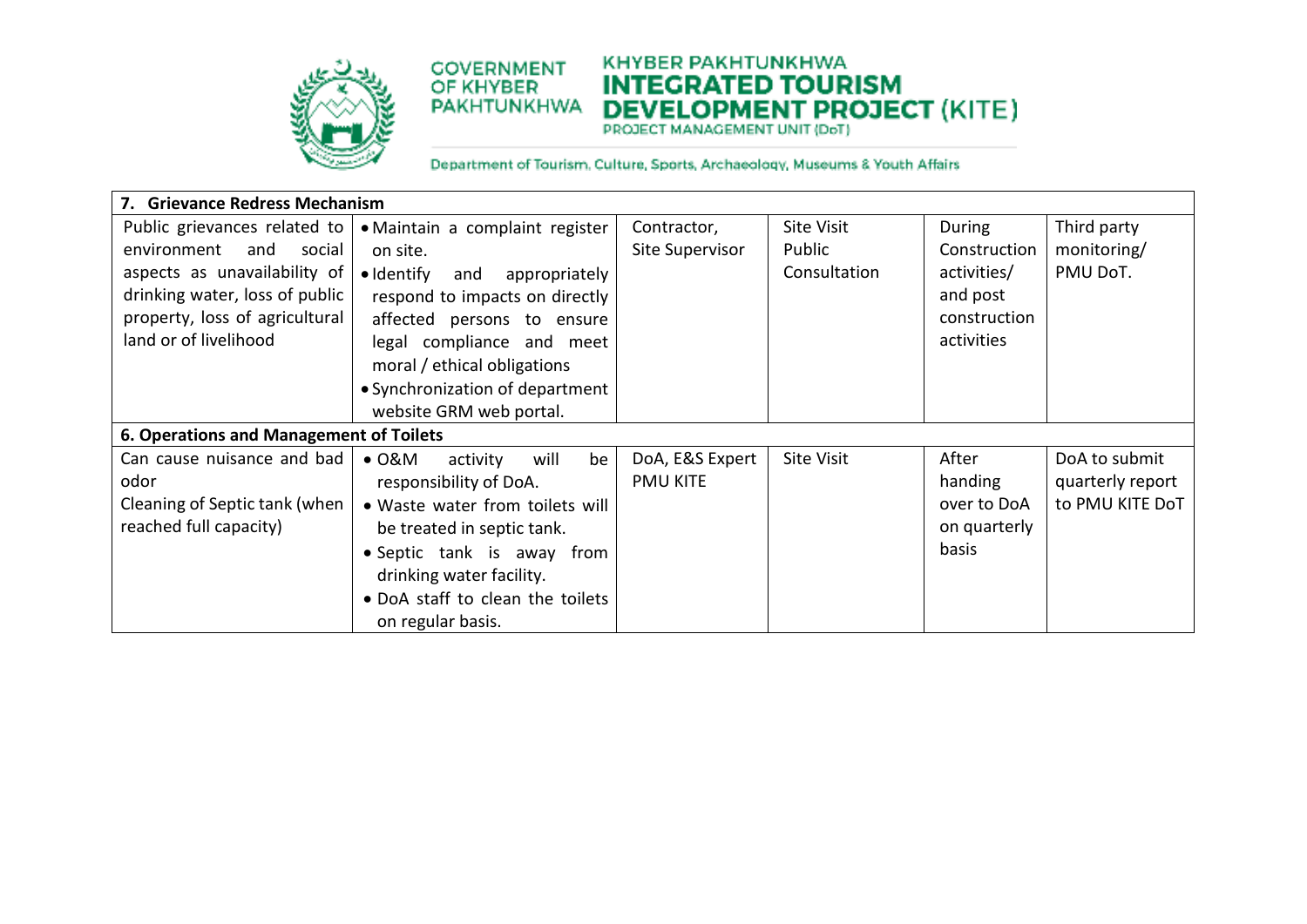



Department of Tourism, Culture, Sports, Archaeology, Museums & Youth Affairs

# **7. Mitigation and Monitoring Budget:**

The cost for the implementation of construction stage activities given in this plan will be included within the civil works contract for this sub-project with total cost of Rs**. 190,050/-**

| Name of item                  | Quantity       | Unit | <b>Unit Rate</b> | <b>Total Amount (PKR)</b> |
|-------------------------------|----------------|------|------------------|---------------------------|
| N-95 Masks                    | 100            |      | 150              | 15000                     |
| Safety Shoes (pairs)          | 20             |      | 2000             | 40000                     |
| Gloves (pairs)                | 50             |      | 1500             | 75000                     |
| First Aid Box (per site)      | $\overline{2}$ |      | 5000             | 10000                     |
| Ear Plugs (pairs)             | 50             |      | 25               | 1250                      |
| Safety Helmets                | 20             |      | 1200             | 24000                     |
| Safety Jackets                | 20             |      | 800              | 16000                     |
| Sanitizer                     | 10             |      | 500              | 5000                      |
| Thermo-gun                    | $\mathbf{1}$   |      | 600              | 600                       |
| <b>SUB TOTAL (1)</b>          |                |      |                  | 186850                    |
| <b>Others</b>                 |                |      |                  |                           |
| <b>Provision of Dust Bins</b> | 1              | Each | 100              | 100                       |
| Reflective Tape               | 1              | Each | 200              | 200                       |
| Safety cones                  | $\mathbf 1$    | Each | 700              | 700                       |
| Safety boards                 | 1              | Each | 1500             | 1500                      |
| Water sprinkling              | 5 times/day    | L/S  | 700              | 700                       |
| <b>SUB TOTAL (2)</b>          | 3200           |      |                  |                           |
| <b>GRAND TOTAL (1+2)</b>      | 190,050.00     |      |                  |                           |

# **Table 2: EMP Implementation Cost**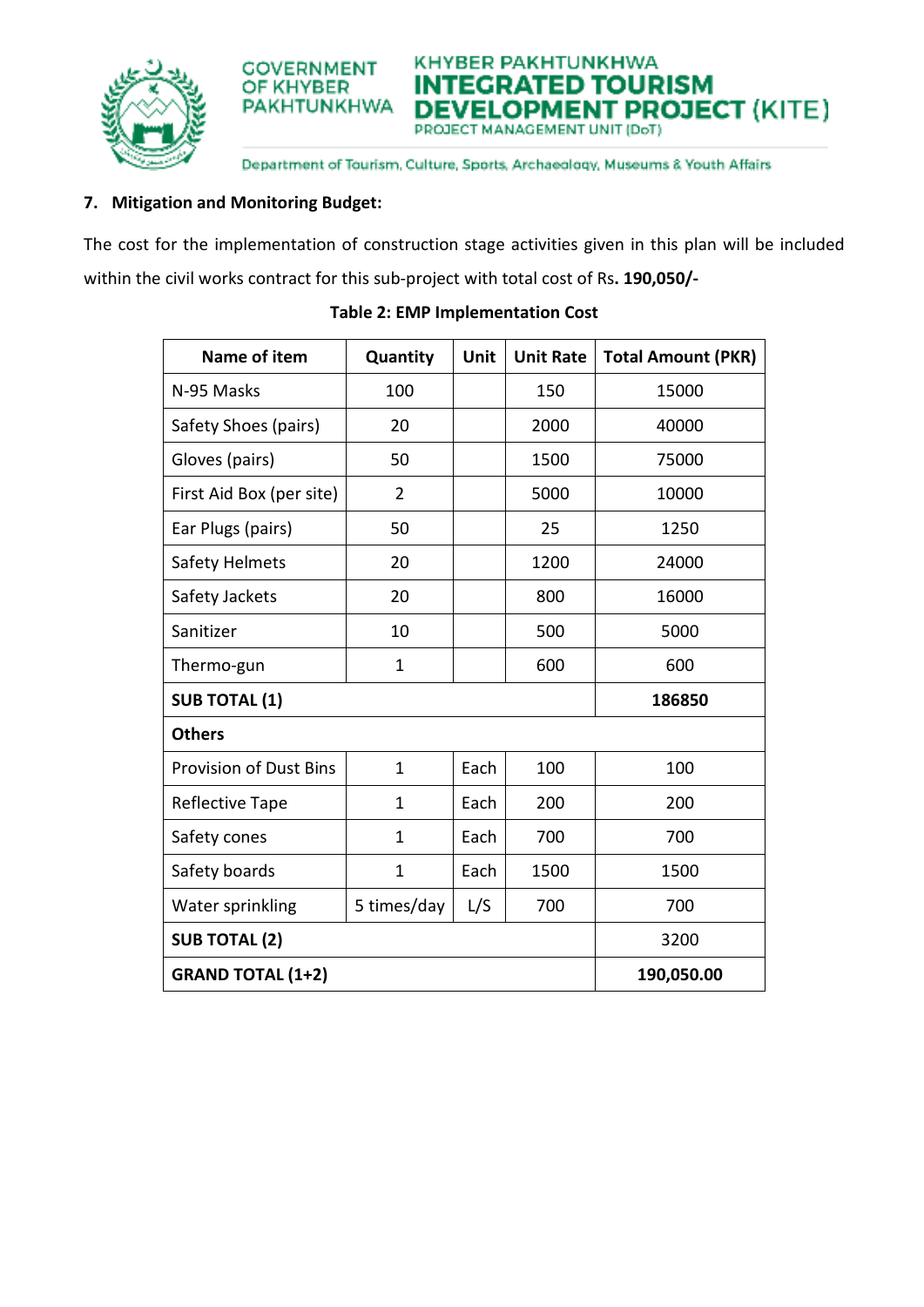

#### **KHYBER PAKHTUNKHWA COVERNMENT INTEGRATED TOURISM** OF KHYBER PAKHTUNKHWA **DEVELOPMENT PROJECT** (KITE)

Department of Tourism. Culture, Sports, Archaeology, Museums & Youth Affairs

# **Annex-01 Environmental and Social Screening Checklist for Takht Bai**

| <b>Name of Sub-project</b>                                                   | Construction & Installation of Pre-Fabricated Toilets Archeological site Takhtbhai District Mardan                                                                                                                                                                                                                                                                                                                                                                          |
|------------------------------------------------------------------------------|-----------------------------------------------------------------------------------------------------------------------------------------------------------------------------------------------------------------------------------------------------------------------------------------------------------------------------------------------------------------------------------------------------------------------------------------------------------------------------|
| <b>Nature of Subproject</b>                                                  | Tourism Development & facilitation                                                                                                                                                                                                                                                                                                                                                                                                                                          |
| <b>Subproject Location</b>                                                   | Archeological site Takhtbhai District Mardan                                                                                                                                                                                                                                                                                                                                                                                                                                |
| <b>Coordinates</b>                                                           | 34°17'20.00"N; 71° 56'46.00" E                                                                                                                                                                                                                                                                                                                                                                                                                                              |
| <b>Proposed Activities</b>                                                   | PMU KITE DoT intends to install 4 units prefab washrooms at the parking of Archaeological Site Takht Bai.<br>The 4 units will include 2 units for male, 1 unit for female and 1 unit for PWD. These units will be installed as<br>per drawings and 3Ds attached in this document. The installation activities will include minor civil works i.e.,<br>construction of soak pits, septic tank, levelling of site, installation of washrooms and necessary sanitary<br>works. |
| <b>Subproject Objective</b>                                                  | <b>Tourism facilitation</b>                                                                                                                                                                                                                                                                                                                                                                                                                                                 |
| <b>Proposing Agency/</b><br><b>Department</b>                                | KITE project DoT                                                                                                                                                                                                                                                                                                                                                                                                                                                            |
| <b>Estimated Cost:</b>                                                       | Rs.1,670,000/-                                                                                                                                                                                                                                                                                                                                                                                                                                                              |
| <b>Current Information</b><br>for Environmental &<br><b>Social Screening</b> | KITE ESMF, Tourism website, site visit, consultation with locals & Archeology Department.                                                                                                                                                                                                                                                                                                                                                                                   |
| <b>Consultation with</b><br>communities                                      | A consultation meeting was conducted with locals, rep of TMA and DoA. The following attended:<br>Miyan Abdul Wahab, Incharge Takht Bai<br>• Jahengir, Museums Incharge Mardan<br>• Abdul Maaz, Engineer Takht Bai<br>• Zaheer kah, Rep of TMA Takht Bai<br>• Haider Gul, visitor                                                                                                                                                                                            |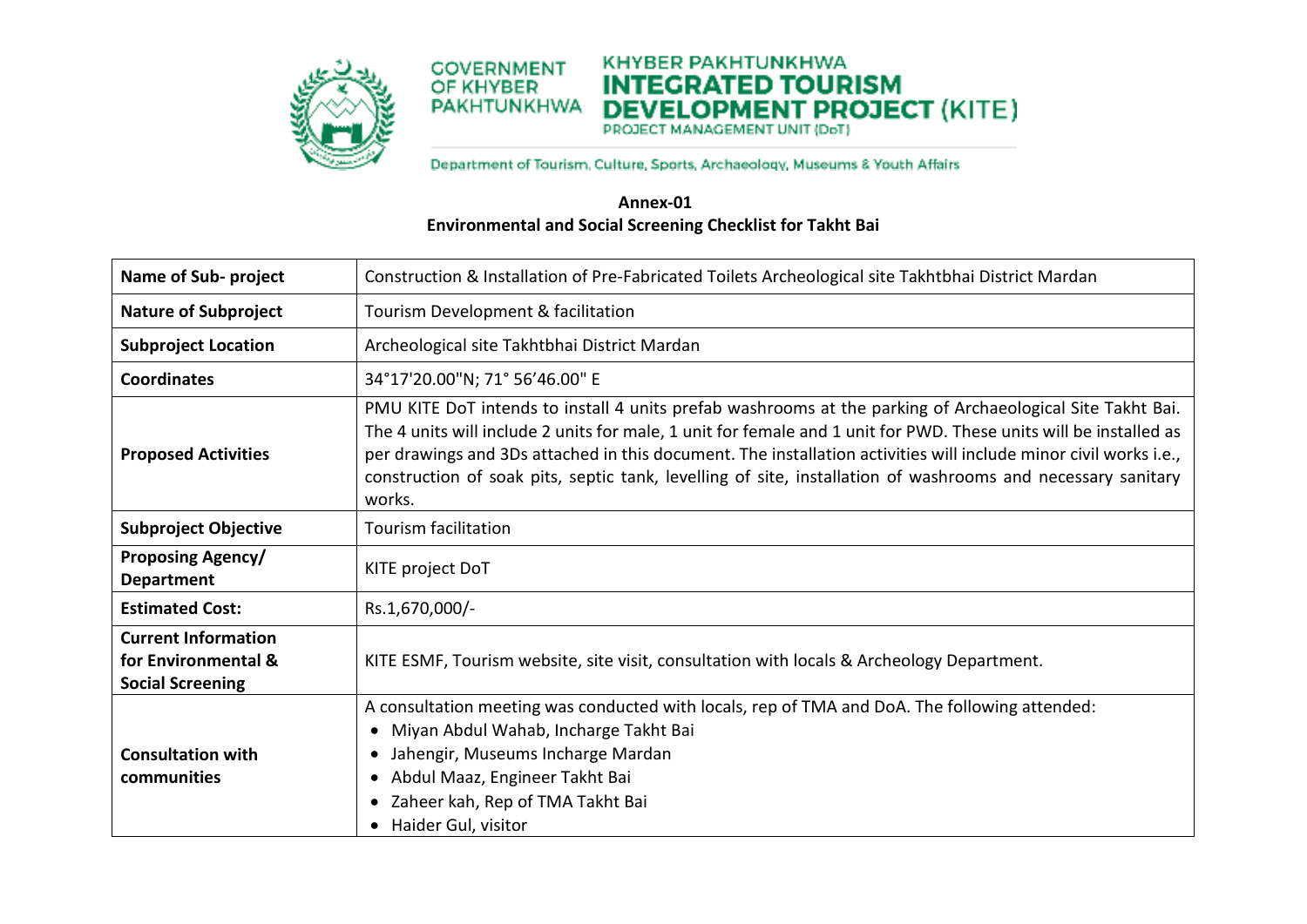

#### **KHYBER PAKHTUNKHWA COVERNMENT INTEGRATED TOURISM** OF KHYBER **DEVELOPMENT PROJECT (KITE) PAKHTUNKHWA**

| • Asif Ahmad, visitor                                                         |
|-------------------------------------------------------------------------------|
| • Sabaz Ali, local resident                                                   |
| Sameen Khan, local resident                                                   |
| The following observations to be considered during implementation:            |
| i. The prefab washrooms shall be separate for male and female.                |
| ii. These toilets shall also be accessible for people visiting the site.      |
| iii. Proper cleanliness shall also be ensured during and post implementation. |
| iv. Caretaker Takht Bai site to monitor the cleanliness of the toilets.       |
| v. The people demanded for hiring of unskilled labors from local populace.    |
| The screening team ensured the above compliances.                             |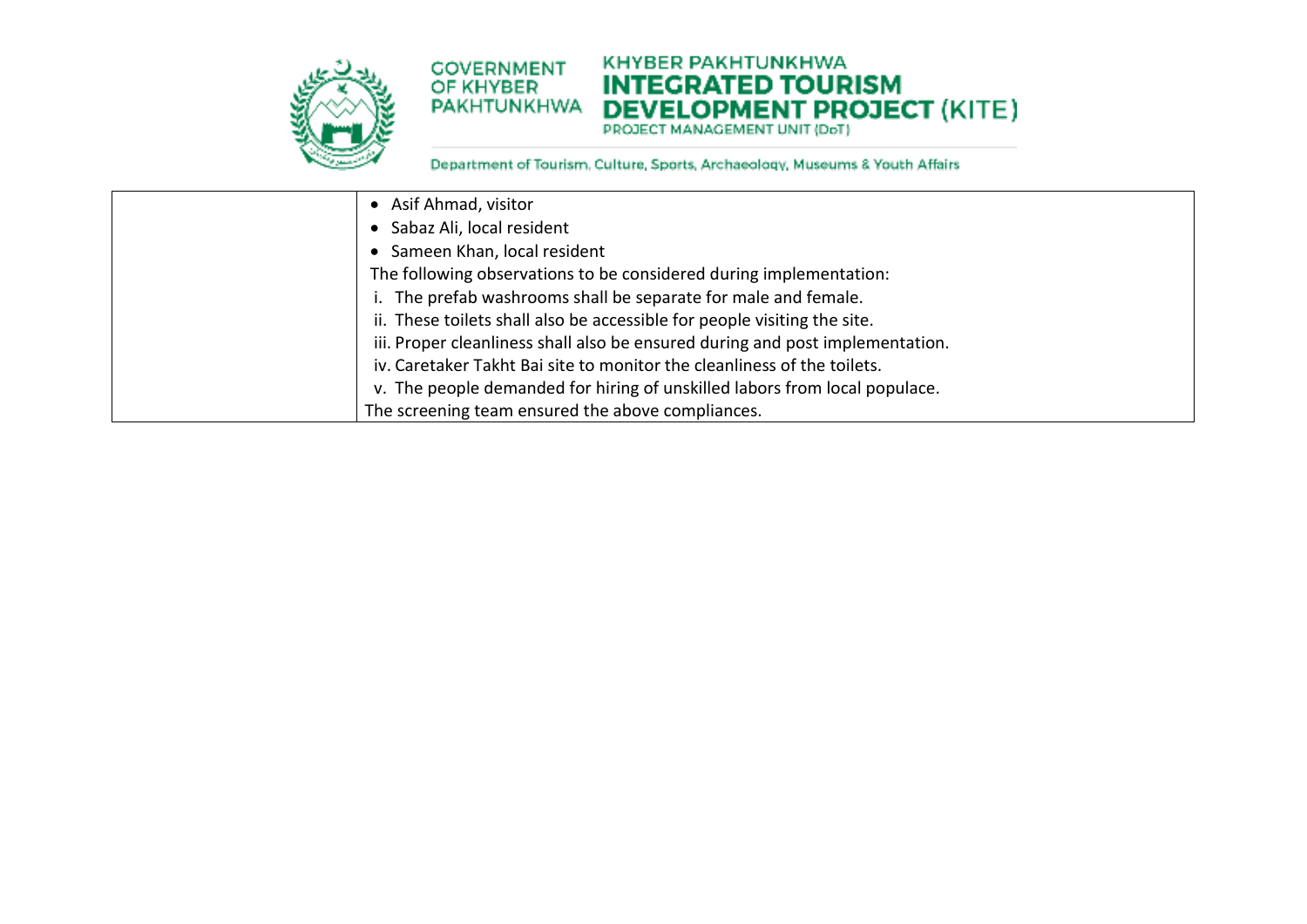

KHYBER PAKHTUNKHWA **COVERNMENT INTEGRATED TOURISM** OF KHYBER **DEVELOPMENT PROJECT (KITE) PAKHTUNKHWA** 

Department of Tourism. Culture, Sports, Archaeology, Museums & Youth Affairs

# **Environmental and Social Screening**

| S. No | <b>Issues</b>                                                                                                                                                         | <b>None</b> | Minor/<br><b>Small</b> | Moderate/<br><b>Medium</b> | Significant<br>/ Large | <b>Remarks/Mitigation Measures (if</b><br>required)                                                                  |
|-------|-----------------------------------------------------------------------------------------------------------------------------------------------------------------------|-------------|------------------------|----------------------------|------------------------|----------------------------------------------------------------------------------------------------------------------|
| A     | <b>Zoning and Land Use Planning</b>                                                                                                                                   |             |                        |                            |                        |                                                                                                                      |
| 1.    | Will the subproject affect land use zoning<br>and planning or conflict with prevalent<br>land use patterns?                                                           | X           |                        |                            |                        | Since this is govt. property therefore<br>this activity will not affect any land<br>use pattern.                     |
| 2.    | involve<br>Will<br>the<br>subproject<br>significant<br>land<br>disturbance<br>site<br>or<br>clearance?                                                                | X           |                        |                            |                        | No site clearance will be involved                                                                                   |
| 3.    | Will the subproject land be subject to<br>potential encroachment by urban or<br>industrial use or located in an area intended<br>for urban or industrial development? | X           |                        |                            |                        |                                                                                                                      |
| В     | <b>Utilities and Facilities</b>                                                                                                                                       |             |                        |                            |                        |                                                                                                                      |
| 1.    | Will the subproject require the<br>setting u p of ancillary facilities?                                                                                               | Χ           |                        |                            |                        | Since it is small activity therefore it<br>will not create any significant impact<br>on utilities and services.      |
| 2.    | Will the subproject make significant<br>demands on utilities and services?                                                                                            | X           |                        |                            |                        |                                                                                                                      |
| 3.    | Will the subproject require significant levels<br>of accommodation or service amenities to<br>support the workforce during construction                               | X           |                        |                            |                        |                                                                                                                      |
| C     | <b>Water and Soil Contamination</b>                                                                                                                                   |             |                        |                            |                        |                                                                                                                      |
| 1.    | Will the subproject require large amounts<br>of raw materials or construction materials?                                                                              |             | X                      |                            |                        | This will be minor/small amount. As<br>mitigation measure contractor will be<br>advised to use asbestos free cement. |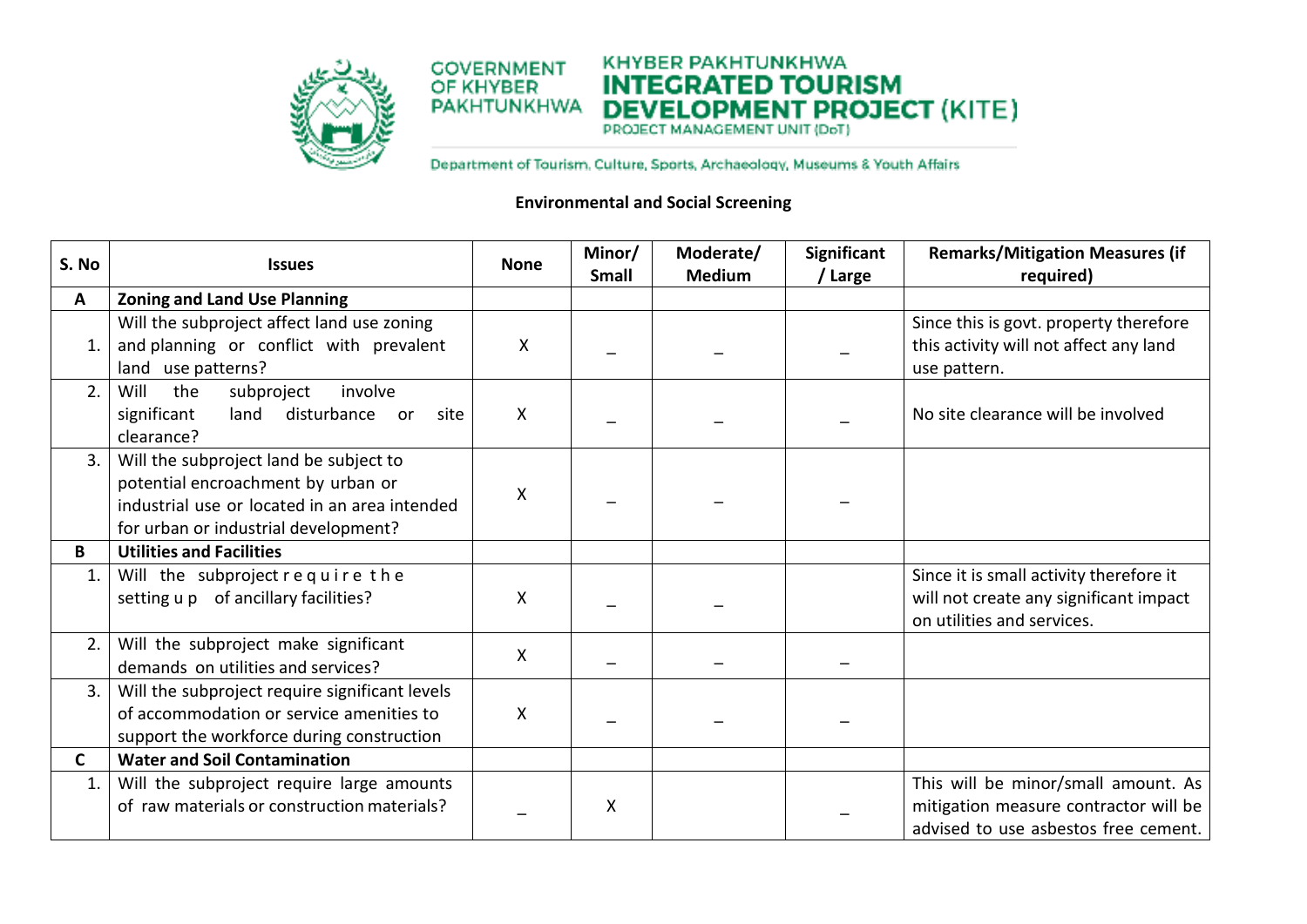

#### **KHYBER PAKHTUNKHWA COVERNMENT INTEGRATED TOURISM DEVELOPMENT PROJECT (KITE) PAKHTUNKHWA**

| S. No | <b>Issues</b>                                                                                                                                                                     | <b>None</b>  | Minor/<br><b>Small</b> | Moderate/<br><b>Medium</b> | Significant<br>/ Large | <b>Remarks/Mitigation Measures (if</b><br>required)                                                                                                                                                                                                                                |
|-------|-----------------------------------------------------------------------------------------------------------------------------------------------------------------------------------|--------------|------------------------|----------------------------|------------------------|------------------------------------------------------------------------------------------------------------------------------------------------------------------------------------------------------------------------------------------------------------------------------------|
|       |                                                                                                                                                                                   |              |                        |                            |                        | Debagging will be done in closed<br>compound.                                                                                                                                                                                                                                      |
| 2.    | Will the subproject generate large amounts<br>of residual wastes, construction<br>material waste or cause soil erosion?                                                           | $\mathsf{X}$ |                        |                            |                        |                                                                                                                                                                                                                                                                                    |
| 3.    | Will the subproject result in potential soil or<br>water contamination (e.g., from oil, grease<br>and fuel from equipment yards)?                                                 |              | X                      |                            |                        | Small quantity<br>The sub project includes construction<br>of septic tank and soak pits for<br>wastewater hence all waste will go in<br>these tanks for primary treatment                                                                                                          |
| 4.    | Will the subproject lead to an increase in<br>suspended sediments in streams affected by<br>road cut erosion, decline in water quality<br>and increased sedimentation downstream? | X            |                        |                            |                        |                                                                                                                                                                                                                                                                                    |
| 5.    | Will the subproject involve the use of<br>chemicals or solvents?                                                                                                                  |              | X                      |                            |                        | Paint, drilling, polish etc.<br>As a mitigation measure contractor<br>will be advised to use lead free paint.<br>The contractor will also to make sure<br>that proper PPE be provided to each<br>worker on site and store the<br>chemicals in enclosed stockroom (if<br>required). |
| 6.    | Will the subproject lead to the destruction of<br>vegetation and soil in the right-of-way,<br>borrow pits, waste dumps, and equipment<br>yards?                                   | X            |                        |                            |                        |                                                                                                                                                                                                                                                                                    |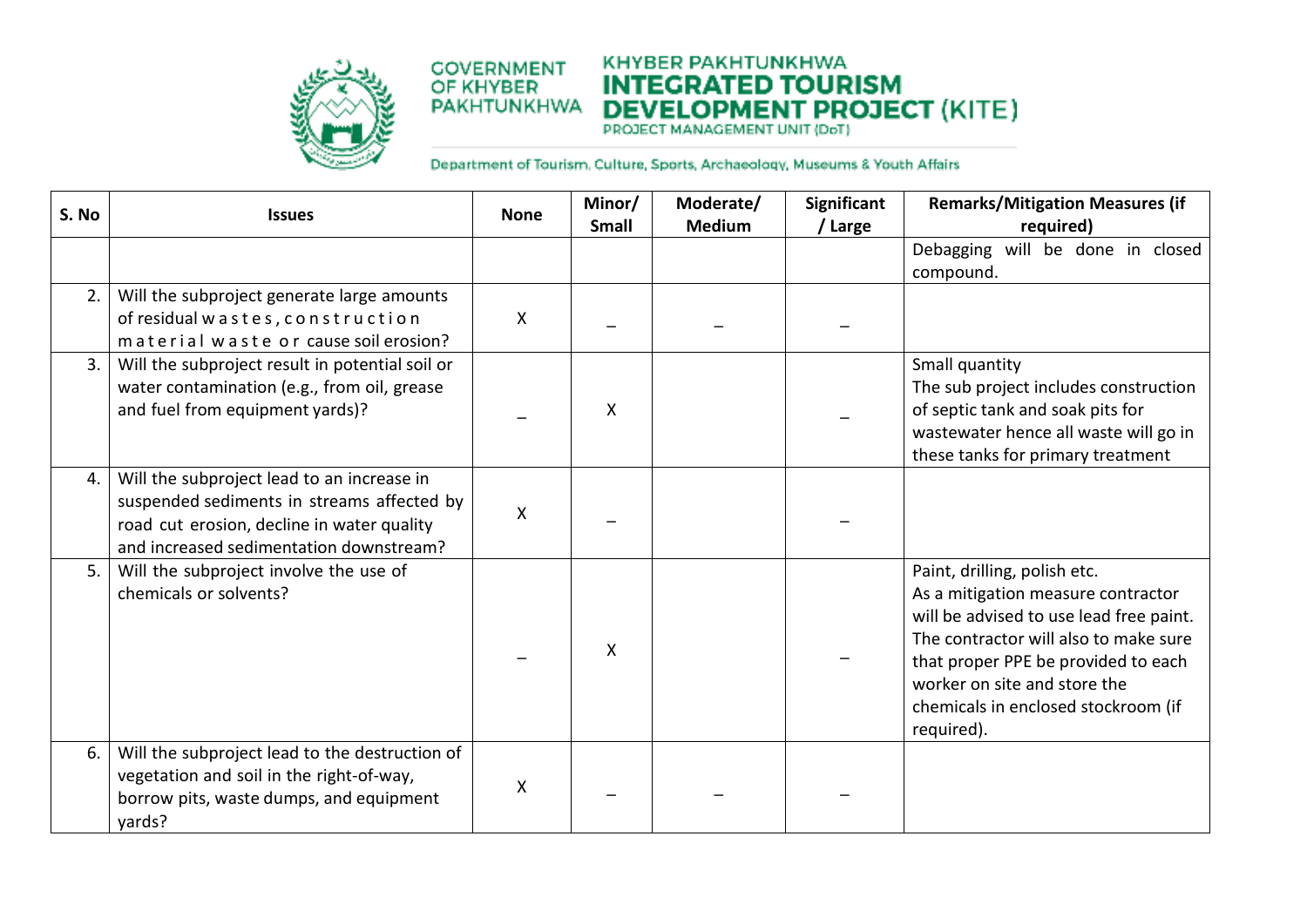

#### **KHYBER PAKHTUNKHWA COVERNMENT INTEGRATED TOURISM DEVELOPMENT PROJECT (KITE) PAKHTUNKHWA**

| S. No          | <b>Issues</b>                                                                                                                                                           | <b>None</b>        | Minor/<br>Small | Moderate/<br><b>Medium</b> | <b>Significant</b><br>/ Large | <b>Remarks/Mitigation Measures (if</b><br>required)                                                                                           |
|----------------|-------------------------------------------------------------------------------------------------------------------------------------------------------------------------|--------------------|-----------------|----------------------------|-------------------------------|-----------------------------------------------------------------------------------------------------------------------------------------------|
| 7.             | Will the subproject lead to the creation of<br>stagnant water bodies in borrow pits,<br>quarries, etc., encouraging for mosquito<br>breeding and other disease vectors? |                    | X               |                            |                               | Yes up to a small amount. Regular<br>cleaning of site by contractor, refilling<br>of borrow pits after completion of<br>work will be ensured. |
| D              | <b>Noise and Air Pollution Hazardous</b>                                                                                                                                |                    |                 |                            |                               |                                                                                                                                               |
| 1.             | <b>Substances</b><br>Will the subproject increase the levels of<br>harmful air emissions?                                                                               | X                  |                 |                            |                               |                                                                                                                                               |
| 2.             | Will the subproject increase ambient noise<br>levels?                                                                                                                   | $\pmb{\mathsf{X}}$ |                 |                            |                               |                                                                                                                                               |
| 3.             | Will the subproject involve the storage,<br>handling or transport of hazardous<br>substances?                                                                           | $\pmb{\mathsf{X}}$ |                 |                            |                               |                                                                                                                                               |
| E              | <b>Fauna and Flora</b>                                                                                                                                                  |                    |                 |                            |                               |                                                                                                                                               |
| $\mathbf{1}$ . | Will the subproject involve the disturbance<br>or modification of existing drainage channels<br>(rivers, canals) or surface water bodies<br>(wetlands, marshes)?        | X                  |                 |                            |                               |                                                                                                                                               |
| 2.             | Will the subproject lead to the destruction or<br>damage of terrestrial or aquatic ecosystems<br>or endangered species directly or by induced<br>development?           | $\pmb{\mathsf{X}}$ |                 |                            |                               |                                                                                                                                               |
| 3.             | Will the subproject lead to the<br>disruption/destruction of wildlife through<br>interruption of migratory routes?                                                      | X                  |                 |                            |                               |                                                                                                                                               |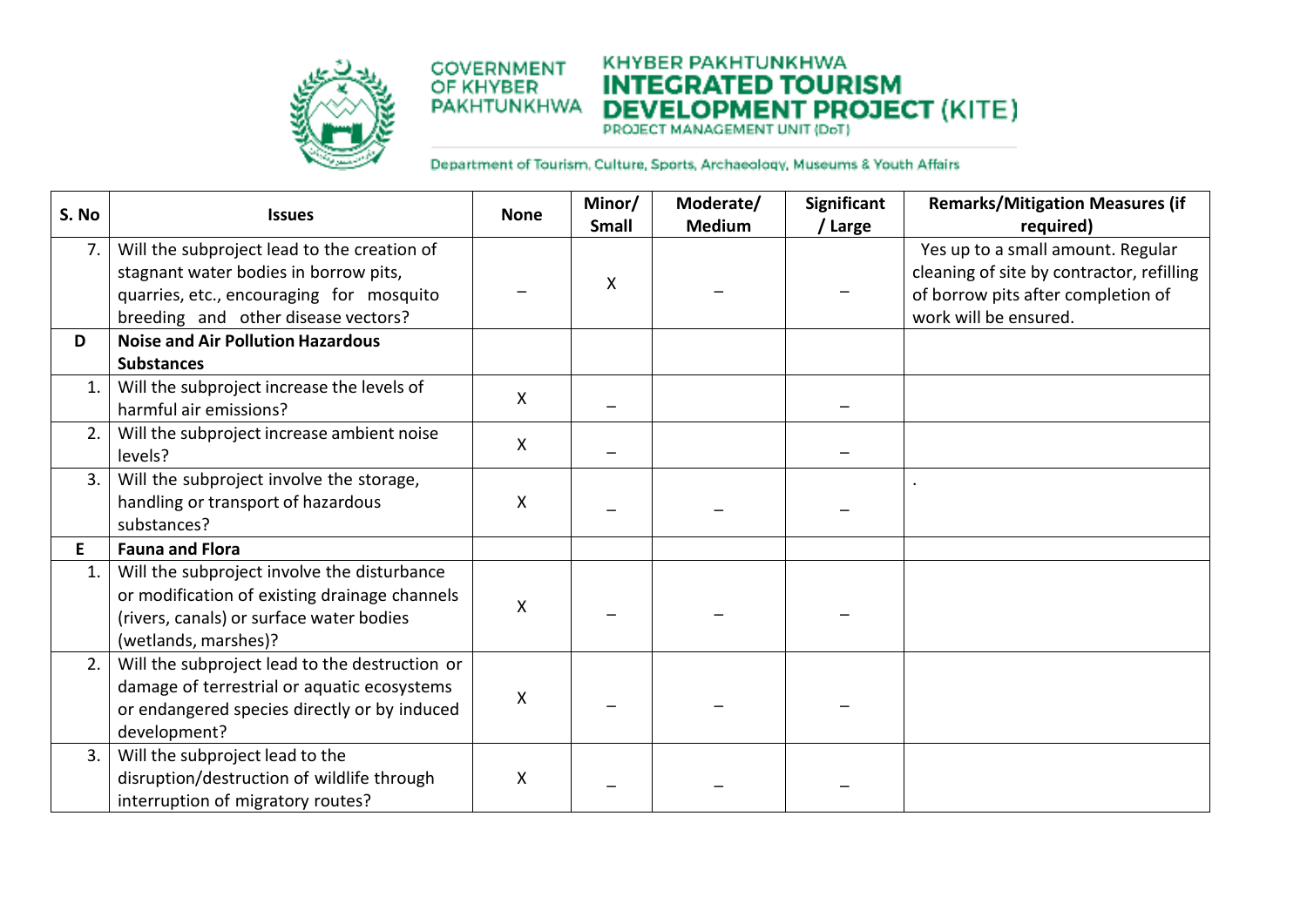

#### **KHYBER PAKHTUNKHWA COVERNMENT INTEGRATED TOURISM DEVELOPMENT PROJECT (KITE) PAKHTUNKHWA**

| S. No          | <b>Issues</b>                                                     | <b>None</b>               | Minor/<br><b>Small</b> | Moderate/<br><b>Medium</b> | <b>Significant</b><br>/ Large | <b>Remarks/Mitigation Measures (if</b><br>required) |
|----------------|-------------------------------------------------------------------|---------------------------|------------------------|----------------------------|-------------------------------|-----------------------------------------------------|
| 4.             | Disturbance of wildlife habitats, and noise-<br>related problems? | $\boldsymbol{\mathsf{X}}$ |                        |                            |                               |                                                     |
| F.             | <b>Destruction/Disruption of Land and</b>                         |                           |                        |                            |                               |                                                     |
|                | Vegetation                                                        |                           |                        |                            |                               |                                                     |
| 1.             | Will the subproject lead to unplanned use                         | X                         |                        |                            |                               |                                                     |
|                | of the infrastructure being developed?                            |                           |                        |                            |                               |                                                     |
| 2.             | Will the subproject lead to long-term or                          |                           |                        |                            |                               |                                                     |
|                | semi- permanent destruction of soils in                           | $\pmb{\mathsf{X}}$        |                        |                            |                               |                                                     |
|                | cleared areas not suited for agriculture?                         |                           |                        |                            |                               |                                                     |
| 3.             | Will the subproject lead to the                                   |                           |                        |                            |                               |                                                     |
|                | interruption of subsoil and overland                              | X                         |                        |                            |                               |                                                     |
|                | drainage patterns (in areas of cuts and fills)?                   |                           |                        |                            |                               |                                                     |
| 4.             | Will the subproject lead to landslides,                           |                           |                        |                            |                               |                                                     |
|                | slumps, slips and other mass movements in                         | $\pmb{\mathsf{X}}$        |                        |                            |                               |                                                     |
|                | road cuts?                                                        |                           |                        |                            |                               |                                                     |
| 5.             | Will the subproject lead to erosion of                            |                           |                        |                            |                               |                                                     |
|                | lands receiving concentrated outflow                              | $\pmb{\mathsf{X}}$        |                        |                            |                               |                                                     |
|                | carried by covered or open drains?                                |                           |                        |                            |                               |                                                     |
| 6.             | Will the subproject lead to health hazards                        |                           |                        |                            |                               |                                                     |
|                | and interference of plant growth adjacent                         | X                         |                        |                            |                               |                                                     |
|                | to roads by dust raised and blown by                              |                           |                        |                            |                               |                                                     |
|                | vehicles?                                                         |                           |                        |                            |                               |                                                     |
| G              | <b>Cultural Property</b>                                          |                           |                        |                            |                               |                                                     |
| $\mathbf{1}$ . | Will the subproject have an impact on                             |                           |                        |                            |                               | It will have a beneficial/ positive                 |
|                | archaeological or historical sites, including                     |                           |                        | χ                          |                               | impact as these toilet facilities will              |
|                | historic urban areas?                                             |                           |                        |                            |                               | enhance tourism facilitation and will               |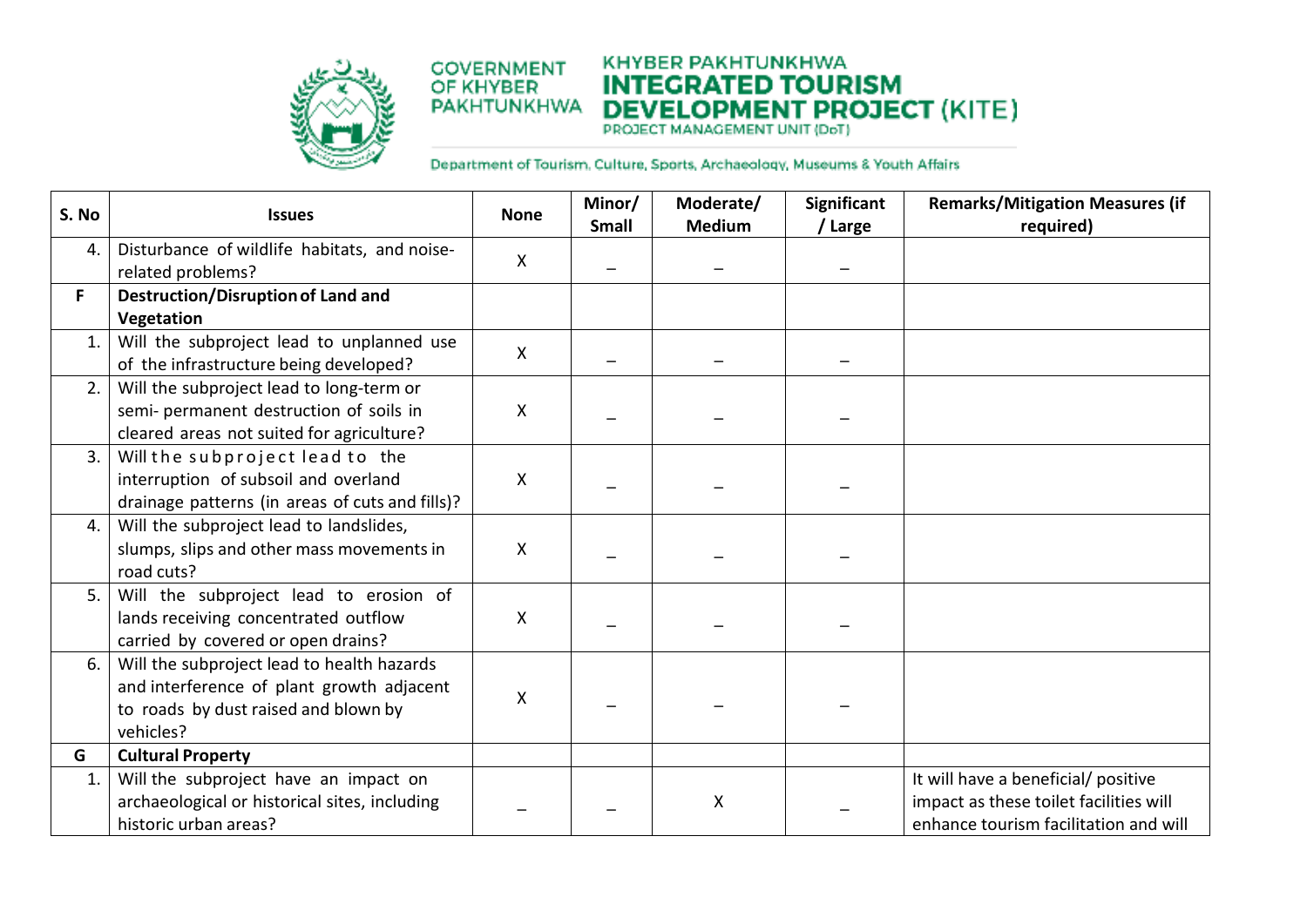

#### **KHYBER PAKHTUNKHWA COVERNMENT INTEGRATED TOURISM DEVELOPMENT PROJECT (KITE) PAKHTUNKHWA**

| S. No          | <b>Issues</b>                                                                                                       | <b>None</b>        | Minor/<br>Small | Moderate/<br><b>Medium</b> | Significant<br>/ Large | <b>Remarks/Mitigation Measures (if</b><br>required)                                                                                                                                                                                               |
|----------------|---------------------------------------------------------------------------------------------------------------------|--------------------|-----------------|----------------------------|------------------------|---------------------------------------------------------------------------------------------------------------------------------------------------------------------------------------------------------------------------------------------------|
|                |                                                                                                                     |                    |                 |                            |                        | encourage more tourists to visit, and<br>it will make their visit more<br>comfortable. Since the toilets will be<br>in the parking area of the<br>archaeological complex, they will not<br>have an adverse impact on the<br>heritage site itself. |
| 2.             | Will the subproject have an impact on<br>religious monuments, structures and/or<br>cemeteries?                      | $\mathsf{X}$       |                 |                            |                        |                                                                                                                                                                                                                                                   |
| H              | <b>Expropriation and Social Disturbance</b>                                                                         |                    |                 |                            |                        |                                                                                                                                                                                                                                                   |
| $\mathbf{1}$ . | Will the subproject involve land<br>expropriation or demolition of existing<br>structures?                          | X                  |                 |                            |                        |                                                                                                                                                                                                                                                   |
| 2.             | Will the subproject lead to induced<br>settlements by workers and others causing<br>social and economic disruption? | X                  |                 |                            |                        |                                                                                                                                                                                                                                                   |
| 3.             | Will the subproject lead to environmental<br>and social disturbance by construction<br>camps?                       | X                  |                 |                            |                        |                                                                                                                                                                                                                                                   |
| 4.             | Will the sub- project require of tree cutting, if<br>yes how many, location, pictures                               | $\pmb{\mathsf{X}}$ |                 |                            |                        |                                                                                                                                                                                                                                                   |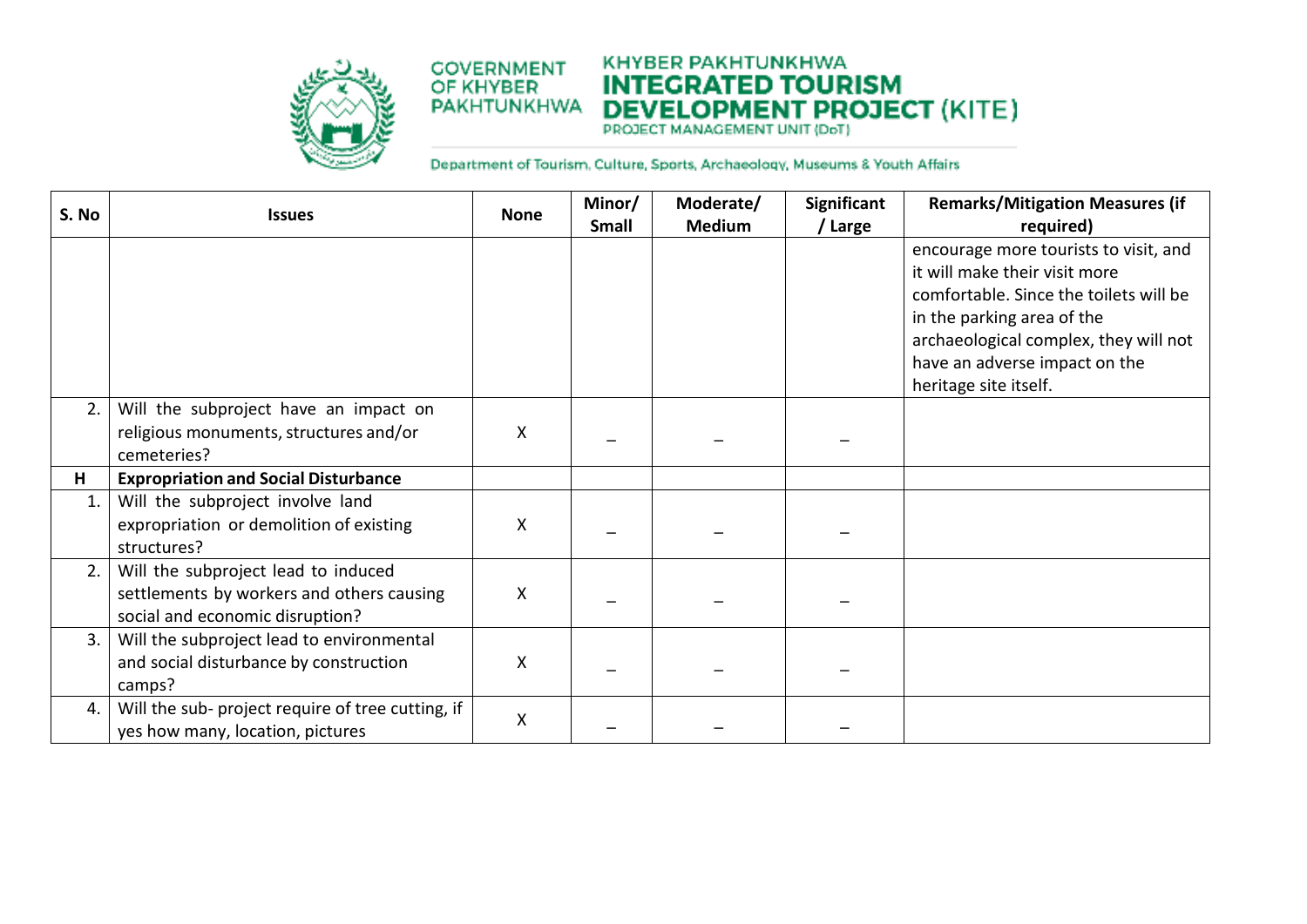

#### **KHYBER PAKHTUNKHWA COVERNMENT INTEGRATED TOURISM** OF KHYBER **DEVELOPMENT PROJECT (KITE) PAKHTUNKHWA**

Department of Tourism. Culture, Sports, Archaeology, Museums & Youth Affairs

## **Environmental and Social Screening (Site Related Issues)**

| S. No          | <b>Issues</b>                                                                                                                             | Yes | <b>No</b>    | Don't Know | <b>Remarks/ Mitigation Measures</b> |
|----------------|-------------------------------------------------------------------------------------------------------------------------------------------|-----|--------------|------------|-------------------------------------|
| $\mathbf{1}$ . | Does the subproject require land<br>acquisition? [Note: Fill in the land<br>acquisition form if YES]                                      |     | X            |            |                                     |
| 2.             | Does the subproject negatively<br>impact livelihoods [Note: Describe<br>separately if YES]                                                |     | $\mathsf{X}$ |            |                                     |
| 3.             | Is the sub project located on land<br>with contested ownership?                                                                           |     | X            |            |                                     |
| 4.             | Is the sub project located in an area<br>with security problems                                                                           |     | $\mathsf{X}$ |            |                                     |
| 5.             | Is the sub projected located on<br>land reclaimed from floods (the<br>ownership here may be contested)                                    |     | X            |            |                                     |
| 6.             | Is the subproject located in an area<br>with designated natural reserves?                                                                 |     | X            |            |                                     |
| 7 <sub>1</sub> | Is the subproject located in an area<br>with unique natural features?                                                                     |     | $\mathsf{X}$ |            |                                     |
| 8.             | Is the subproject located in an<br>area with endangered or<br>conservation-worthy ecosystems,<br>fauna or flora?                          |     | X            |            |                                     |
| 9.             | Is the subproject located in an area<br>which would create a barrier for the<br>movement of conservation-worthy<br>wildlife or livestock? |     | Χ            |            |                                     |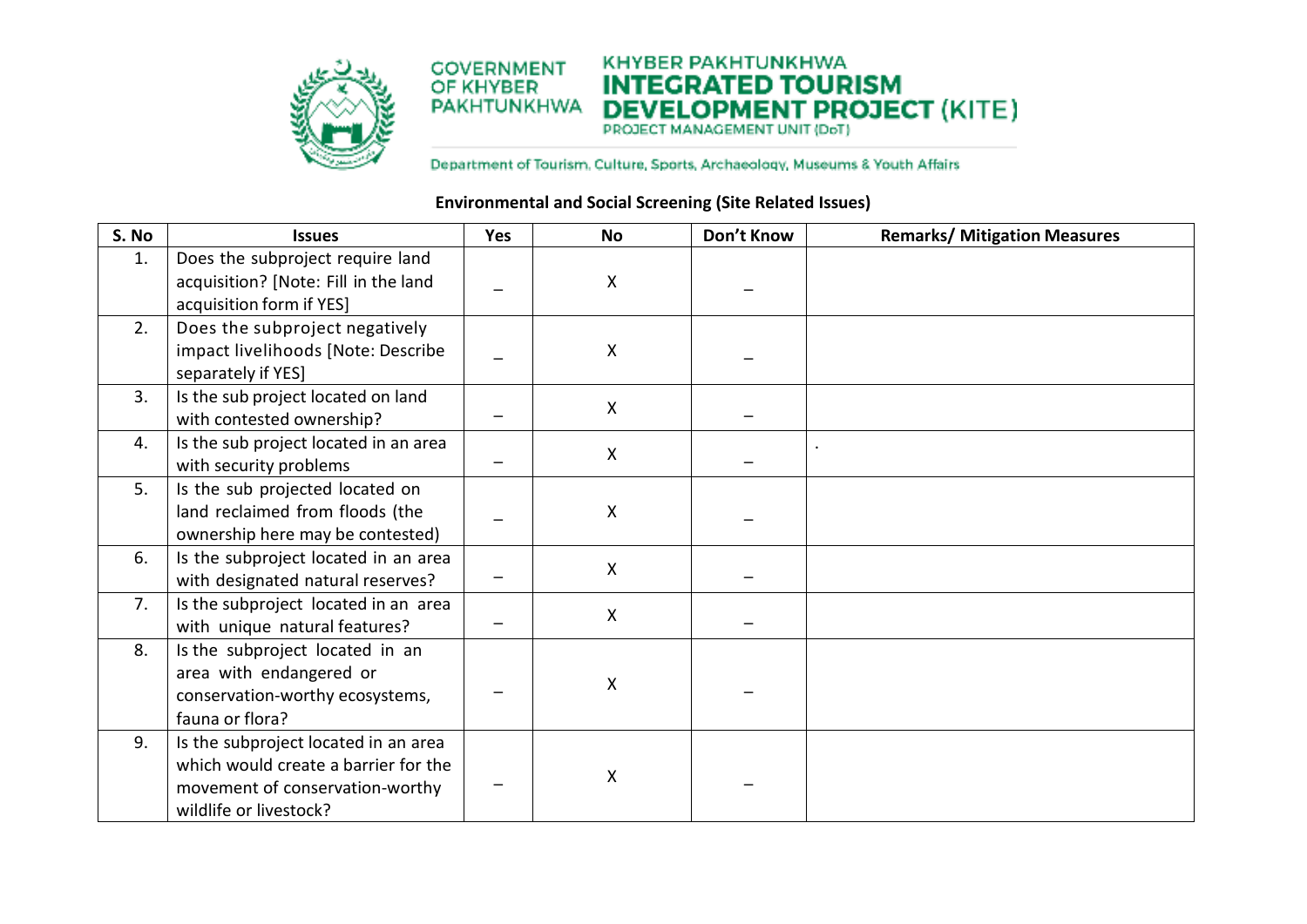

# **KHYBER PAKHTUNKHWA INTEGRATED TOURISM DEVELOPMENT PROJECT (KITE)**

| S. No | <b>Issues</b>                                                                                                                                | Yes          | <b>No</b>    | Don't Know | <b>Remarks/ Mitigation Measures</b>                                                                                                                                         |
|-------|----------------------------------------------------------------------------------------------------------------------------------------------|--------------|--------------|------------|-----------------------------------------------------------------------------------------------------------------------------------------------------------------------------|
| 10.   | Is the subproject located close to<br>groundwater sources, surface water<br>bodies, water courses or wetlands?                               |              | $\mathsf{X}$ |            |                                                                                                                                                                             |
| 11.   | Is the subproject located in an area<br>with designated cultural properties<br>such as archaeological, historical<br>and/or religious sites? | X            |              |            | Takhtbai is archeological site however pre-<br>fabricated toilets will be installed in space near<br>parking facilities where there is no threat to<br>archeological ruins. |
| 12.   | Is the subproject in an area with<br>religious monuments, structures<br>and/or cemeteries?                                                   | X            |              |            | Takhtbai is archeological site however pre-<br>fabricated toilets will be installed in space near<br>parking facilities where there is no threat to<br>archeological ruins. |
| 13.   | Is the project located in an area<br>from where people have been<br>displaced?                                                               |              | $\mathsf{X}$ |            |                                                                                                                                                                             |
| 14.   | Is the project located in an area<br>where IDPs are temporarily settled?                                                                     |              | $\mathsf{X}$ |            |                                                                                                                                                                             |
| 15.   | Is the project in a politically sensitive<br>area?                                                                                           |              | X            |            |                                                                                                                                                                             |
| 16.   | Is the subproject in a polluted or<br>contaminated area?                                                                                     |              | X            |            |                                                                                                                                                                             |
| 17.   | Is the subproject located in an<br>area of high visual and landscape<br>quality?                                                             | $\mathsf{X}$ |              |            |                                                                                                                                                                             |
| 18.   | Is the subproject located in an area<br>susceptible to landslides or erosion?                                                                |              | $\mathsf{X}$ |            |                                                                                                                                                                             |
| 19.   | Is the subproject located in an area<br>of seismic faults?                                                                                   | X            |              |            | Zone 3 seismic faults. Following mitigation<br>measures were included in architectural designs                                                                              |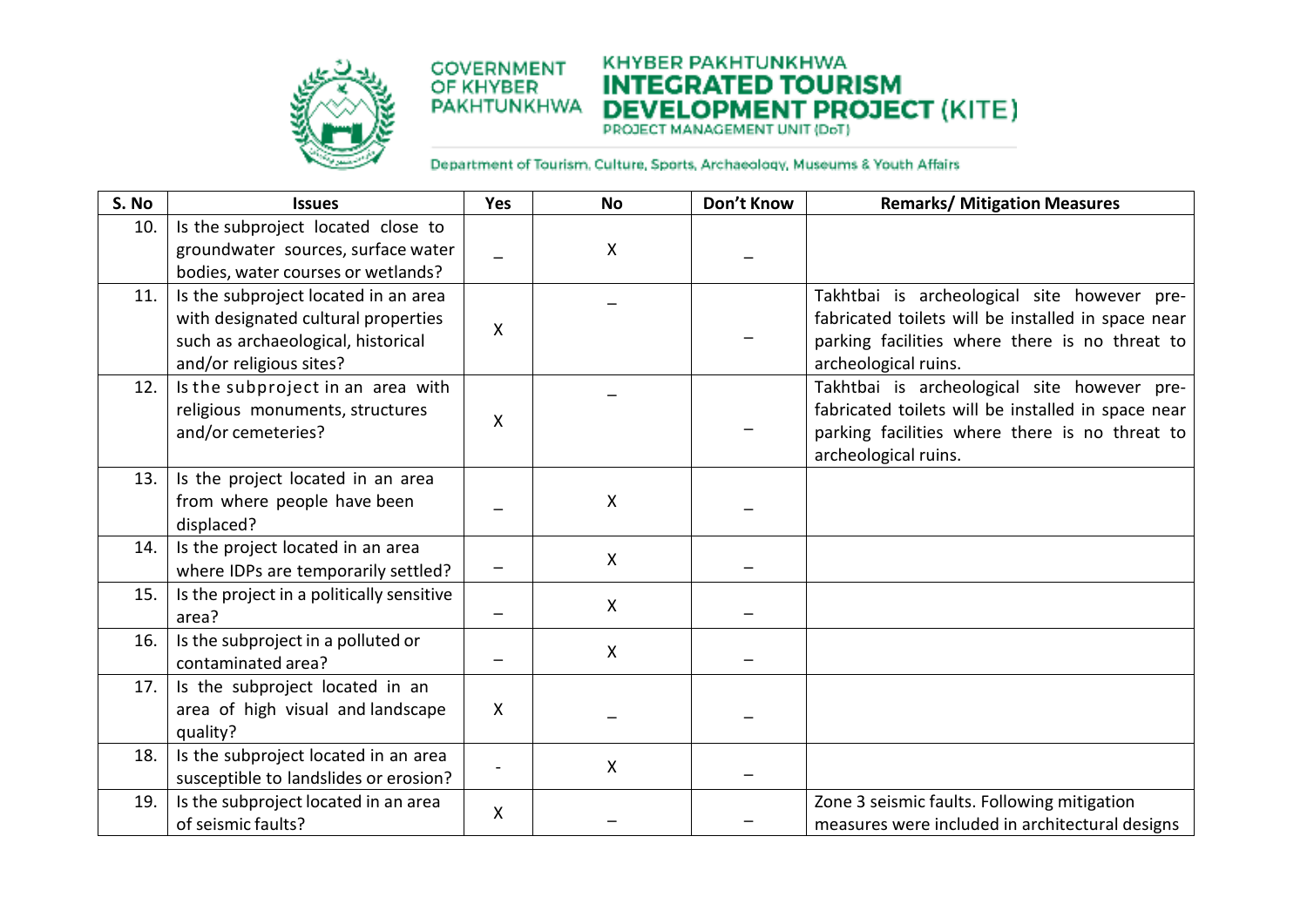



| S. No | <b>Issues</b>                                                      | Yes          | <b>No</b>    | Don't Know | <b>Remarks/ Mitigation Measures</b>                                                                                                                                                                                 |
|-------|--------------------------------------------------------------------|--------------|--------------|------------|---------------------------------------------------------------------------------------------------------------------------------------------------------------------------------------------------------------------|
|       |                                                                    |              |              |            | and some will also be ensured during site<br>monitoring:<br>• Incorporating earthquake resistant features<br>like frame structure, prefab material.                                                                 |
|       |                                                                    |              |              |            | • Earthquake engineering designing and training<br>for contractor before starting work activities.                                                                                                                  |
|       |                                                                    |              |              |            | • Getting communities involved in the process<br>of disaster mitigation through education and<br>awareness.                                                                                                         |
| 20.   | Is the subproject located in a densely<br>populated area?          |              | $\mathsf{X}$ |            |                                                                                                                                                                                                                     |
| 21.   | Is the subproject located on prime<br>agricultural land?           |              | X            |            |                                                                                                                                                                                                                     |
| 22.   | Is the subproject located in an area<br>of tourist importance?     | $\mathsf{X}$ |              |            |                                                                                                                                                                                                                     |
| 23.   | Is the subproject located near a<br>waste dump?                    |              | X            |            |                                                                                                                                                                                                                     |
| 24.   | Does the subproject have access to<br>potable water?               | X            |              |            | Government water supply line is available on<br>location                                                                                                                                                            |
| 25.   | Is the subproject located in an<br>area with a wastewater network? |              | X            |            | O&M activity will be responsibility of DoA.<br>Waste water from toilets will be treated in septic<br>tank.<br>Septic tank is away from drinking water facility.<br>DoA staff to clean the toilets on regular basis. |
| 26.   | Is the subproject located in the<br>urban plan of the city?        |              | X            |            |                                                                                                                                                                                                                     |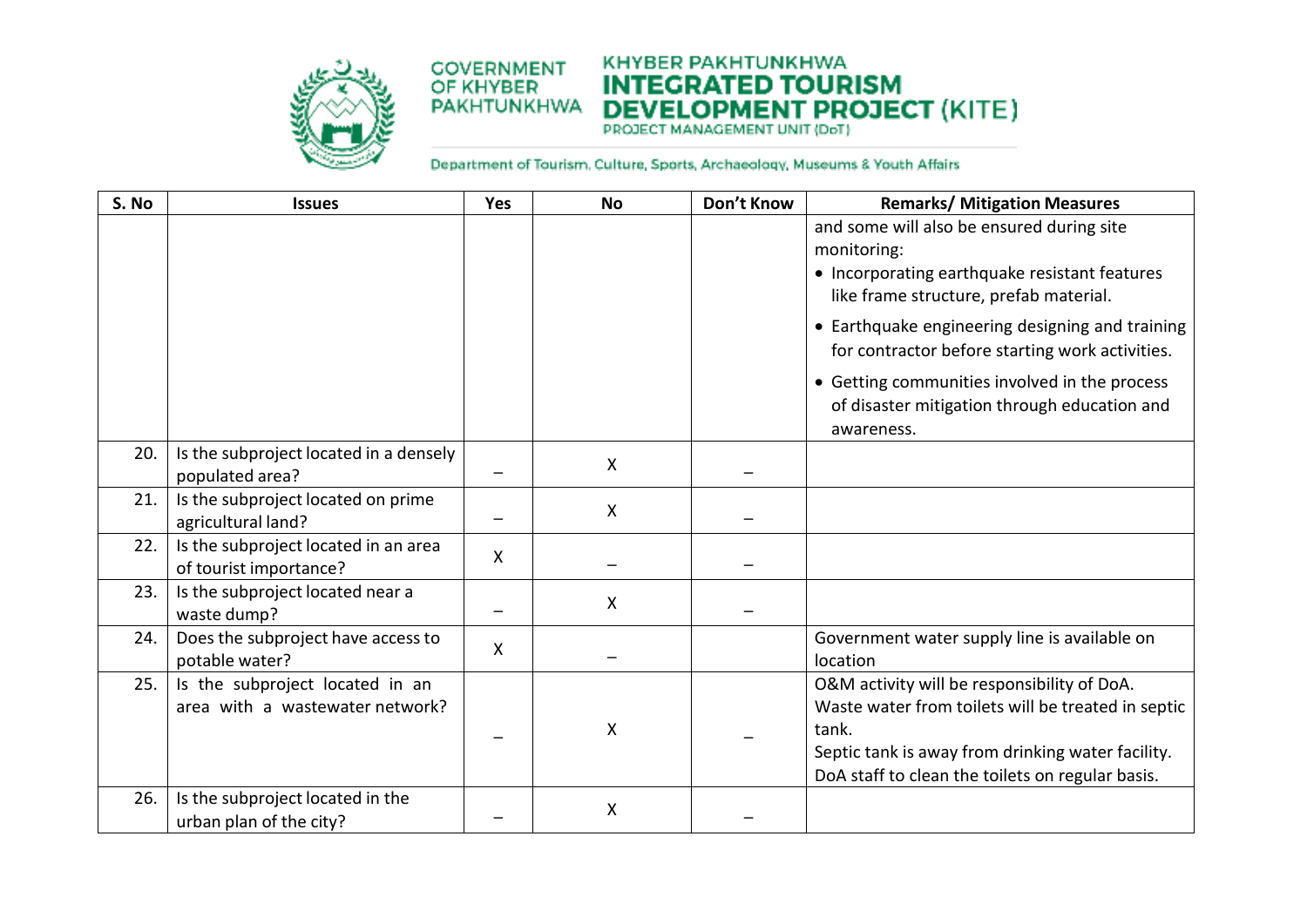



Department of Tourism. Culture, Sports, Archaeology, Museums & Youth Affairs

## **Environmental and Social Screening (Involuntary Resettlement Screening)**

| <b>Potential Impacts</b>                                                      | Yes            |   | No Expected              | <b>Remarks</b>                            |
|-------------------------------------------------------------------------------|----------------|---|--------------------------|-------------------------------------------|
| Does the sub-project involve any physical construction, work, i.e.            |                |   |                          | Small scale activities e.g., septic tank, |
| rehabilitation, reconstruction or new construction?                           | X              |   |                          | soakage pit, leveling and dressing is     |
| Specify in "remarks" column.                                                  |                |   |                          | involved.                                 |
| Does the sub-project involve impacts on land, assets and people, if "Yes" try |                |   |                          |                                           |
| to quantify the impacts and check following items.                            | ÷              | X |                          |                                           |
| If "No" impacts, explain the situation in "remarks" and move to section 2.    |                |   |                          |                                           |
| <b>Potential impacts</b>                                                      |                |   |                          |                                           |
| Land (quantify and describe types of land in "remarks                         |                |   |                          | This activity will be carried out on DoA  |
| column".                                                                      |                |   |                          | land.                                     |
| Government or state-owned land free of occupation (Agriculture or             | X              |   |                          | This activity will be carried out on DoA  |
| settlement)                                                                   |                |   |                          | land.                                     |
| Private land                                                                  |                |   |                          |                                           |
| ➤<br>Residential                                                              | $\blacksquare$ | X | $\overline{a}$           |                                           |
| ➤<br>Commercial                                                               |                | X |                          |                                           |
| ➤<br>Agriculture                                                              | $\blacksquare$ | X | $\overline{a}$           |                                           |
| Communal<br>➤                                                                 | $\blacksquare$ | Χ | $\overline{\phantom{a}}$ |                                           |
| Others (specify in "remarks").<br>➤                                           | $\blacksquare$ | Χ |                          |                                           |
| Land-based assets:                                                            |                | X |                          |                                           |
| <b>Residential structures</b><br>➤                                            | $\blacksquare$ | Χ |                          |                                           |
| ➤<br>Commercial structures (specify in "remarks")                             |                | Χ |                          |                                           |
| Community structures (specify in "remarks")<br>➤                              | $\blacksquare$ | X | $\overline{\phantom{a}}$ |                                           |
| Agriculture structures (specify in "remarks")<br>➤                            | $\blacksquare$ | Χ | $\overline{\phantom{a}}$ |                                           |
| Public utilities (specify in "remarks")<br>➤                                  |                | Χ |                          |                                           |
| Others (specify in "remarks")<br>➤                                            | $\blacksquare$ | Χ | $\blacksquare$           |                                           |
| <b>Agriculture related impacts</b>                                            | $\blacksquare$ | Χ |                          |                                           |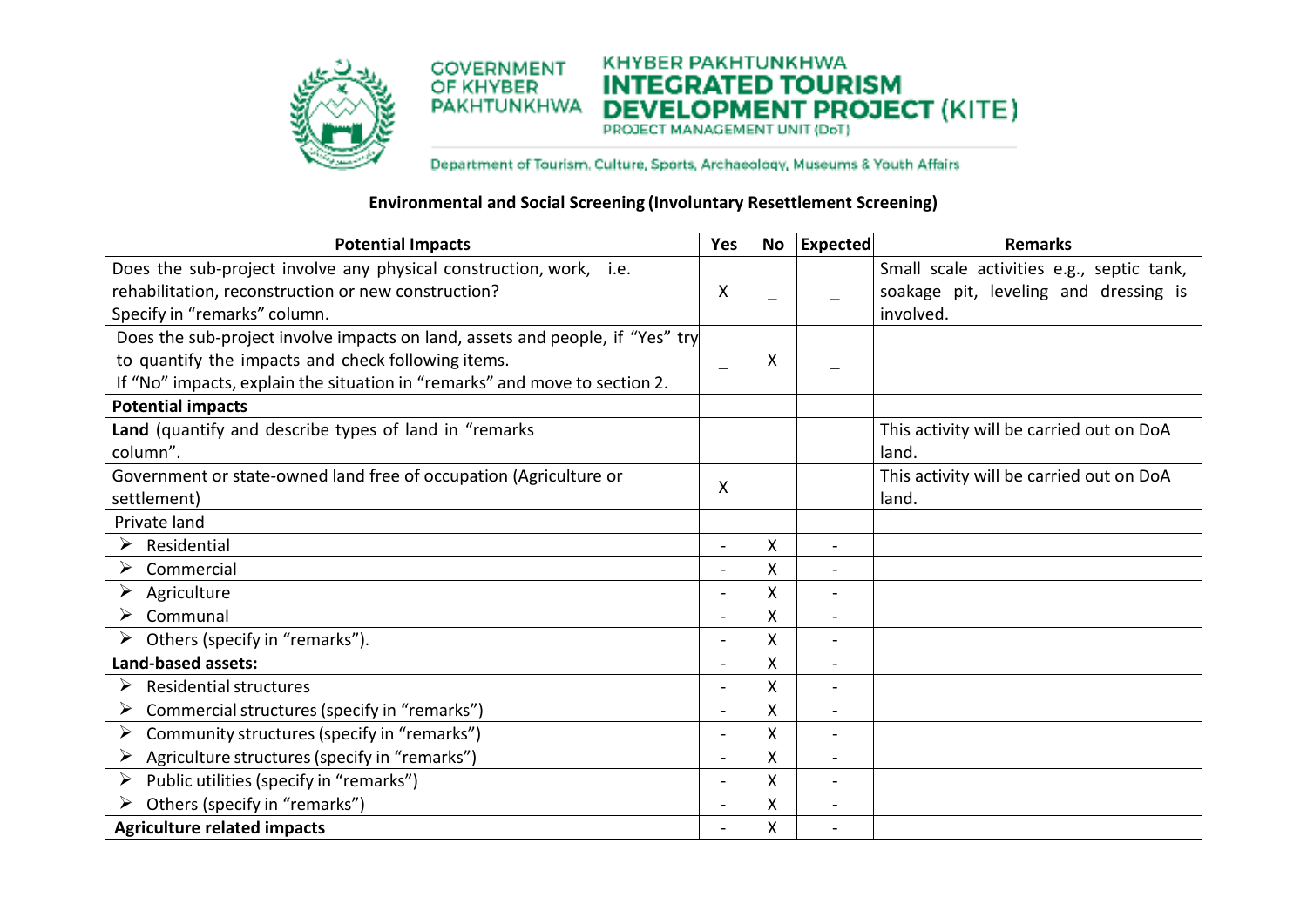

#### **KHYBER PAKHTUNKHWA COVERNMENT INTEGRATED TOURISM DEVELOPMENT PROJECT (KITE) PAKHTUNKHWA**

| <b>Potential Impacts</b>                                                 | Yes                      | No | <b>Expected</b>          | <b>Remarks</b> |
|--------------------------------------------------------------------------|--------------------------|----|--------------------------|----------------|
| Crops and vegetables (specify types and cropping area in "remarks)       | $\blacksquare$           | X  |                          |                |
| Trees (specify number and types in "remarks")<br>➤                       | $\blacksquare$           | Χ  | $\blacksquare$           |                |
| Others (specify in "remarks")<br>➤                                       | $\blacksquare$           | X  | $\blacksquare$           |                |
| <b>Affected Persons (DPs)</b>                                            | $\blacksquare$           | Χ  |                          |                |
| Number of DPs<br>➤                                                       | $\overline{\phantom{a}}$ | Χ  |                          |                |
| ➤<br>Males                                                               | $\blacksquare$           | X  | $\overline{\phantom{a}}$ |                |
| ≻<br>Females                                                             | $\blacksquare$           | X  | $\overline{\phantom{a}}$ |                |
| $\blacktriangleright$<br><b>Titled land owners</b>                       | $\blacksquare$           | X  | $\overline{\phantom{a}}$ |                |
| ➤<br>Tenants and sharecroppers                                           | $\overline{\phantom{a}}$ | X  |                          |                |
| Leaseholders                                                             | $\blacksquare$           | Χ  | $\blacksquare$           |                |
| Agriculture wage laborers                                                | $\blacksquare$           | X  | $\blacksquare$           |                |
| Encroachers and squatters (specify in remarks column).                   | $\sim$                   | X  |                          |                |
| Vulnerable DPs (e.g., women headed households, minors and aged,          | $\overline{\phantom{a}}$ |    |                          |                |
| orphans, disabled persons and those below the poverty line).             |                          | Χ  |                          |                |
| Specify the number and vulnerability in "remarks".                       |                          |    |                          |                |
| Others (specify in "remarks")<br>$\rightarrow$                           | $\blacksquare$           | X  | $\blacksquare$           |                |
| <b>Section 2</b>                                                         | $\overline{\phantom{0}}$ | X  |                          |                |
| Are there any indigenous or other minority groups affected by land       | $\overline{\phantom{0}}$ | X  |                          |                |
| acquisition or project activities? If "Yes" check the following items    |                          |    |                          |                |
| Indigenous groups (specify groups in "remarks"). Describe nature of<br>➤ |                          |    |                          |                |
| impacts                                                                  |                          | Χ  |                          |                |
| Minority groups (specify in "remarks"). Describe nature of impacts       |                          | Χ  |                          |                |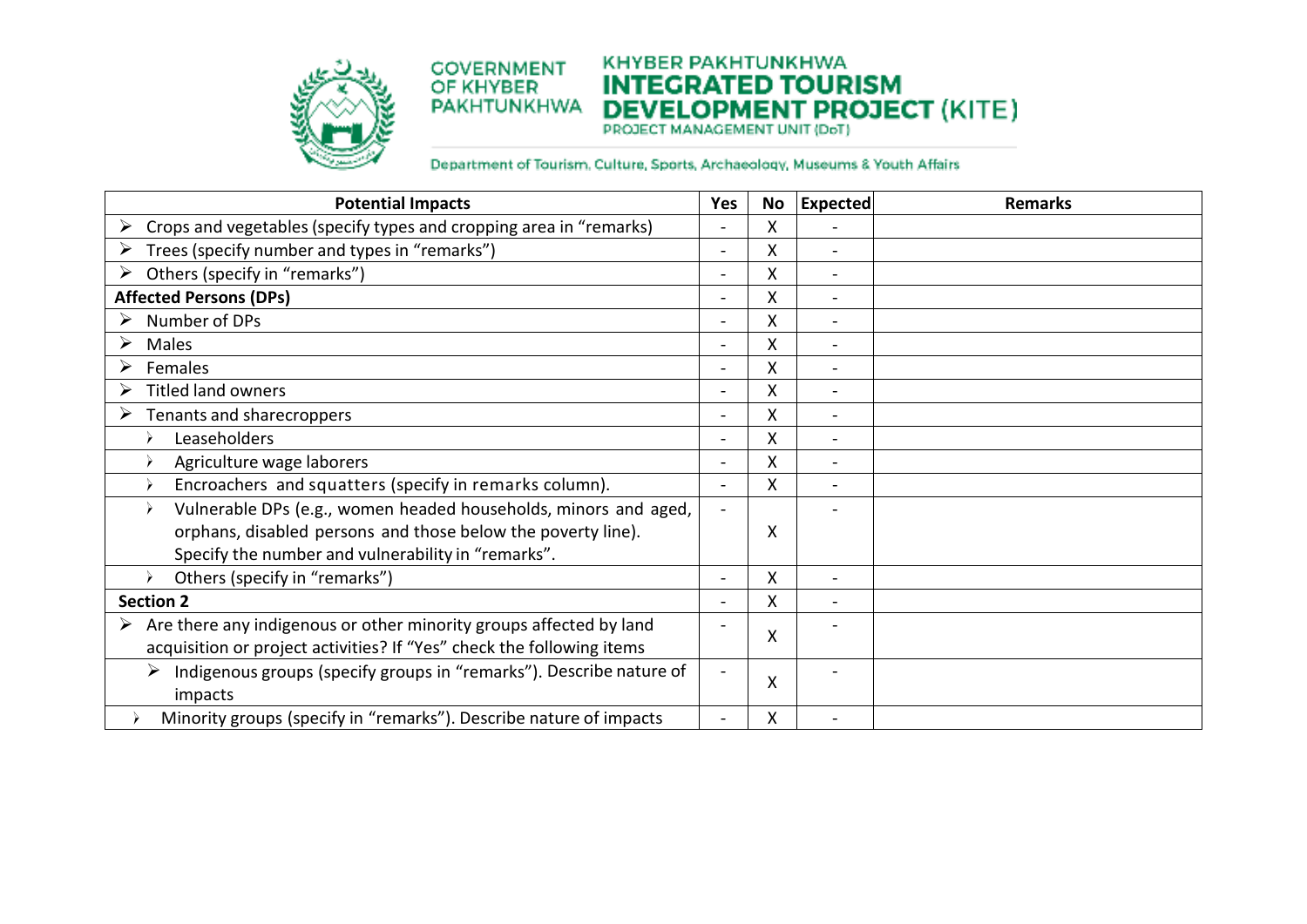

#### **KHYBER PAKHTUNKHWA COVERNMENT INTEGRATED TOURISM DEVELOPMENT PROJECT (KITE) PAKHTUNKHWA**

Department of Tourism. Culture, Sports, Archaeology, Museums & Youth Affairs

**Summarized E&S Screening Table** 

| <b>Type</b>                | <b>Physical</b>                     |                |                             | <b>Biological</b> |                                                 |                       |          |                   |                        |               |              |                   |              | <b>Social and Socioeconomic</b> |                |                  |                        |                    |               |
|----------------------------|-------------------------------------|----------------|-----------------------------|-------------------|-------------------------------------------------|-----------------------|----------|-------------------|------------------------|---------------|--------------|-------------------|--------------|---------------------------------|----------------|------------------|------------------------|--------------------|---------------|
| Activities                 | Contamination<br>osion<br>모<br>Soil | Quality<br>Äίr | Water<br>Surface<br>Quality | Groundwate        | Availability<br>and Consumption<br><b>Water</b> | Vegetation<br>Natural | wildlife | Access<br>Blocked | Vibration<br>Noise and | on<br>Impacts | δ<br>Impacts | Livestock Grazing | Compensation | Safety Hazard                   | Infrastructure | Health<br>Public | Value<br>esthetic<br>∢ | Issues<br>Cultural | Gender Issues |
| Construction<br>activities | B                                   | B              | B                           | С                 | B                                               | С                     | С        | B                 | B                      | B             | B            | B                 | В            | B                               | В              | B                | С                      | С                  | $\mathsf{C}$  |
|                            |                                     |                |                             |                   |                                                 |                       |          |                   |                        |               |              |                   |              |                                 |                |                  |                        |                    |               |
|                            |                                     |                |                             |                   |                                                 |                       |          |                   |                        |               |              |                   |              |                                 |                |                  |                        |                    |               |
|                            |                                     |                |                             |                   |                                                 |                       |          |                   |                        |               |              |                   |              |                                 |                |                  |                        |                    |               |
|                            |                                     |                |                             |                   |                                                 |                       |          |                   |                        |               |              |                   |              |                                 |                |                  |                        |                    |               |
|                            |                                     |                |                             |                   |                                                 |                       |          |                   |                        |               |              |                   |              |                                 |                |                  |                        |                    |               |

**KEY:** A for high risk, B for medium risk, and C for Minor/ negligible risk.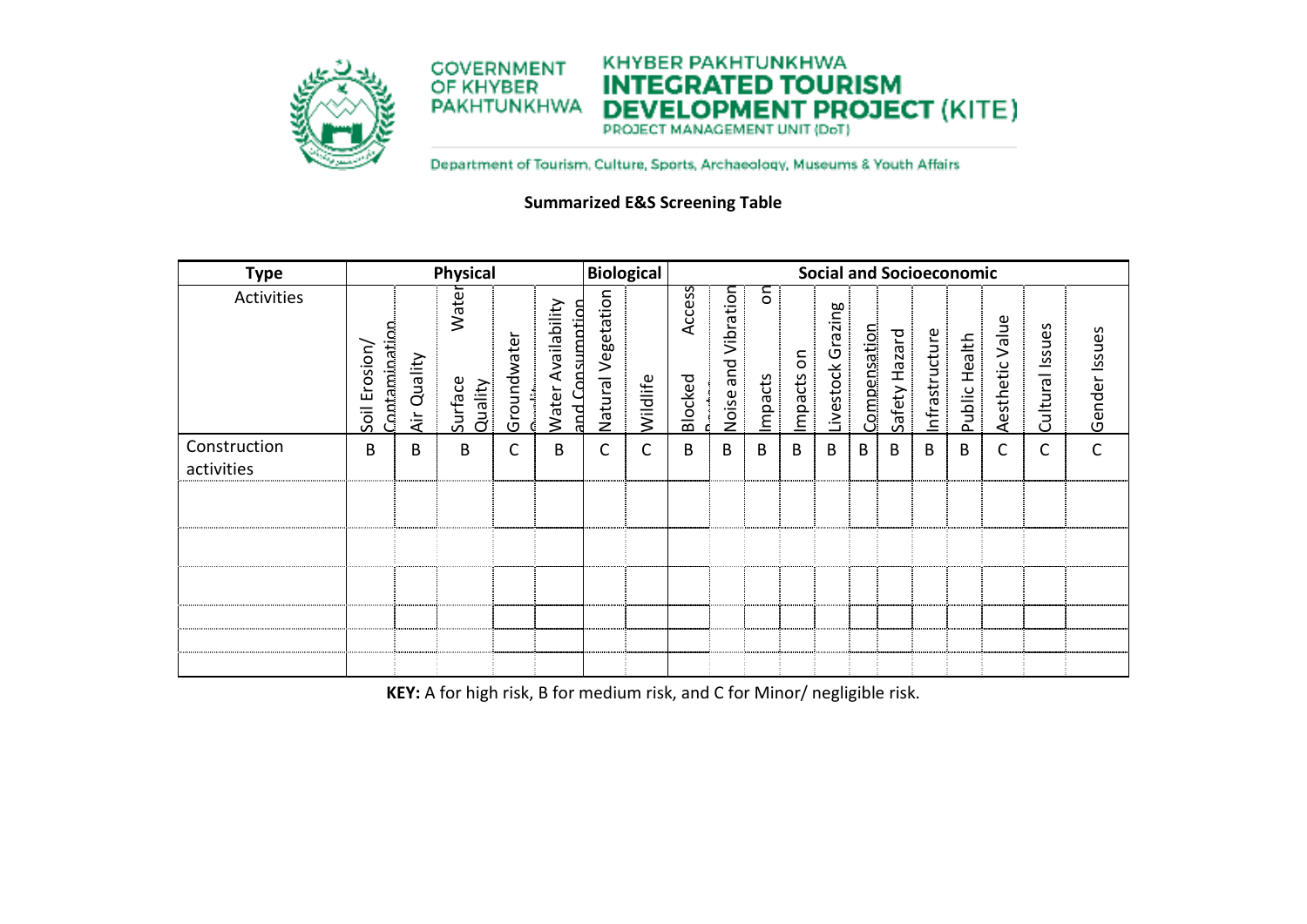

# **KHYBER PAKHTUNKHWA INTEGRATED TOURISM DEVELOPMENT PROJECT (KITE) PAKHTUNKHWA**

|              |                                                                                                                                                                           | <b>Overall Assessment</b>                                                                                                                                                                                                                                                                                        |
|--------------|---------------------------------------------------------------------------------------------------------------------------------------------------------------------------|------------------------------------------------------------------------------------------------------------------------------------------------------------------------------------------------------------------------------------------------------------------------------------------------------------------|
| O            | Sub-project is declined                                                                                                                                                   |                                                                                                                                                                                                                                                                                                                  |
| O            | Sub-project is accepted                                                                                                                                                   | Yes.                                                                                                                                                                                                                                                                                                             |
| $\circ$      | Sub-project is classified as environmental Category A<br>and requires an in- depth Environmental and Social<br>Impact Assessment and an Environmental<br>Management Plan. |                                                                                                                                                                                                                                                                                                                  |
| $\circ$<br>O | Sub-project is classified as environmental Category B<br>and requires an<br>Environmental Management Plan.                                                                |                                                                                                                                                                                                                                                                                                                  |
| o            | Sub-project is classified as environmental Category C<br>and does not require an Environmental Management<br>Plan.                                                        | The sub-project impacts are localized and reversible in<br>nature and can be managed through mitigation and<br>management plan (checklist followed by supervision and<br>monitoring checklist). This will be implemented by project<br>engineer, contractor, and PMU Environmental and Social<br>Safeguard team. |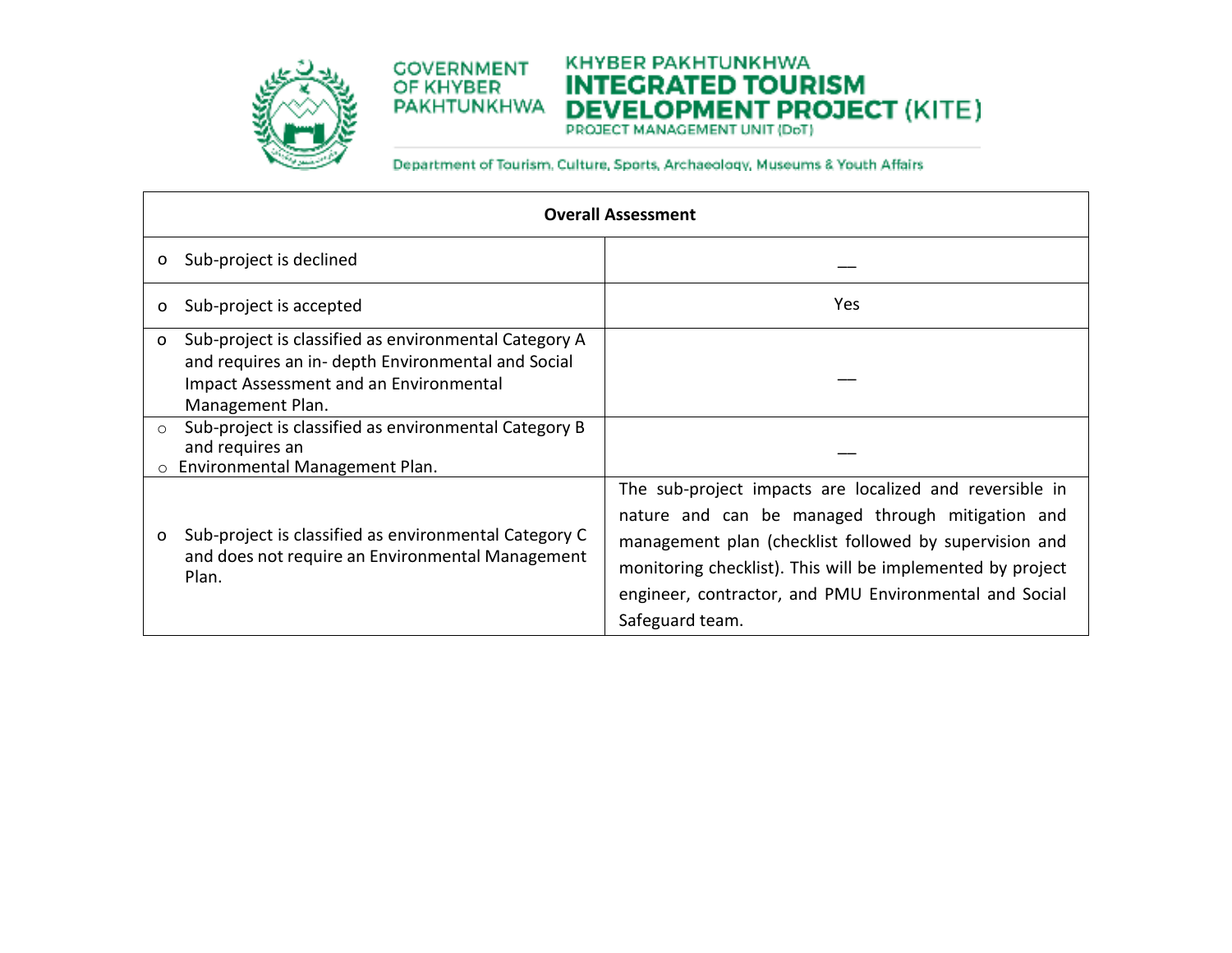

Department of Tourism. Culture, Sports, Archaeology, Museums & Youth Affairs

**KHYBER PAKHTUNKHWA** 

**INTEGRATED TOURISM** 

**DEVELOPMENT PROJECT (KITE)** 

**Annex-02** 

| Name of Sub- project              | Construction & Installation of Pre-Fabricated Toilets at Gor Gathri District Peshawar                            |
|-----------------------------------|------------------------------------------------------------------------------------------------------------------|
| <b>Nature of Subproject</b>       | Tourism Development & facilitation                                                                               |
| <b>Subproject Location</b>        | Gor Gathri, District Peshawar                                                                                    |
| <b>Coordinates</b>                | 34°00'.33"N; 71° 34' 53" E                                                                                       |
| <b>Proposed Activities</b>        | PMU KITE DoT intends to install 3 units prefab washrooms at the archaeological site Gor Gathri. The 3 units      |
|                                   | will include a single unit for male, female and PWD. These units will be installed as per drawings and 3Ds       |
|                                   | attached in this document. The installation activities will include minor civil works i.e., construction of soak |
|                                   | pits, septic tank, levelling of site, installation of washrooms and necessary sanitary works.                    |
| <b>Subproject Objective</b>       | Tourism facilitation                                                                                             |
| <b>Proposing Agency/</b>          | KITE project DoT                                                                                                 |
| <b>Department</b>                 |                                                                                                                  |
| <b>Estimated Cost for 2</b>       | Rs. 14,00,000/-                                                                                                  |
| <b>Units</b>                      |                                                                                                                  |
| <b>Current Information for</b>    | KITE ESMF, Tourism website, site visit, consultation with DoA staff.                                             |
| <b>Environmental &amp; Social</b> |                                                                                                                  |
| <b>Screening</b>                  |                                                                                                                  |

# **Environmental and Social Screening Checklist Gor Gathri District Peshawar**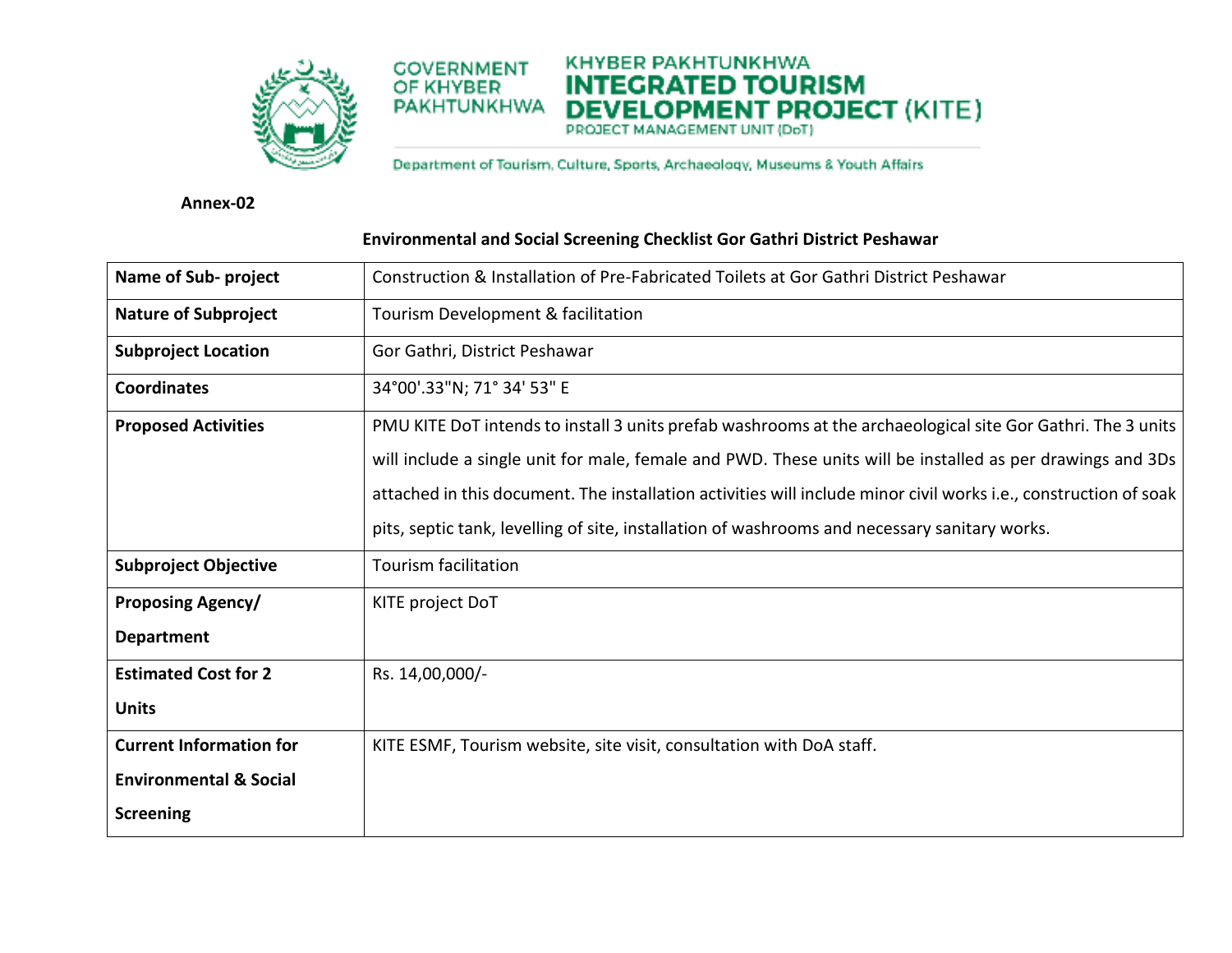

#### **KHYBER PAKHTUNKHWA COVERNMENT INTEGRATED TOURISM DEVELOPMENT PROJECT (KITE) PAKHTUNKHWA**

| <b>Consultation Details</b> | A consultation meeting was conducted with site staff of DoA, reps of TMA. and they raised the following |
|-----------------------------|---------------------------------------------------------------------------------------------------------|
|                             | observations to be considered during implementation:                                                    |
|                             | The prefab washrooms shall be separate for male, female and PWD.                                        |
|                             | These toilets shall also be accessible for people visiting the site.<br>ii.                             |
|                             | iii. In-Charge Gor Gathri to monitor the cleanliness of the toilets.                                    |
|                             | The screening team ensured the above compliances.                                                       |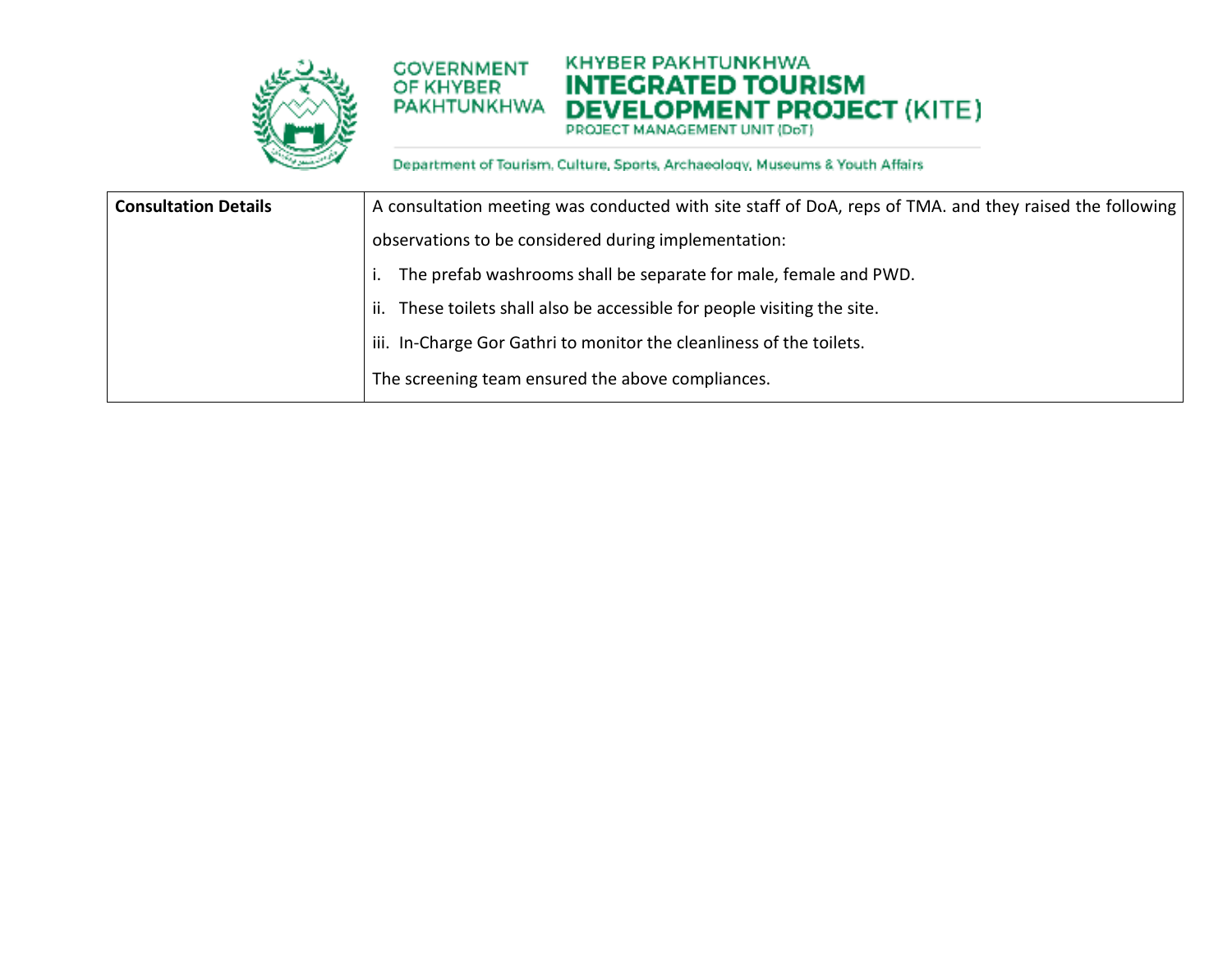

Department of Tourism. Culture, Sports, Archaeology, Museums & Youth Affairs

# **Environmental and Social Screening**

| S. No          | <b>Issues</b>                                                                                                                                                         | <b>None</b> | Minor/<br><b>Small</b> | Moderate/<br><b>Medium</b> | Significant<br>/ Large | <b>Remarks</b>                                                                                                               |  |  |  |  |
|----------------|-----------------------------------------------------------------------------------------------------------------------------------------------------------------------|-------------|------------------------|----------------------------|------------------------|------------------------------------------------------------------------------------------------------------------------------|--|--|--|--|
| A              | <b>Zoning and Land Use Planning</b>                                                                                                                                   |             |                        |                            |                        |                                                                                                                              |  |  |  |  |
| 4              | Will the subproject affect land use zoning and<br>planning or conflict with prevalent land<br>use patterns?                                                           | X           |                        |                            |                        | Since this is DoA owned site therefore the<br>activity will not affect any land use<br>pattern.                              |  |  |  |  |
| 5 <sub>1</sub> | Will<br>involve significant<br>the<br>subproject<br>land disturbance or site clearance?                                                                               | Χ           |                        |                            |                        | No site clearance is involved.                                                                                               |  |  |  |  |
| 6.             | Will the subproject land be subject to potential<br>encroachment by urban or industrial use or<br>located in an area intended for urban or<br>industrial development? | X           |                        |                            |                        |                                                                                                                              |  |  |  |  |
| B              | <b>Utilities and Facilities</b>                                                                                                                                       |             |                        |                            |                        |                                                                                                                              |  |  |  |  |
| 4.             | Will the subproject require the setting up<br>of ancillary facilities?                                                                                                | Χ           |                        |                            |                        | Since it is small activity therefore it will<br>not create a significant impact on utilities<br>and services.                |  |  |  |  |
| 5.             | Will the subproject make significant demands<br>on utilities and services?                                                                                            | X           |                        |                            |                        | All facilities available at site therefore no<br>additional demand is required.                                              |  |  |  |  |
| 6              | Will the subproject require significant levels of<br>accommodation or service amenities to support<br>the workforce during construction                               |             |                        |                            |                        |                                                                                                                              |  |  |  |  |
| $\mathsf{C}$   | <b>Water and Soil Contamination</b>                                                                                                                                   |             |                        |                            |                        |                                                                                                                              |  |  |  |  |
| 8.             | Will the subproject require large amounts of<br>raw materials or construction materials?                                                                              |             | X                      |                            |                        | Yes. Small amount of construction<br>materials, sands, Iron, Fencing, gravel,<br>Solar Panel, Batteries, Fiber glass, crush, |  |  |  |  |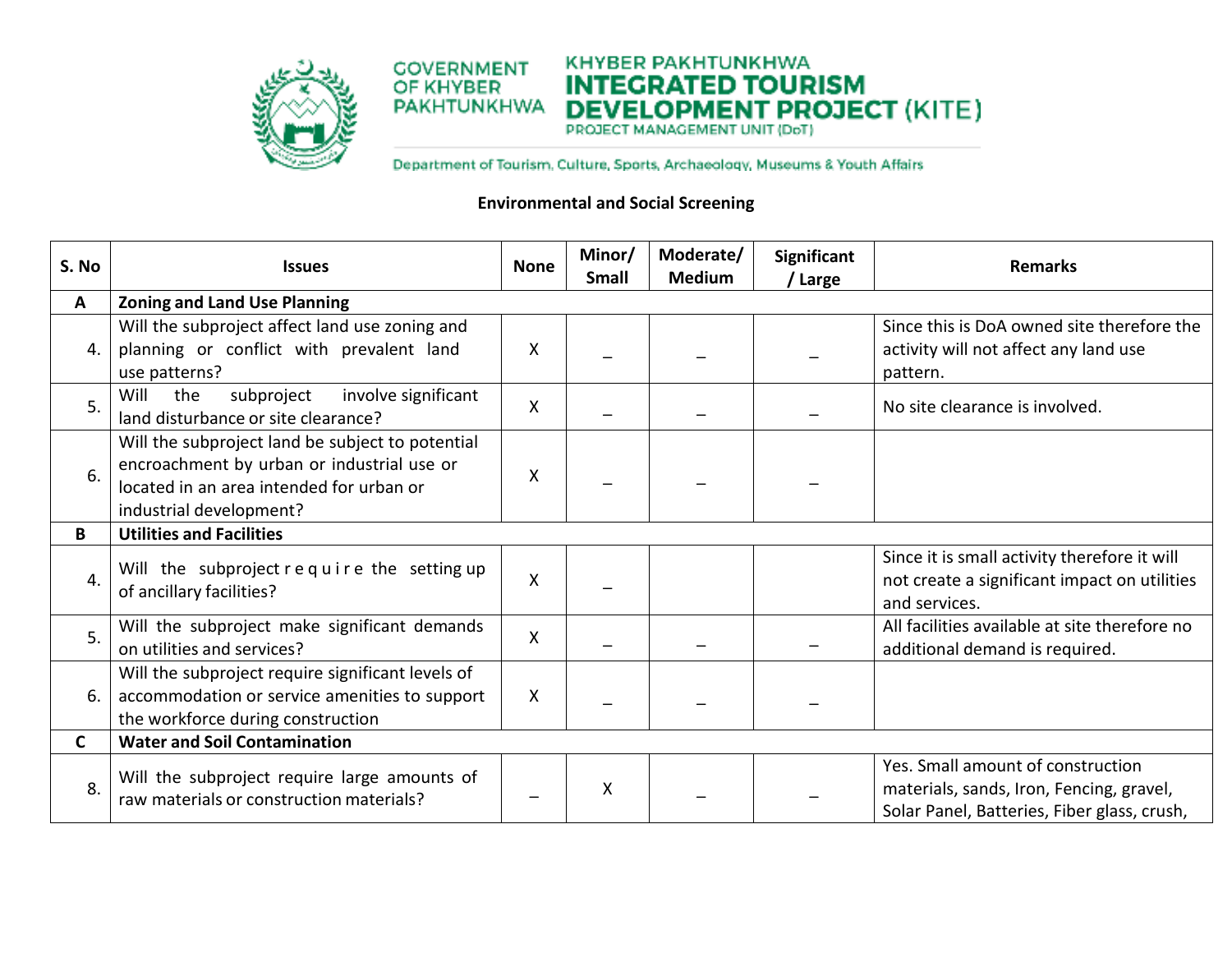

#### **KHYBER PAKHTUNKHWA COVERNMENT INTEGRATED TOURISM DEVELOPMENT PROJECT (KITE) PAKHTUNKHWA**

| S. No | <b>Issues</b>                                                                                                                                                                     | <b>None</b> | Minor/<br><b>Small</b> | Moderate/<br><b>Medium</b> | Significant<br>/ Large | <b>Remarks</b>                                                                                                                                                                                                                                                                  |
|-------|-----------------------------------------------------------------------------------------------------------------------------------------------------------------------------------|-------------|------------------------|----------------------------|------------------------|---------------------------------------------------------------------------------------------------------------------------------------------------------------------------------------------------------------------------------------------------------------------------------|
|       |                                                                                                                                                                                   |             |                        |                            |                        | cements steel, wood, glass as per<br>requirements. As mitigation measure                                                                                                                                                                                                        |
|       |                                                                                                                                                                                   |             |                        |                            |                        | contractor will be advised to use asbestos<br>free cement. Debagging will be done in<br>closed compound.                                                                                                                                                                        |
| 9.    | Will the subproject generate large amounts of<br>residual wastes, construction<br>material waste or cause soil erosion?                                                           | X           |                        |                            |                        |                                                                                                                                                                                                                                                                                 |
|       | Will the subproject result in potential soil or<br>10. water contamination (e.g., from oil, grease and<br>fuel from equipment yards)?                                             | X           |                        |                            |                        | Small quantity<br>The sub project includes construction of<br>septic tank and soak pits for wastewater<br>hence all waste will go in these tanks for<br>primary treatment                                                                                                       |
| 11.   | Will the subproject lead to an increase in<br>suspended sediments in streams affected by<br>road cut erosion, decline in water quality and<br>increased sedimentation downstream? | X           |                        |                            |                        |                                                                                                                                                                                                                                                                                 |
| 12    | Will the subproject involve the use of chemicals<br>or solvents?                                                                                                                  |             | X                      |                            |                        | Paint, drilling, polish etc.<br>As a mitigation measure contractor will be<br>advised to use lead free paint. The<br>contractor will also to make sure that<br>proper PPE be provided to each worker<br>on site and store the chemicals in<br>enclosed stockroom (if required). |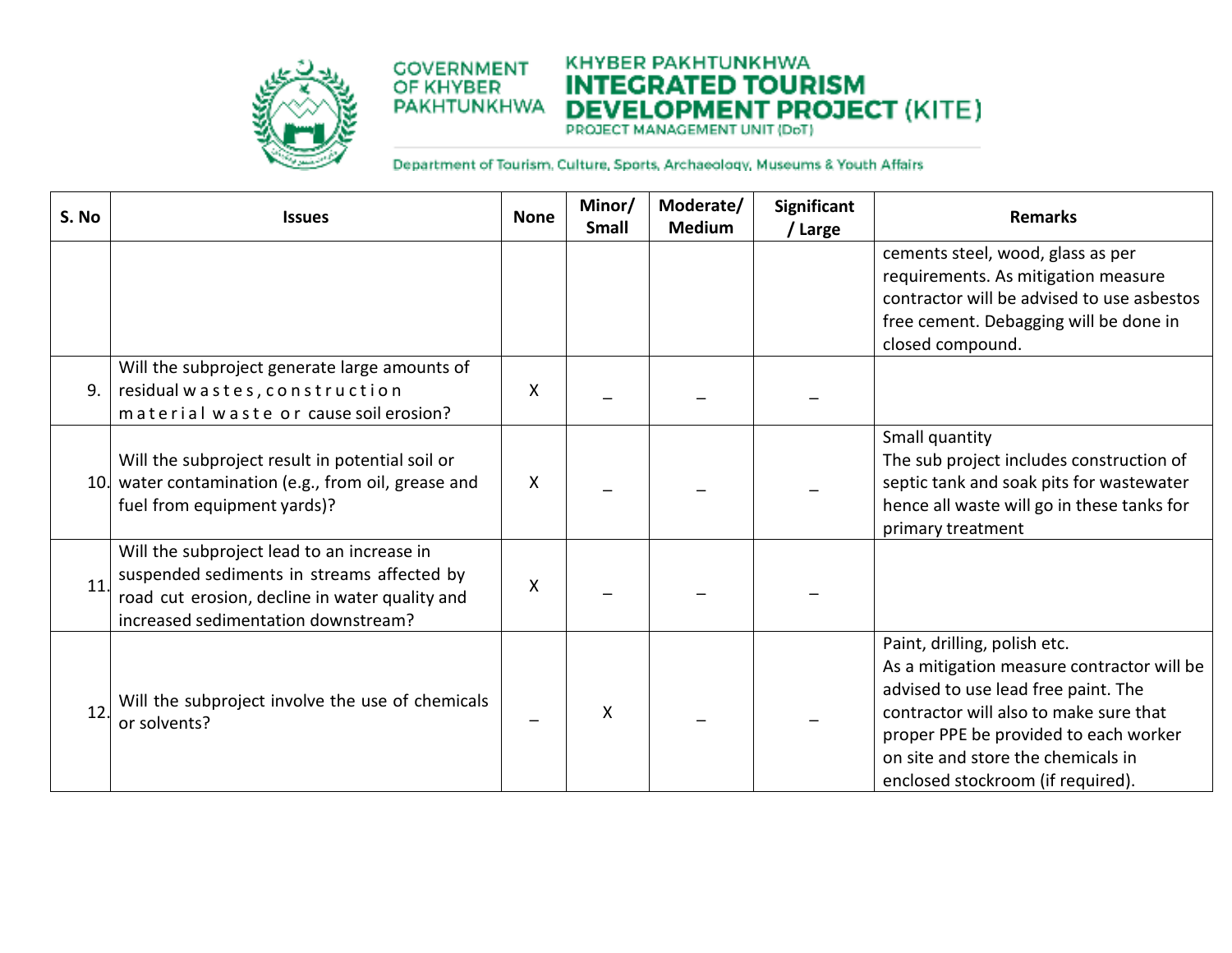

#### **KHYBER PAKHTUNKHWA COVERNMENT INTEGRATED TOURISM DEVELOPMENT PROJECT (KITE) PAKHTUNKHWA**

| S. No | <b>Issues</b>                                                                                                                                                           | <b>None</b> | Minor/<br><b>Small</b> | Moderate/<br><b>Medium</b> | <b>Significant</b><br>/ Large | <b>Remarks</b>                                                                                                                                 |
|-------|-------------------------------------------------------------------------------------------------------------------------------------------------------------------------|-------------|------------------------|----------------------------|-------------------------------|------------------------------------------------------------------------------------------------------------------------------------------------|
|       | Will the subproject lead to the destruction of<br>13. vegetation and soil in the right-of-way, borrow<br>pits, waste dumps, and equipment yards?                        | X           |                        |                            |                               |                                                                                                                                                |
| 14.   | Will the subproject lead to the creation of<br>stagnant water bodies in borrow pits, quarries,<br>etc., encouraging for mosquito breeding and<br>other disease vectors? |             | X                      |                            |                               | Yes, up to a small amount. Regular<br>cleaning of site by contractor, refilling of<br>borrow pits after completion of work will<br>be ensured. |
| D     | <b>Noise and Air Pollution Hazardous Substances</b>                                                                                                                     |             |                        |                            |                               |                                                                                                                                                |
| 4.    | Will the subproject increase the levels of harmful<br>air emissions?                                                                                                    | X           |                        |                            |                               |                                                                                                                                                |
| 5.    | Will the subproject increase ambient noise<br>levels?                                                                                                                   | X           |                        |                            |                               |                                                                                                                                                |
| 6.    | Will the subproject involve the storage, handling<br>or transport of hazardous substances?                                                                              | X           |                        |                            |                               |                                                                                                                                                |
| E     | <b>Fauna and Flora</b>                                                                                                                                                  |             |                        |                            |                               |                                                                                                                                                |
| 5.    | Will the subproject involve the disturbance or<br>modification of existing drainage channels<br>(rivers, canals) or surface water bodies (wetlands,<br>marshes)?        | X           |                        |                            |                               |                                                                                                                                                |
| 6.    | Will the subproject lead to the destruction<br>or damage of terrestrial or aquatic ecosystems<br>or endangered species directly or by induced<br>development?           | X           |                        |                            |                               |                                                                                                                                                |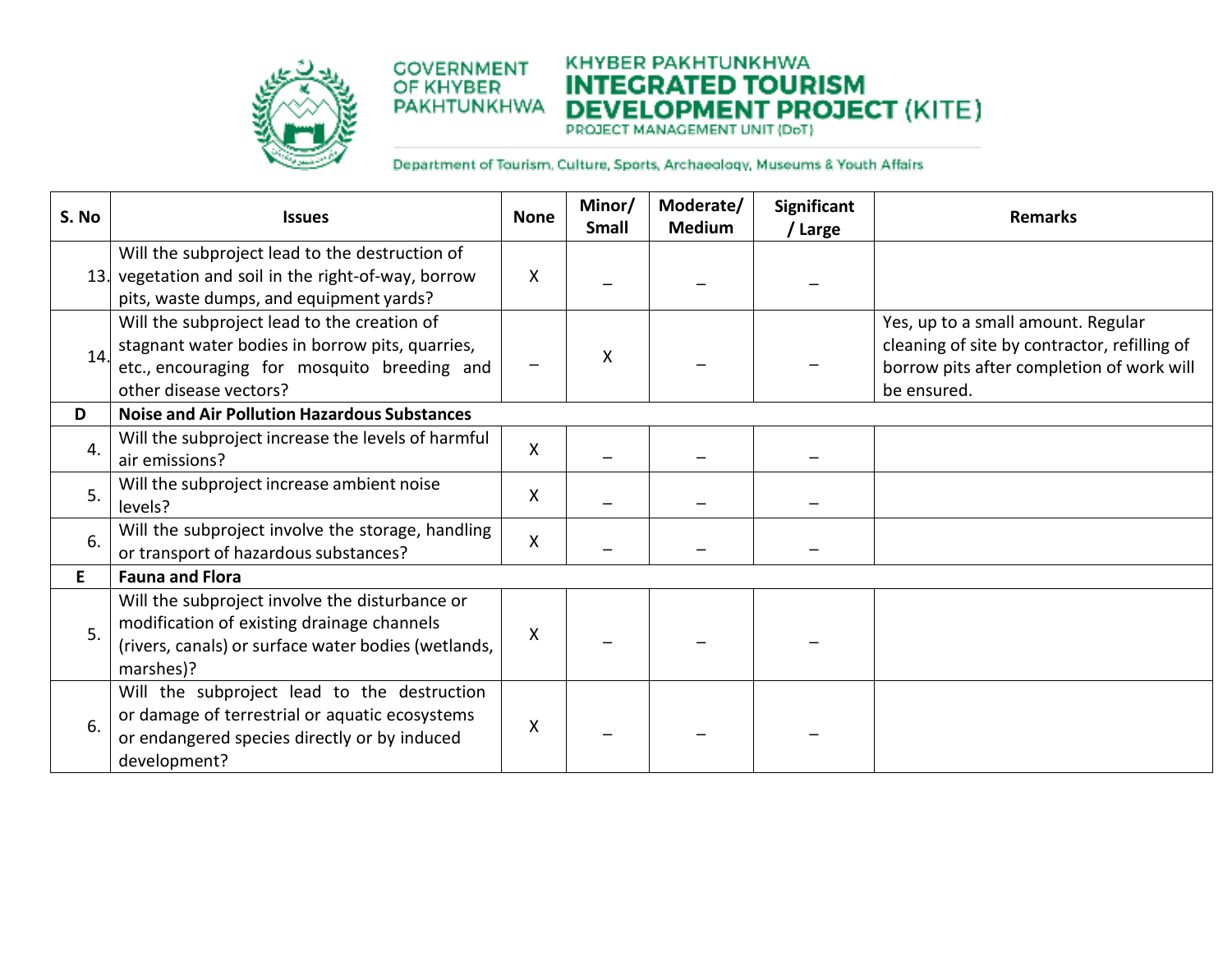

#### **KHYBER PAKHTUNKHWA COVERNMENT INTEGRATED TOURISM DEVELOPMENT PROJECT (KITE) PAKHTUNKHWA**

| S. No            | <b>Issues</b>                                                                                                                                 | <b>None</b> | Minor/<br><b>Small</b> | Moderate/<br><b>Medium</b> | <b>Significant</b><br>/ Large | <b>Remarks</b> |
|------------------|-----------------------------------------------------------------------------------------------------------------------------------------------|-------------|------------------------|----------------------------|-------------------------------|----------------|
| 7.               | Will the subproject lead to the<br>disruption/destruction of wildlife through<br>interruption of migratory routes,                            | х           |                        |                            |                               |                |
| 8.               | Disturbance of wildlife habitats, and noise-<br>related problems?                                                                             | X           |                        |                            |                               |                |
| F.               | <b>Destruction/Disruption of Land and Vegetation</b>                                                                                          |             |                        |                            |                               |                |
| $\overline{7}$ . | Will the subproject lead to unplanned use of<br>the infrastructure being developed?                                                           | X           |                        |                            |                               |                |
| 8.               | Will the subproject lead to long-term or semi-<br>permanent destruction of soils in cleared areas<br>not suited for agriculture?              | X           |                        |                            |                               |                |
| 9.               | Will the subproject lead to the interruption<br>of subsoil and overland drainage patterns (in<br>areas of cuts and fills)?                    | X           |                        |                            |                               |                |
| 10.              | Will the subproject lead to landslides, slumps,<br>slips and other mass movements in road cuts?                                               | Χ           |                        |                            |                               |                |
|                  | Will the subproject lead to erosion of<br>lands receiving concentrated outflow carried by<br>covered or open drains?                          | X           |                        |                            |                               |                |
|                  | Will the subproject lead to health hazards and<br>12. interference of plant growth adjacent to roads<br>by dust raised and blown by vehicles? | X           |                        |                            |                               |                |
| G                | <b>Cultural Property</b>                                                                                                                      |             |                        |                            |                               |                |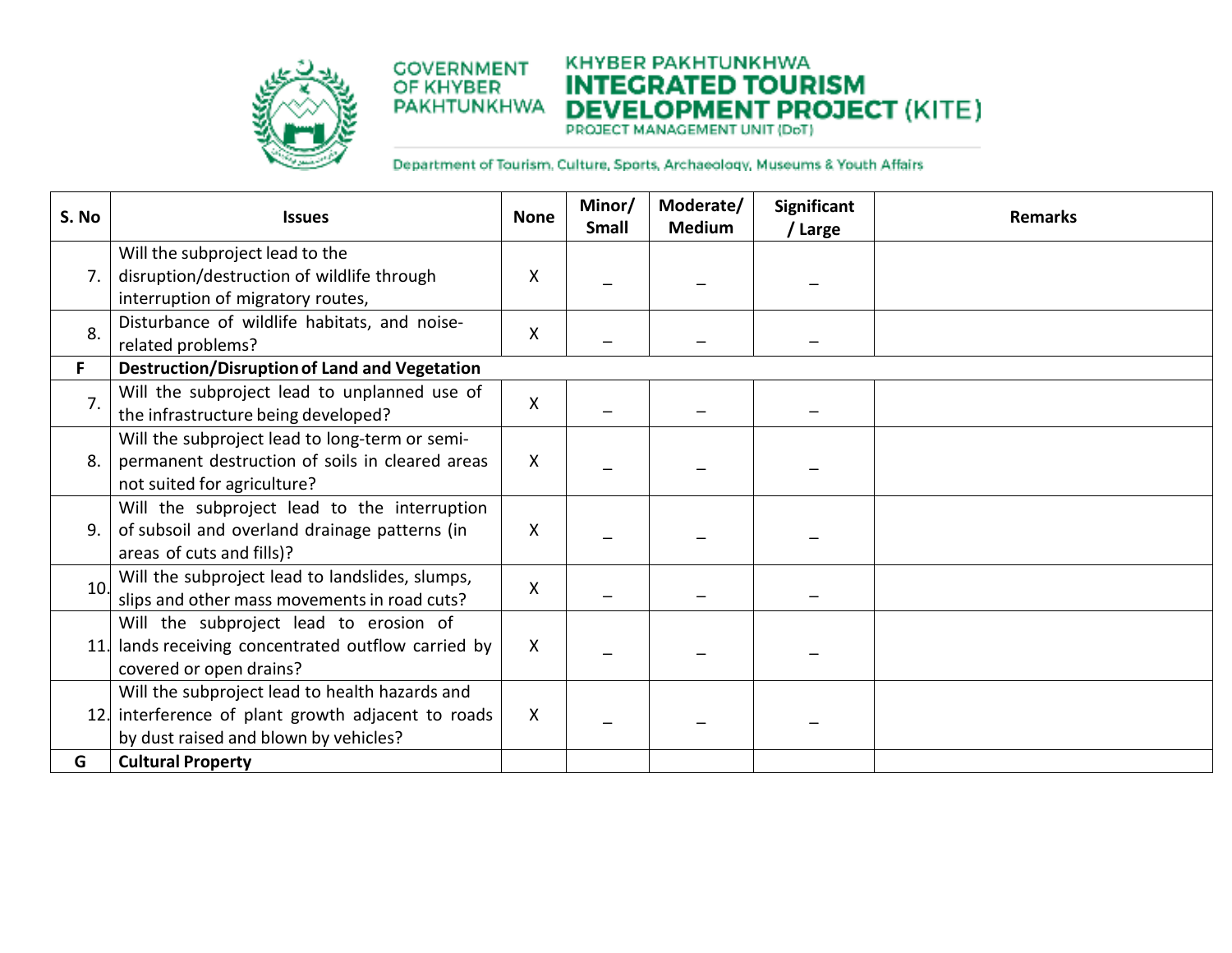

#### **KHYBER PAKHTUNKHWA COVERNMENT INTEGRATED TOURISM DEVELOPMENT PROJECT (KITE) PAKHTUNKHWA**

| S. No | <b>Issues</b>                                                                                                       | <b>None</b> | Minor/<br><b>Small</b> | Moderate/<br><b>Medium</b> | <b>Significant</b><br>/ Large | <b>Remarks</b>                                                                                                                                                                                                |
|-------|---------------------------------------------------------------------------------------------------------------------|-------------|------------------------|----------------------------|-------------------------------|---------------------------------------------------------------------------------------------------------------------------------------------------------------------------------------------------------------|
| 3     | Will the subproject have an impact on<br>archaeological or historical sites, including<br>historic urban areas?     |             |                        | X                          |                               | It will have a beneficial/ positive impact as<br>these toilet facilities will enhance tourism<br>facilitation and will encourage more<br>tourists to visit, and it will make their visit<br>more comfortable. |
| 4.    | Will the subproject have an impact on<br>religious monuments, structures and/or<br>cemeteries?                      | x           |                        |                            |                               |                                                                                                                                                                                                               |
| Н     | <b>Expropriation and Social Disturbance</b>                                                                         |             |                        |                            |                               |                                                                                                                                                                                                               |
| 5.    | Will the subproject involve land expropriation<br>or demolition of existing structures?                             | X           |                        |                            |                               |                                                                                                                                                                                                               |
| 6.    | Will the subproject lead to induced settlements<br>by workers and others causing social and<br>economic disruption? | Χ           |                        |                            |                               |                                                                                                                                                                                                               |
| 7.    | Will the subproject lead to environmental and<br>social disturbance by construction camps?                          | X           |                        |                            |                               |                                                                                                                                                                                                               |
| 8.    | Will the sub- project require of tree cutting, if yes<br>how many, location, pictures                               | Χ           |                        |                            |                               |                                                                                                                                                                                                               |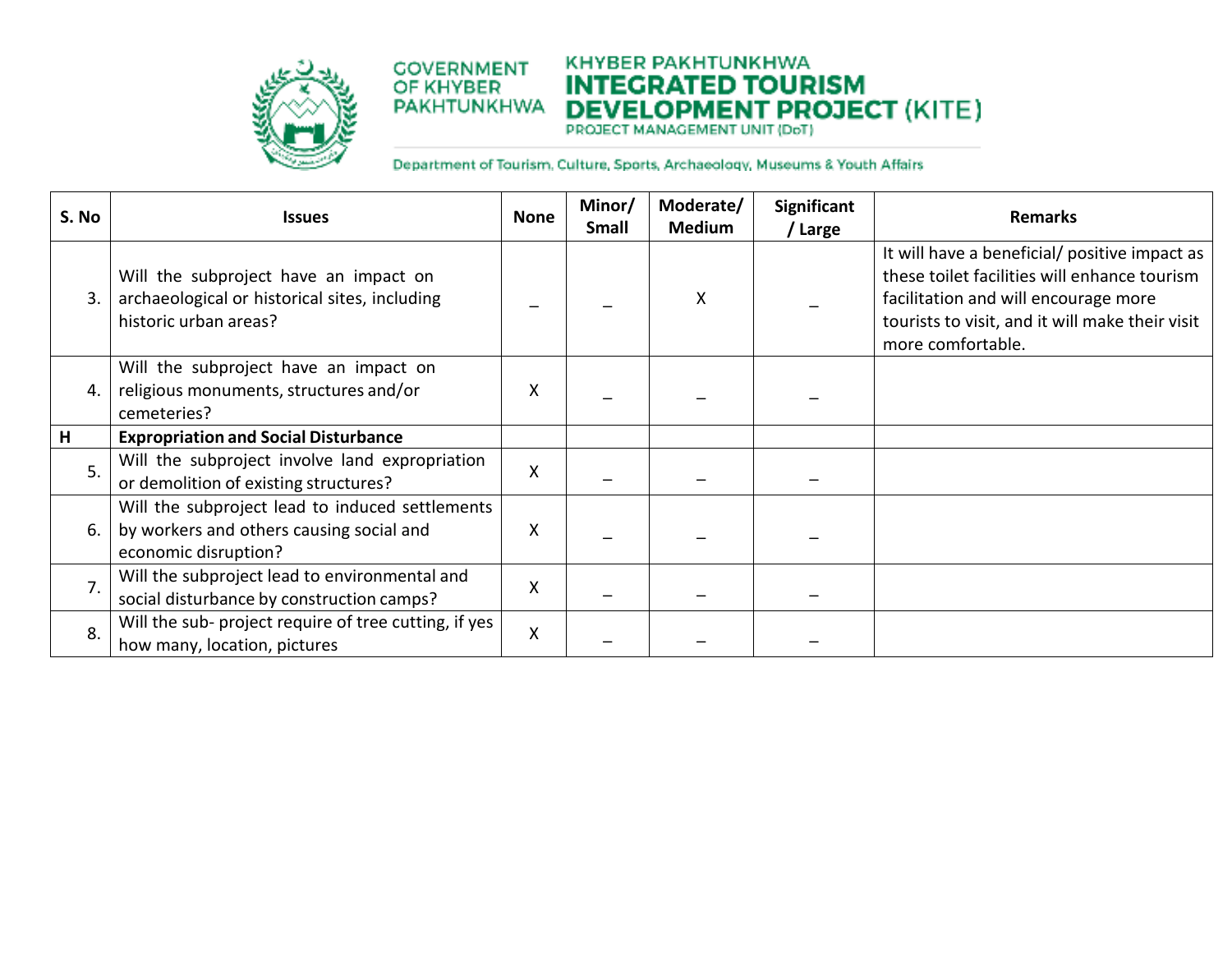

# **Environmental and Social Screening (Site Related Issues)**

| S. No | <b>Issues</b>                          | Yes | <b>No</b>                 | Don't Know | <b>Remarks/ Mitigation Measures</b> |
|-------|----------------------------------------|-----|---------------------------|------------|-------------------------------------|
|       | Does the subproject require land       |     |                           |            |                                     |
| 27.   | acquisition? [Note: Fill in the land   |     | Χ                         |            |                                     |
|       | acquisition form if YES]               |     |                           |            |                                     |
|       | Does the subproject negatively         |     |                           |            |                                     |
|       | 28. impact livelihoods [Note: Describe |     | X                         |            |                                     |
|       | separately if YES]                     |     |                           |            |                                     |
| 29.   | Is the sub project located on land     |     | X                         |            |                                     |
|       | with contested ownership?              |     |                           |            |                                     |
| 30.   | Is the sub project located in an area  |     | Χ                         |            |                                     |
|       | with security problems                 |     |                           |            |                                     |
|       | Is the sub projected located on land   |     |                           |            |                                     |
|       | 31. reclaimed from floods (the         |     | X                         |            |                                     |
|       | ownership here may be contested)       |     |                           |            |                                     |
| 32.   | Is the subproject located in an area   |     | $\boldsymbol{\mathsf{X}}$ |            | $\sim$                              |
|       | with designated natural reserves?      |     |                           |            |                                     |
| 33.   | Is the subproject located in an        |     | $\boldsymbol{\mathsf{X}}$ |            |                                     |
|       | area with unique natural features?     |     |                           |            |                                     |
|       | Is the subproject located in an        |     |                           |            |                                     |
| 34.   | area with endangered or                |     | X                         |            |                                     |
|       | conservation-worthy ecosystems,        |     |                           |            |                                     |
|       | fauna or flora?                        |     |                           |            |                                     |
| 35.   | Is the subproject located in an area   |     | Χ                         |            |                                     |
|       | which would create a barrier for the   |     |                           |            |                                     |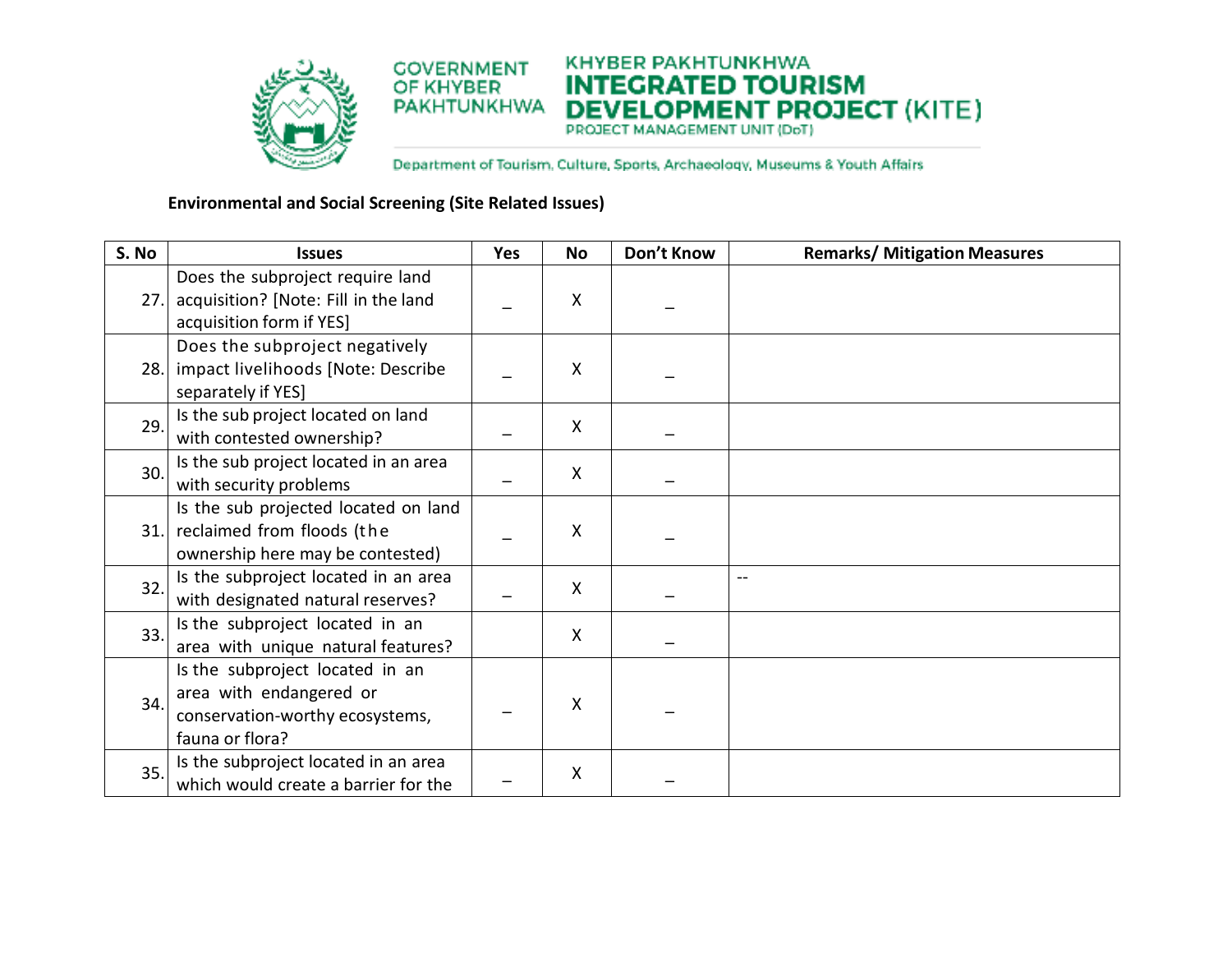

#### **KHYBER PAKHTUNKHWA COVERNMENT INTEGRATED TOURISM DEVELOPMENT PROJECT (KITE) PAKHTUNKHWA**

| S. No | <b>Issues</b>                                                                                                                                | Yes                       | <b>No</b>                 | Don't Know | <b>Remarks/ Mitigation Measures</b>                                                                                               |
|-------|----------------------------------------------------------------------------------------------------------------------------------------------|---------------------------|---------------------------|------------|-----------------------------------------------------------------------------------------------------------------------------------|
|       | movement of conservation-worthy<br>wildlife or livestock?                                                                                    |                           |                           |            |                                                                                                                                   |
| 36.   | Is the subproject located close to<br>groundwater sources, surface water<br>bodies, water courses or wetlands?                               | $\boldsymbol{\mathsf{X}}$ |                           |            |                                                                                                                                   |
| 37.   | Is the subproject located in an area<br>with designated cultural properties<br>such as archaeological, historical<br>and/or religious sites? | X                         |                           |            | Gor Gathri is an archaeological site however<br>toilets will be installed in space away from<br>archaeological ruins on DoA land. |
|       | Is the subproject in an area with<br>38. religious monuments, structures<br>and/or cemeteries?                                               | $\boldsymbol{\mathsf{X}}$ |                           |            | Gor Gathri is an archaeological site however<br>toilets will be installed in space away from<br>archaeological ruins on DoA land. |
|       | Is the project located in an area<br>39. from where people have been<br>displaced?                                                           |                           | X                         |            |                                                                                                                                   |
| 40.   | Is the project located in an area<br>where IDPs are temporarily settled?                                                                     |                           | $\mathsf{X}$              |            |                                                                                                                                   |
| 41.   | Is the project in a politically sensitive<br>area?                                                                                           |                           | $\boldsymbol{\mathsf{X}}$ |            |                                                                                                                                   |
| 42.   | Is the subproject in a polluted or<br>contaminated area?                                                                                     |                           | $\mathsf{X}$              |            |                                                                                                                                   |
| 43.1  | Is the subproject located in an<br>area of high visual and landscape<br>quality?                                                             | $\boldsymbol{\mathsf{X}}$ |                           |            |                                                                                                                                   |
| 44.   | Is the subproject located in an area<br>susceptible to landslides or erosion?                                                                |                           | X                         |            |                                                                                                                                   |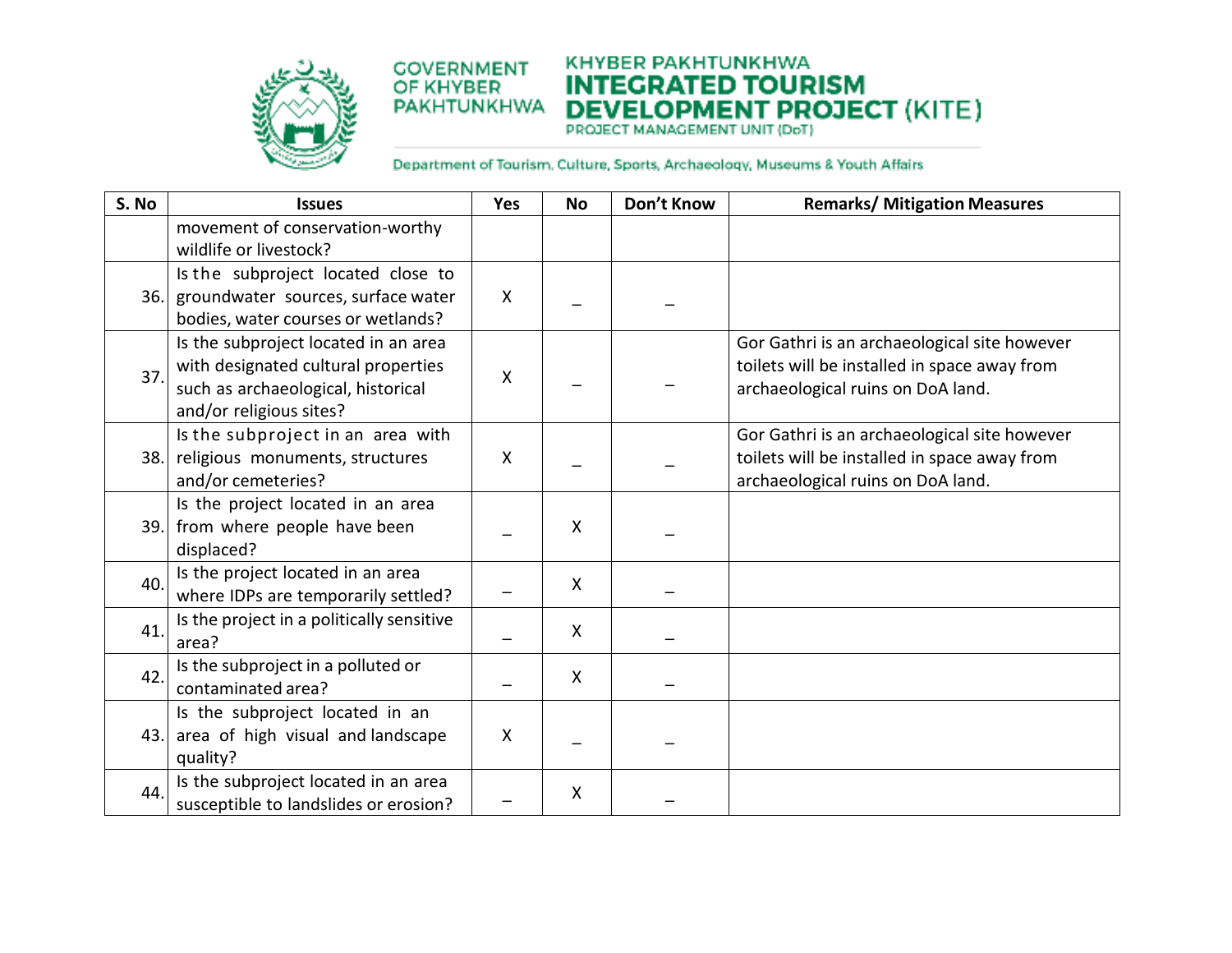

**KHYBER PAKHTUNKHWA COVERNMENT INTEGRATED TOURISM DEVELOPMENT PROJECT (KITE) PAKHTUNKHWA** 

| S. No | <b>Issues</b>                                                      | <b>Yes</b> | No | Don't Know | <b>Remarks/ Mitigation Measures</b>                                                                                                                                                                  |
|-------|--------------------------------------------------------------------|------------|----|------------|------------------------------------------------------------------------------------------------------------------------------------------------------------------------------------------------------|
| 45.   | Is the subproject located in an area of<br>seismic faults?         |            | X  |            |                                                                                                                                                                                                      |
| 46.   | Is the subproject located in a densely<br>populated area?          |            | Χ  |            |                                                                                                                                                                                                      |
| 47.   | Is the subproject located on prime<br>agricultural land?           |            | X  |            |                                                                                                                                                                                                      |
| 48.   | Is the subproject located in an area of<br>tourist importance?     | X          |    |            |                                                                                                                                                                                                      |
| 49.   | Is the subproject located near a waste<br>dump?                    |            | X  |            |                                                                                                                                                                                                      |
| 50.   | Does the subproject have access to<br>potable water?               | X          |    |            | Government water supply line is available on<br>location                                                                                                                                             |
| 51    | Is the subproject located in an<br>area with a wastewater network? |            | X  |            | No however it is explained that waste water<br>from toilets will be treated in septic tank.<br>Septic tank is away from drinking water facility.<br>DoA staff to clean the toilets on regular basis. |
| 52    | Is the subproject located in the urban<br>plan of the city?        |            | Χ  |            |                                                                                                                                                                                                      |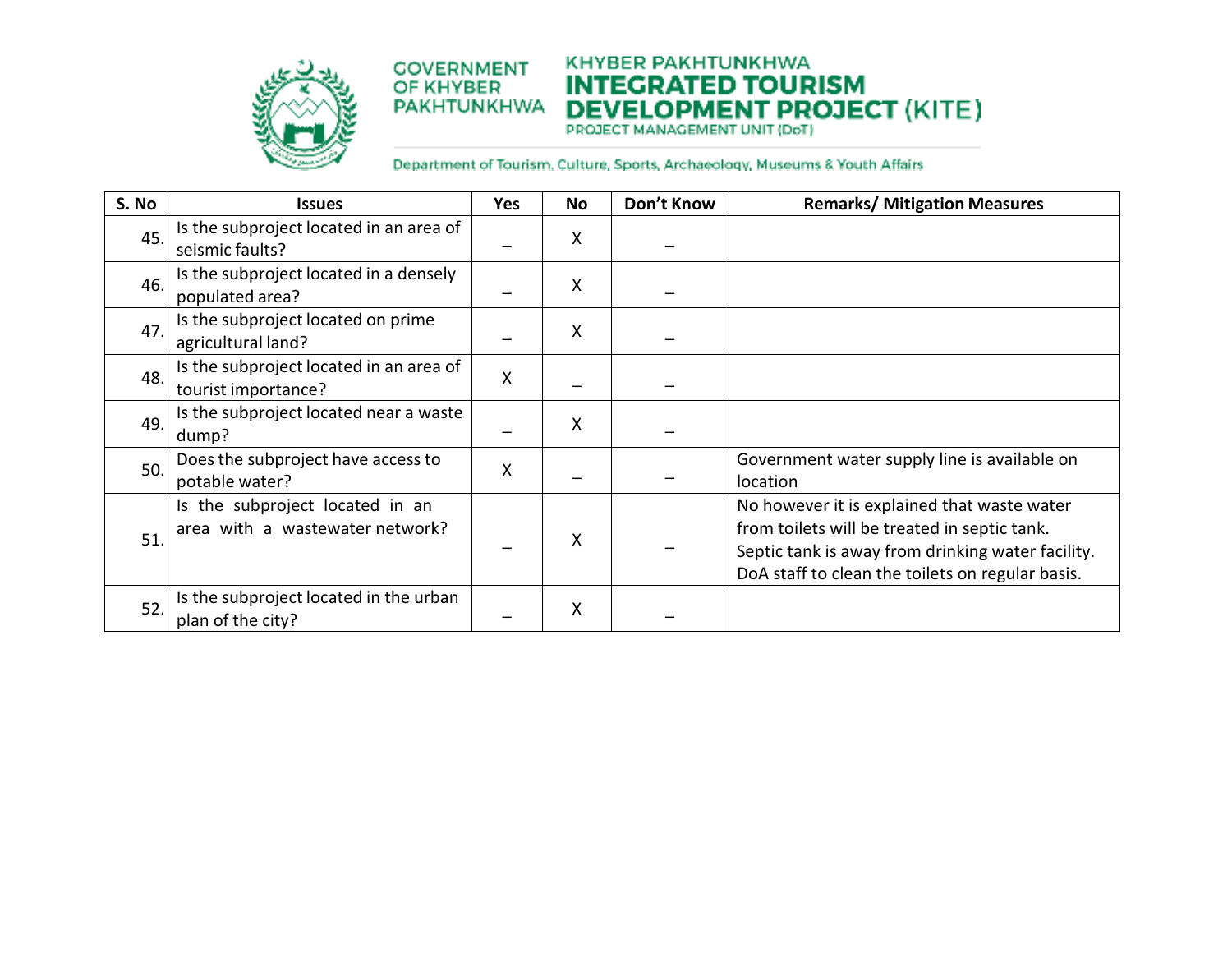

KHYBER PAKHTUNKHWA **COVERNMENT INTEGRATED TOURISM DEVELOPMENT PROJECT (KITE) PAKHTUNKHWA** 

Department of Tourism. Culture, Sports, Archaeology, Museums & Youth Affairs

### **Environmental and Social Screening (Involuntary Resettlement Screening)**

| <b>Potential Impacts</b>                                                      | Yes                      | No | <b>Expected</b>          | <b>Remarks</b>                            |
|-------------------------------------------------------------------------------|--------------------------|----|--------------------------|-------------------------------------------|
| Does the sub-project involve any physical construction work i.e.,             |                          |    |                          | Small scale activities e.g., septic tank, |
| rehabilitation, reconstruction or new construction?                           | X                        |    |                          | soakage pit, leveling and dressing is     |
| Specify in "remarks" column.                                                  |                          |    |                          | involved.                                 |
| Does the sub-project involve impacts on land, assets and people, if "Yes" try |                          |    |                          |                                           |
| to quantify the impacts and check following items?                            | $\overline{\phantom{0}}$ | Χ  |                          |                                           |
| If "No" impacts, explain the situation in "remarks" and move to section 2.    |                          |    |                          |                                           |
| <b>Potential impacts</b>                                                      |                          |    |                          |                                           |
| Land (quantify and describe types of land in "remarks                         |                          |    |                          | This activity will be carried out on DoA  |
| column".                                                                      |                          |    |                          | land.                                     |
| Government or state-owned land free of occupation                             | X                        |    |                          | This activity will be carried out on DoA  |
| (agriculture or settlement)                                                   |                          |    |                          | land.                                     |
| Private land                                                                  |                          |    |                          |                                           |
| ➤<br>Residential                                                              | $\overline{a}$           | X  | $\blacksquare$           |                                           |
| ➤<br>Commercial                                                               | $\overline{\phantom{0}}$ | X  |                          |                                           |
| ➤<br>Agriculture                                                              | $\overline{a}$           | X  |                          |                                           |
| ➤<br>Communal                                                                 | $\blacksquare$           | X  |                          |                                           |
| Others (specify in "remarks").<br>➤                                           | $\overline{a}$           | X  |                          |                                           |
| Land-based assets:                                                            | $\overline{a}$           | x  |                          |                                           |
| <b>Residential structures</b><br>➤                                            | $\overline{a}$           | X  | $\blacksquare$           |                                           |
| ➤<br>Commercial structures (specify in "remarks")                             | $\overline{\phantom{0}}$ | X  | $\blacksquare$           |                                           |
| Community structures (specify in "remarks")<br>➤                              | $\overline{a}$           | Χ  | $\overline{\phantom{0}}$ |                                           |
| Agriculture structures (specify in "remarks")<br>➤                            | $\overline{a}$           | Χ  | $\blacksquare$           |                                           |
| Public utilities (specify in "remarks")<br>➤                                  | $\overline{a}$           | Χ  | $\blacksquare$           |                                           |
| Others (specify in "remarks")<br>➤                                            | $\overline{\phantom{0}}$ | Χ  | $\blacksquare$           |                                           |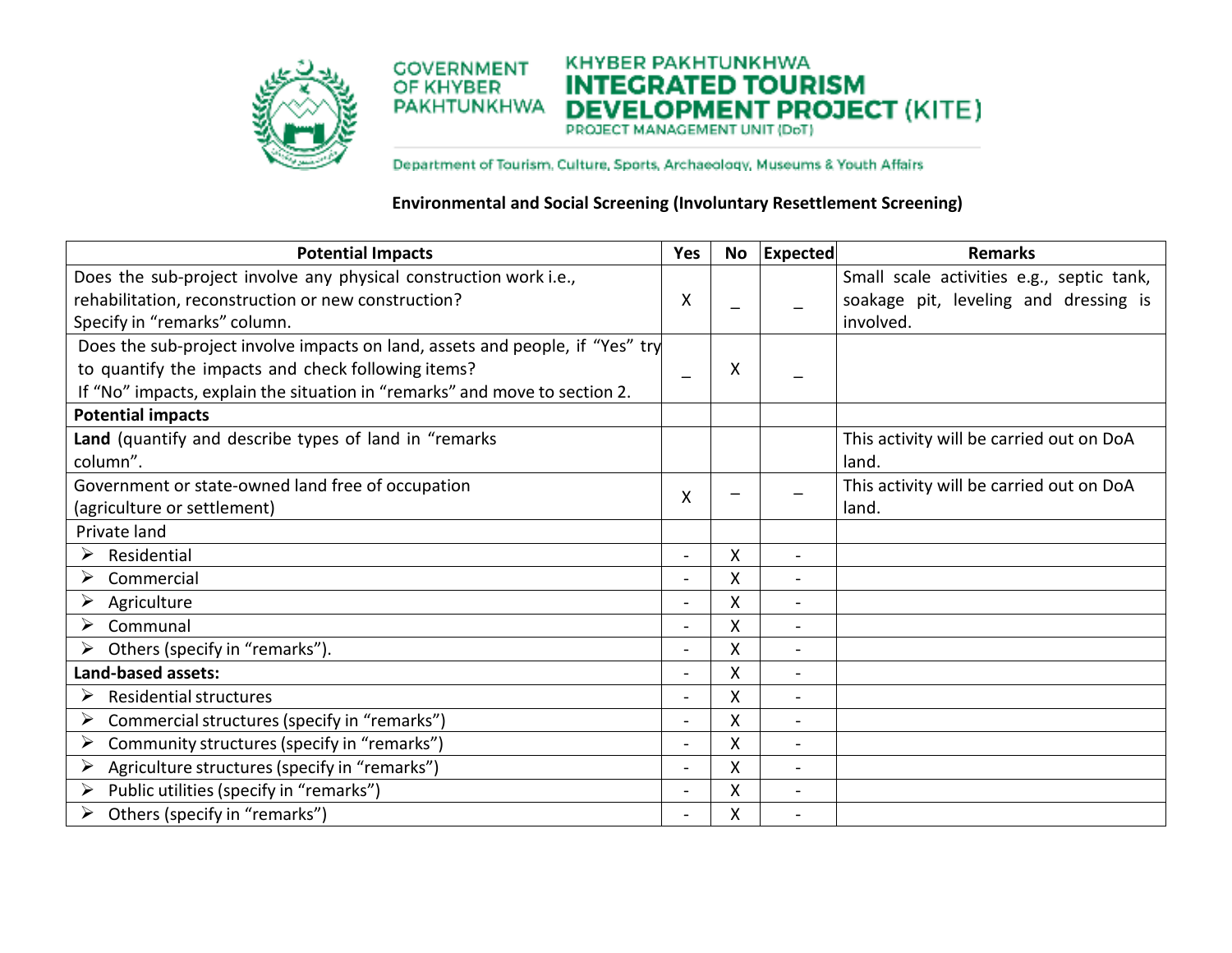

#### **KHYBER PAKHTUNKHWA COVERNMENT INTEGRATED TOURISM DEVELOPMENT PROJECT (KITE) PAKHTUNKHWA**

| <b>Potential Impacts</b>                                                 | <b>Yes</b>               | <b>No</b> | <b>Expected</b> | <b>Remarks</b> |
|--------------------------------------------------------------------------|--------------------------|-----------|-----------------|----------------|
| <b>Agriculture related impacts</b>                                       |                          | X         |                 |                |
| Crops and vegetables (specify types and cropping area in "remarks)<br>➤  | $\overline{\phantom{a}}$ | X         | $\overline{a}$  |                |
| Trees (specify number and types in "remarks")<br>➤                       | $\sim$                   | X         |                 |                |
| Others (specify in "remarks")<br>➤                                       | $\overline{\phantom{a}}$ | Χ         | $\blacksquare$  |                |
| <b>Affected Persons (DPs)</b>                                            | $\overline{a}$           | Χ         | $\blacksquare$  |                |
| Number of DPs<br>➤                                                       | $\blacksquare$           | X         | $\blacksquare$  |                |
| ≻<br>Males                                                               | $\overline{a}$           | X         | $\overline{a}$  |                |
| Females                                                                  | $\blacksquare$           | X         | $\blacksquare$  |                |
| <b>Titled land owners</b><br>≻                                           |                          | X         |                 |                |
| ➤<br>Tenants and sharecroppers                                           | $\overline{\phantom{0}}$ | X         |                 |                |
| Leaseholders                                                             |                          | Χ         |                 |                |
| Agriculture wage laborers                                                | $\overline{\phantom{a}}$ | X         |                 |                |
| Encroachers and squatters (specify in remarks column).                   | $\overline{\phantom{a}}$ | X         | $\blacksquare$  |                |
| Vulnerable DPs (e.g., women headed households, minors and aged,          | $\overline{\phantom{a}}$ |           |                 |                |
| orphans, disabled persons and those below the poverty line).             |                          | Χ         |                 |                |
| Specify the number and vulnerability in "remarks".                       |                          |           |                 |                |
| Others (specify in "remarks")<br>$\rightarrow$                           | $\blacksquare$           | X         | $\blacksquare$  |                |
| <b>Section 2</b>                                                         |                          | X         |                 |                |
| Are there any indigenous or other minority groups affected by land       | $\overline{\phantom{a}}$ | X         |                 |                |
| acquisition or project activities? If "Yes" check the following items    |                          |           |                 |                |
| Indigenous groups (specify groups in "remarks"). Describe nature of<br>➤ |                          | Χ         |                 |                |
| impacts                                                                  |                          |           |                 |                |
| Minority groups (specify in "remarks"). Describe nature of impacts       |                          | Χ         |                 |                |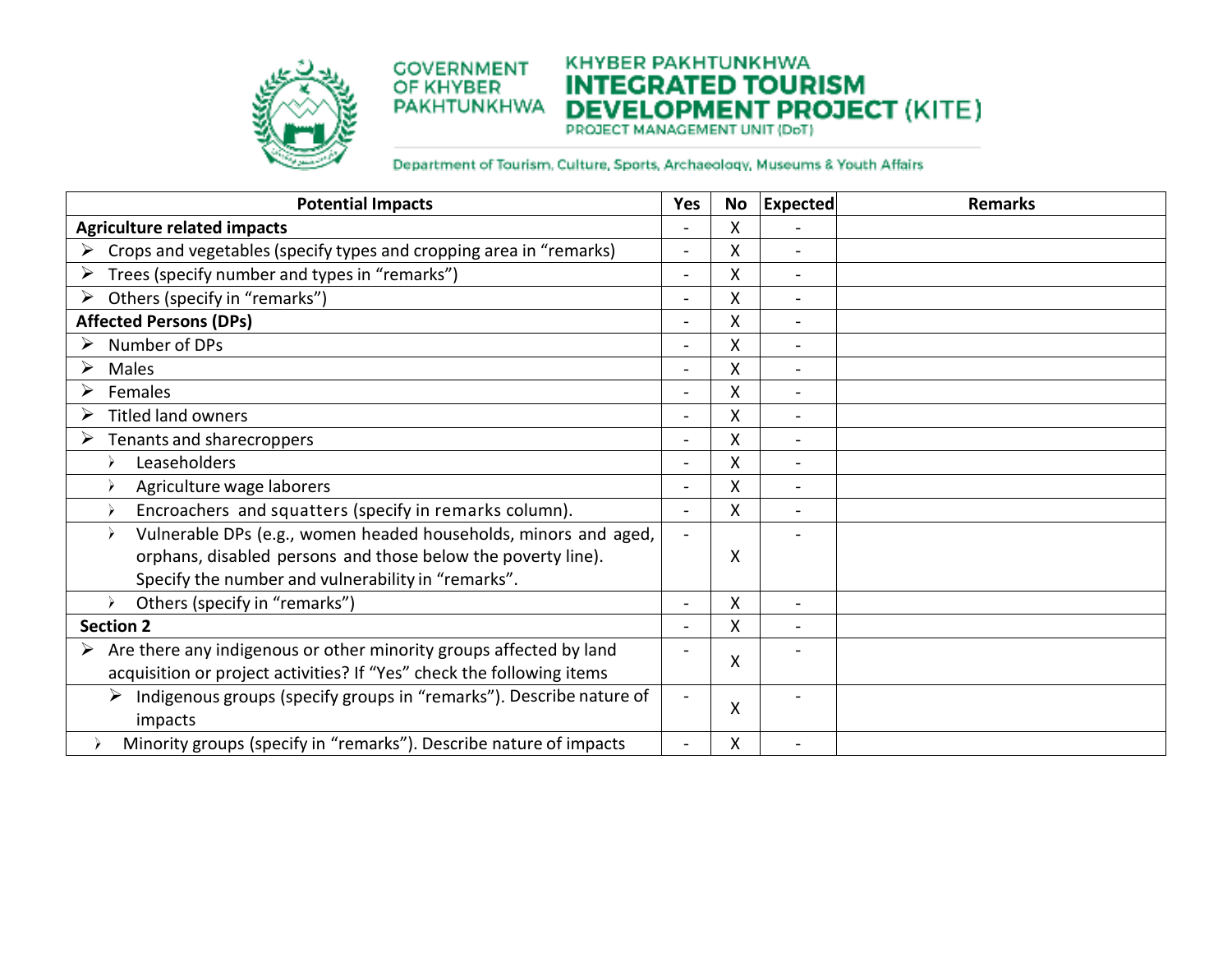

Department of Tourism. Culture, Sports, Archaeology, Museums & Youth Affairs

## **Summarized E&S Screening Table**

| <b>Physical</b><br><b>Type</b> |                                  |               | <b>Biological</b>           |             |                                                 | <b>Social and Socioeconomic</b> |          |                   |                           |              |                           |                      |              |               |                |                  |                    |                    |               |
|--------------------------------|----------------------------------|---------------|-----------------------------|-------------|-------------------------------------------------|---------------------------------|----------|-------------------|---------------------------|--------------|---------------------------|----------------------|--------------|---------------|----------------|------------------|--------------------|--------------------|---------------|
| Activities                     | Contamination<br>Erosion<br>Soil | Quality<br>äΞ | Water<br>Surface<br>Quality | Groundwater | Availability<br>and Consumption<br><b>Water</b> | Vegetation<br>Natural           | Wildlife | Access<br>Blocked | Vibration<br>and<br>Noise | δ<br>Impacts | $\overline{5}$<br>Impacts | Grazing<br>Livestock | Compensation | Safety Hazard | Infrastructure | Health<br>Public | Value<br>Aesthetic | Issues<br>Cultural | Gender Issues |
| Construction<br>activities     | B                                | B             | B                           | C           | B                                               | C                               | С        | B                 | B                         | B            | B                         | B                    | В            | B             | B              | B                | C                  | C                  | C             |
|                                |                                  |               |                             |             |                                                 |                                 |          |                   |                           |              |                           |                      |              |               |                |                  |                    |                    |               |

**KEY:** A for high risk, B for medium risk, and C for negligible risk.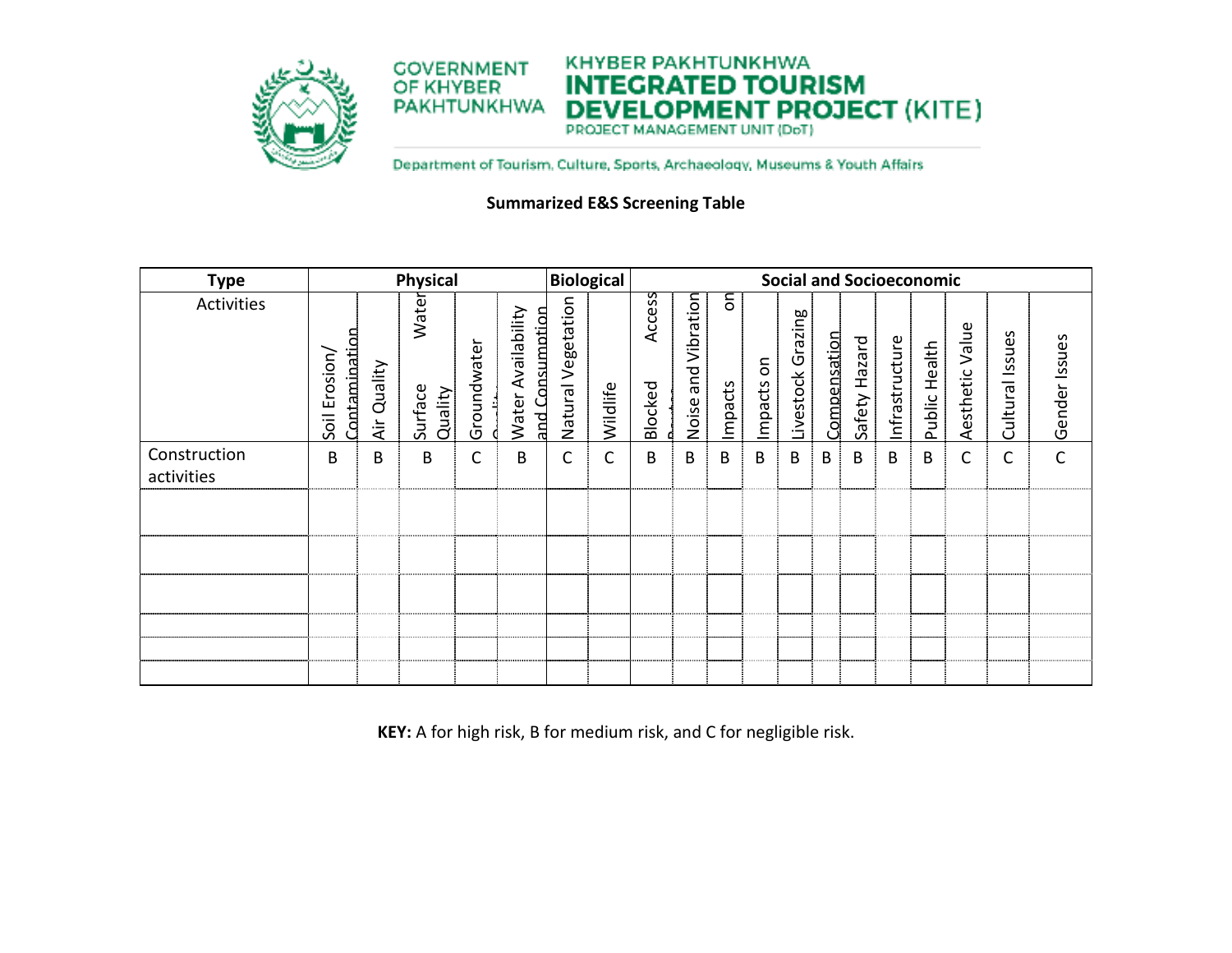

#### **KHYBER PAKHTUNKHWA COVERNMENT INTEGRATED TOURISM DEVELOPMENT PROJECT (KITE) PAKHTUNKHWA**

| <b>Overall Assessment</b>                                                                                                                                                 |                                                                                                                                                                                                                                                                                                                  |  |  |  |  |  |  |  |  |
|---------------------------------------------------------------------------------------------------------------------------------------------------------------------------|------------------------------------------------------------------------------------------------------------------------------------------------------------------------------------------------------------------------------------------------------------------------------------------------------------------|--|--|--|--|--|--|--|--|
| Sub-project is declined                                                                                                                                                   |                                                                                                                                                                                                                                                                                                                  |  |  |  |  |  |  |  |  |
| Sub-project is accepted                                                                                                                                                   | <b>Yes</b>                                                                                                                                                                                                                                                                                                       |  |  |  |  |  |  |  |  |
| Sub-project is classified as environmental Category A<br>and requires an in- depth Environmental and Social<br>Impact Assessment and an Environmental<br>Management Plan. |                                                                                                                                                                                                                                                                                                                  |  |  |  |  |  |  |  |  |
| Sub-project is classified as environmental Category B<br>and requires an Environmental Management Plan.                                                                   |                                                                                                                                                                                                                                                                                                                  |  |  |  |  |  |  |  |  |
| Sub-project is classified as environmental Category C<br>and does not require an Environmental Management<br>Plan.                                                        | The sub-project impacts are localized and reversible in<br>nature and can be managed through mitigation and<br>management plan (checklist followed by supervision and<br>monitoring checklist). This will be implemented by project<br>engineer, contractor, and PMU Environmental and Social<br>Safeguard team. |  |  |  |  |  |  |  |  |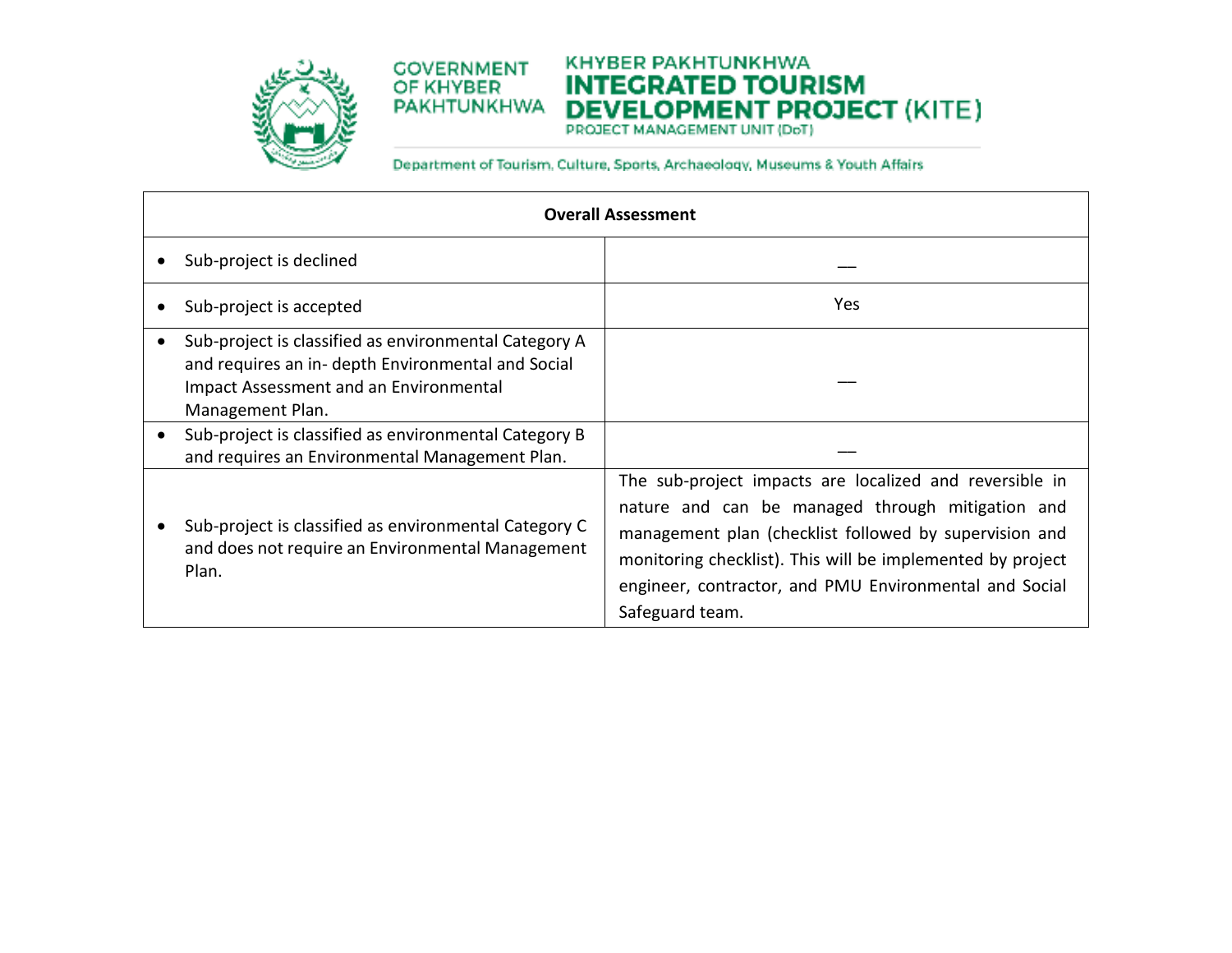

KHYBER PAKHTUNKHWA COVERNMENT FGRATED TOUR KHVRFD **(HTUNKHWA VELOPMENT PROJECT (KITE)** PROJECT MANAGEMENT UNIT (DoT)

Department of Tourism, Culture, Sports, Archaeology, Museums & Youth Affairs

# **Annexure- 03**

# **COVID-19 SOPs**

# **KITE PMU C&W COVID-19 SOPs for Contractors during Construction (COVID-19 Pandemic and Health Safety Measures)**

**General Introduction:** Given the unprecedented nature of the COVID-19 pandemic, contractors are required to take all necessary precautions to maintain the health and safety of workers and nearby communities of the project site and to ensure suitable arrangements regarding hygiene requirements are in place.

The risk of exposure to COVID-19 at the construction site depends on the likelihood of coming within 1 meter of others, in having frequent physical contact with people who may be infected with COVID-19, and through contact with contaminated surfaces and objects.

The Contractor, with support from a relevant medical professional or Occupational Health & Safety (OHS) Advisor, should carry out rapid risk assessments to determine the possibility of exposure risk in order to put in place preventive measures. This should be done for each specific work setting and each job.

Employers and managers, in consultation with workers, should carry out and regularly update the risk assessment for work-related exposure to COVID-19, preferably with the support of occupational health services.

Any suspension or downscaling or resumption of activities should rely on the risk assessment, the capacity to put in place protective measures and the level of compliance, and recommendations of national authorities.

Measures to prevent transmission of COVID-19 that apply to all workplaces and all people at the workplace include frequent hand-washing or disinfection with alcohol-based hand sanitizer, respiratory hygiene such as covering coughs, physical distancing of at least 1 meter or more according to the national recommendations, wearing of masks where distancing is not possible, regular environmental cleaning and disinfection, and limiting unnecessary travel. Clear policies and messages, training, and education for staff and managers to increase awareness of COVID-19 are essential. The management of people with COVID-19 or their contacts is also critical e.g. requiring workers who are unwell or who develop symptoms to stay at home, self-isolate and contact a medical professional or the local COVID-19 information line for advice on testing and referral.

Employers, workers, and their organizations should collaborate with health authorities to prevent and control COVID-19. Cooperation between management and workers and their representatives is essential for workplace-related prevention measures. International labour standards on the rights and responsibilities of workers and employers in occupational safety and health should be fully respected. Contractors, in consultation with workers and their representatives, should plan and implement measures to prevent and mitigate COVID-19 at the workplace through administrative controls, and provide personal protective equipment and clothing according to the risk assessment. Such measures should not involve any expenditure on the part of the workers.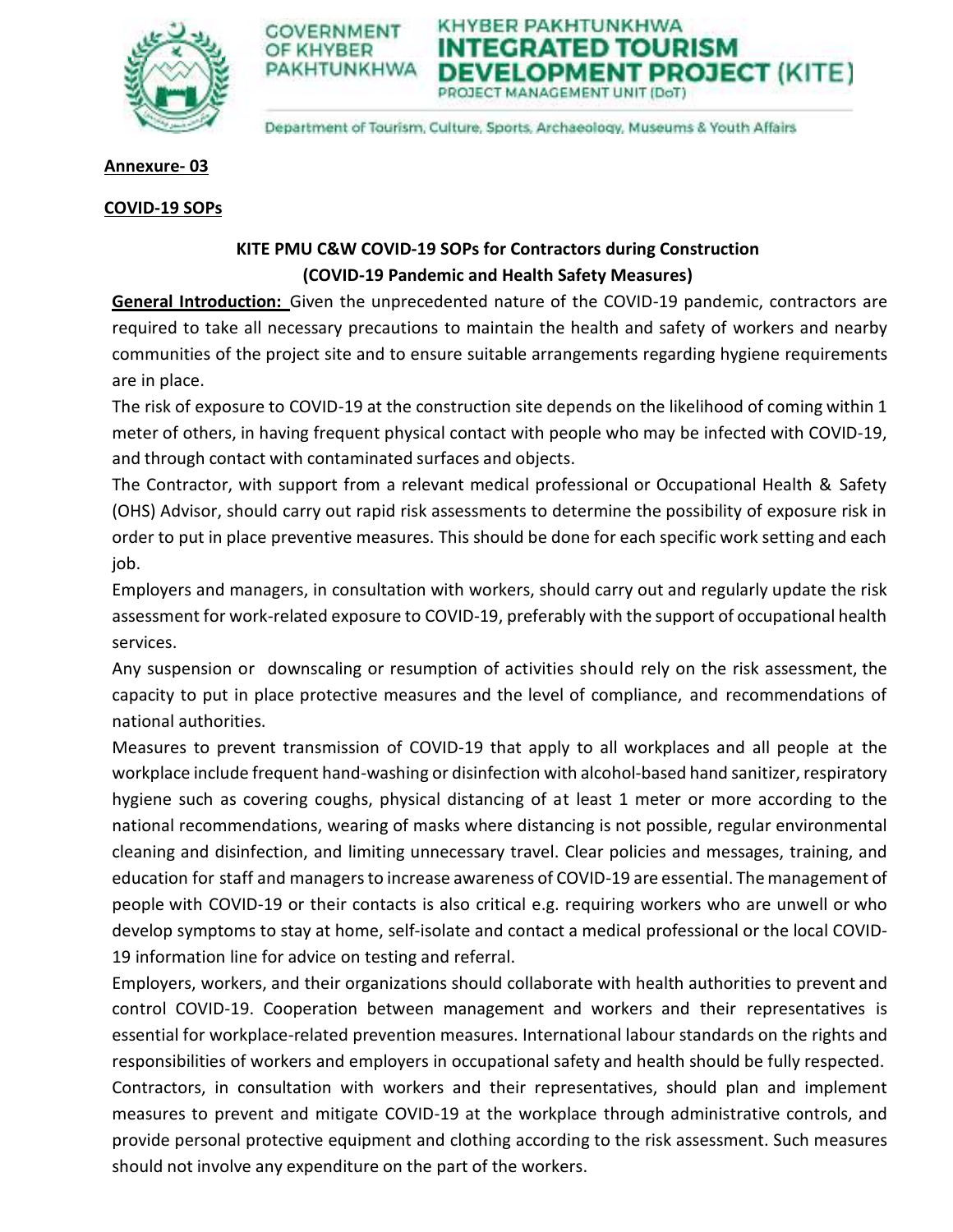



#### Department of Tourism, Culture, Sports, Archaeology, Museums & Youth Affairs

Special measures are needed to protect workers at higher risk of developing severe disease, such as those age 60 and over, or with underlying medical conditions, upon recommendation of the occupational health services. Workers in the informal economy and digital labour platforms, those in small enterprises, domestic and migrant workers should not be left behind in the protection of their health and safety at work place.

There should be no social stigma or discrimination at the workplace for any reason, including access to information and protection from COVID-19, occupational health services and mental health and psychosocial support.

If COVID-19 is contracted through occupational exposure, it could be considered an occupational disease and, if so determined, should be reported and compensated according to the international labour standards and the national schemes for employment injury benefits.

There should be fresh, clean air in all workplaces. For jobs and work tasks at medium or high risk of exposure, WHO recommends an increased ventilation rate through natural aeration or artificial ventilation, preferably without re-circulation of the air. In case of air recirculation, filters should be cleaned regularly.

COVID-19 is associated with a range of concerns, such as fear of falling ill and dying, of being socially excluded, placed in quarantine, or losing a livelihood. Symptoms of anxiety and depression are common reactions for people in the context of COVID-19. Mental health and psychosocial support should be made available to all workers. Comprehensive risk assessments can help identify and mitigate related occupational hazards for mental health

| <b>Activities</b>                                                                       | <b>Adaptive Measures</b>                                                                                                                                                                                                                                                                                                                                                                      |  |  |
|-----------------------------------------------------------------------------------------|-----------------------------------------------------------------------------------------------------------------------------------------------------------------------------------------------------------------------------------------------------------------------------------------------------------------------------------------------------------------------------------------------|--|--|
| <b>Pre- Execution Phase</b>                                                             |                                                                                                                                                                                                                                                                                                                                                                                               |  |  |
| A. Profile preparation                                                                  | Detail profile of project workforce<br>Enlist the names, addresses and contact #<br>Breakdown of the workforce (workers from local community<br>and those who have on site accommodation)<br>Assigning the task against each person<br>Schedule the key activities and their duration at site<br>Identifying all workers who are initially at more risk of<br>contracting Covid-19.           |  |  |
|                                                                                         | ↘                                                                                                                                                                                                                                                                                                                                                                                             |  |  |
| <b>B. Initial Screening</b><br>C. Identification<br>of Local<br><b>Medical Services</b> | All enlisted workforce should go through initial screening<br>➤<br>process<br>Record keeping against initial screening<br>Identifying all workers who are initially at more risk of<br>contracting Covid-19.<br>An emergency desk will be established at the construction site.<br>A focal point will be designated by contractor for this purpose.<br>The KITE PMU C&WD will facilitate. The |  |  |

Following are the measures that should be implemented at the entire construction sites by the Contractor to avoid the spread of Covid-19: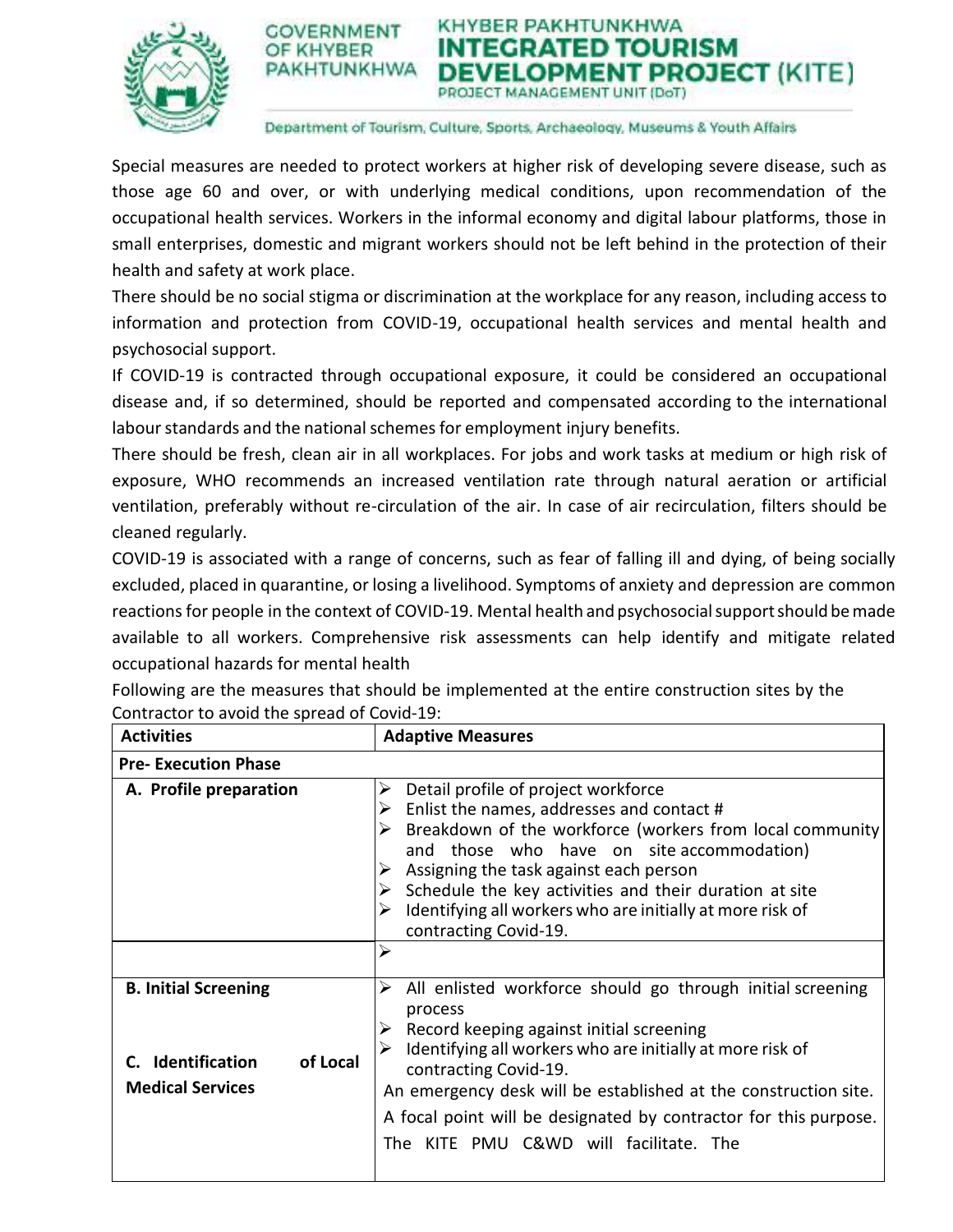

KHYBER PAKHTUNKHWA **TEGRATED TOURISM** IN **DEVELOPMENT PROJECT (KITE)** PROJECT MANAGEMENT UNIT (DoT)

|                               | responsibility of the focal point will to highlight the nearby       |
|-------------------------------|----------------------------------------------------------------------|
|                               | health services units, and also collect data for the nearby tertiary |
|                               | hospitals. For this purpose, the contractor will develop a referral  |
|                               | mechanism, if the patient needs tertiary hospital medication, an     |
|                               | ambulance will be in place, so as the patient shall move to the      |
|                               | required destination on urgent basis for treatment.                  |
| <b>During Execution Phase</b> |                                                                      |
| A. Preliminary                | <b>Regular Screening:</b>                                            |
| <b>Screening</b>              | Regular screening by using Thermo gun on daily basis                 |
|                               | before starting civil work at site                                   |
|                               | Checking and recording temperatures of all workers                   |
|                               | entering the site or requiring self-reporting prior to or on         |
|                               | entering the site.                                                   |
|                               | If a worker has symptoms of COVID-19 (e.g. fever, dry                |
|                               | cough, fatigue) the worker should<br>be<br>removed                   |
|                               | immediately from work activities and isolated on                     |
|                               | designated site.                                                     |
|                               | Co-workers (i.e. workers with whom the sick worker was               |
|                               | in close contact) should be required to stop work, and to            |
|                               | quarantine themselves for 14 days, even if they have no              |
|                               | symptoms.                                                            |
|                               |                                                                      |
|                               | <b>Sequential Screening:</b>                                         |
|                               | Concerned DHQ medical staff is requested for screening at            |
|                               | regular intervals. List should also be shared with DHQ for           |
|                               | avoiding future inconvenience or hire health safety officer          |
|                               | on weekly basis.                                                     |
| <b>B.</b> Special             | Ensuring availability of hand washing facilities                     |
| <b>Arrangements</b>           | (sanitizers/soaps) at site                                           |
| regarding PPEs                | Presence of closed waste bins at key places throughout               |
|                               | site, including at entrances/exits to work areas (toilet,            |
|                               |                                                                      |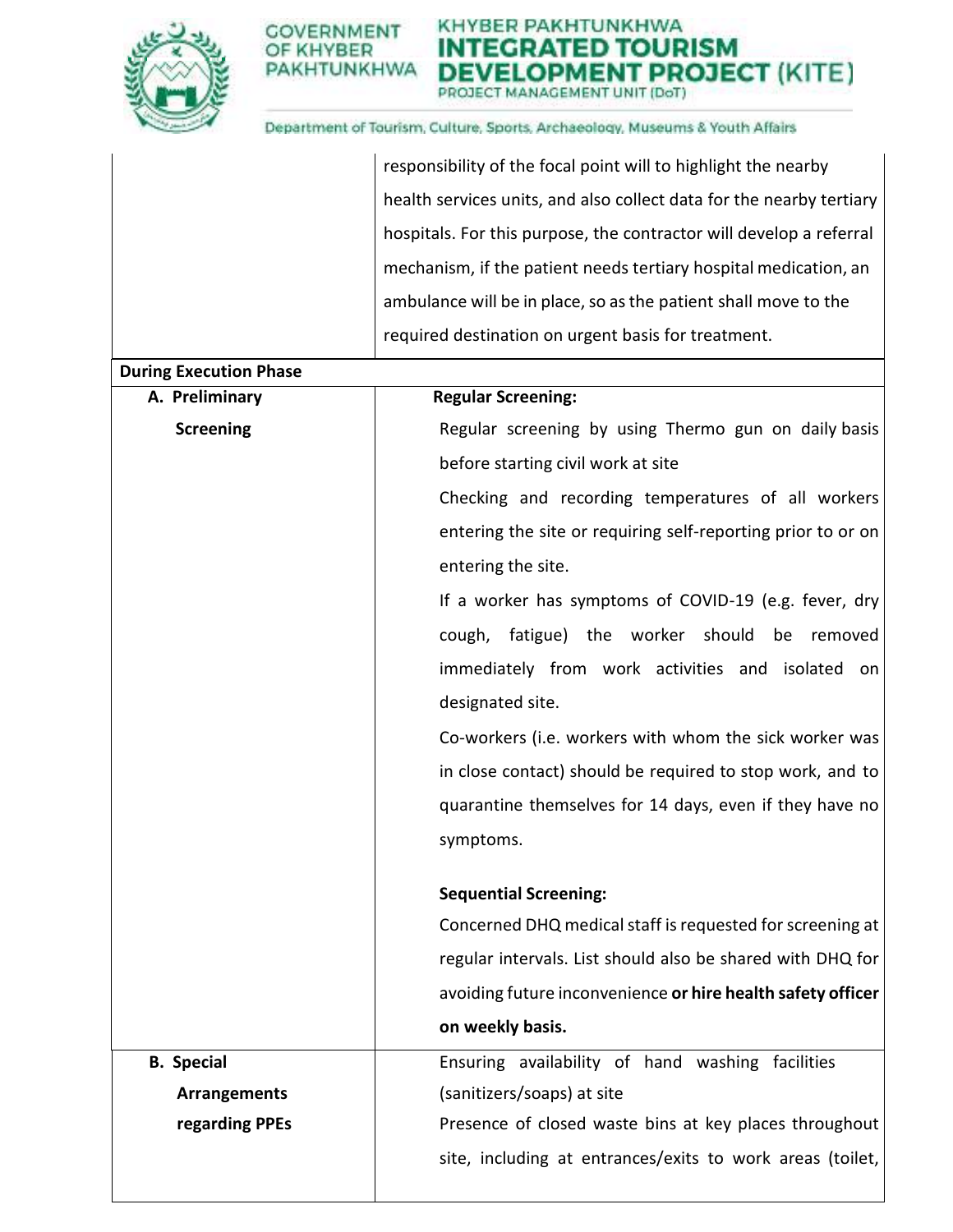

#### KHYBER PAKHTUNKHWA **ITEGRATED TOURISM** IN **DEVELOPMENT PROJECT (KITE)** PROJECT MANAGEMENT UNIT (DoT)

|                             | canteen or food distribution, or provision of drinking     |
|-----------------------------|------------------------------------------------------------|
|                             | water; in worker accommodation; at waste stations; at      |
|                             | stores; and in common spaces).                             |
|                             | Special arrangements regarding PPEs and sanitation at site |
|                             | Record keeping of stock availability on daily basis        |
|                             | Encourage employees/ workers/ labor to wash their          |
| C. Restricted               | hands at least for 20 seconds with soap and stay at        |
| Movement/                   | least one meter away from people who are coughing          |
| <b>Demobilization</b><br>of | or sneezing                                                |
| staff                       | Breakdown of workers who reside at home (i.e.              |
|                             | workers from the community), workers who lodge             |
|                             | within the local community and workers in on-site          |
|                             | accommodation. Workers accommodated on site                |
|                             | should be required to minimize contact with people         |
|                             | near the site, and in certain cases be prohibited from     |
|                             | leaving the site for the duration of their contract, so    |
|                             | that contact with local communities is avoided. Workers    |
|                             | from local communities, who return home daily,             |
|                             | weekly or monthly, will be more difficult to manage.       |
|                             | They should be subject to health checks at entry to the    |
|                             | site (as set out above) and at some point, circumstances   |
|                             | may make it necessary to require them to either use        |
|                             | accommodation on site or not to                            |
|                             | come to work.                                              |
|                             | workers<br>All<br>should<br>provided<br>be<br>separate     |
|                             | accommodation.                                             |
|                             | Limit the number of workers in small workspace areas such  |
|                             | as job site elevators, trailers and vehicles, and spaces   |
|                             | under construction if possible.                            |
|                             | Limit close contact with others by maintaining a distance  |
|                             | of at least 6 feet, when possible.                         |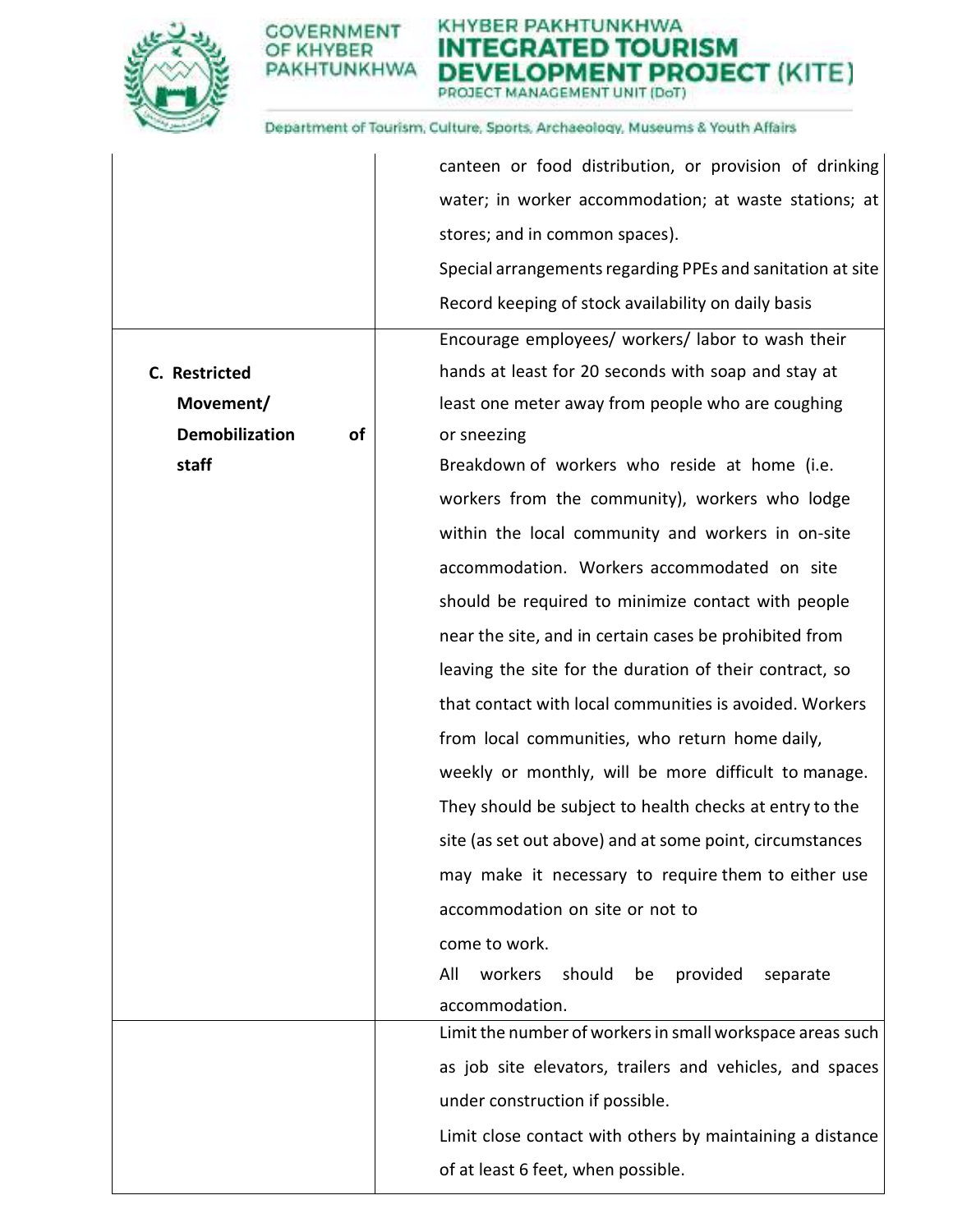

KHYBER PAKHTUNKHWA **INTEGRATED TOURISM DEVELOPMENT PROJECT (KITE)** 

|                                    | If a worker is found to have symptoms of COVID-19, the         |
|------------------------------------|----------------------------------------------------------------|
|                                    | worker should be removed immediately from work                 |
|                                    | activities and isolated on designated site.                    |
| D. Training sessions               | Health and safety training for Contractor's Personnel          |
|                                    | (which include project workers and all personnel that the      |
|                                    | Contractor uses on site, including staff and other             |
|                                    | employees of the Contractor and Subcontractors and any         |
|                                    | other personnel assisting the Contractor in                    |
|                                    | carrying out project activities.                               |
|                                    | Sessions related to safety procedures, use of                  |
|                                    | construction PPEs, occupational health and safety issues,      |
|                                    | and code of conduct specially privacy issues including         |
|                                    | social distancing.                                             |
|                                    | Arranging daily briefings with workforce, reminding            |
|                                    | workers to self-monitor for possible symptoms (fever,          |
|                                    | cough) and to report to their supervisor or the COVID-         |
|                                    | 19 focal point if they have symptoms or are feeling unwell.    |
|                                    | Placing posters and sign boards around the site in local       |
|                                    | languages.                                                     |
|                                    | Appointing one person on daily basis among the workforce       |
|                                    | who will serve as trainer for conducting awareness session     |
|                                    | and encouraging the rest to take preventive measures.          |
| E. Operationalization of           | Effective implementation of GRM at site                        |
| <b>Grievance</b><br><b>Redress</b> | Ensuring reporting of COVID-19 related cases to                |
| <b>Mechanism</b>                   | project GRM.                                                   |
|                                    | In case of unavailability of the PPEs at site, grievance would |
|                                    | be lodged directly at Project GRM.                             |
|                                    | The KITE PMU C&WD has developed Grievance Redressed            |
|                                    | Mechanism (GRM) for local communities which will also          |
|                                    | be addressed in the ESMP. The community will make a            |
|                                    | complaint to the PMU KITE C&WD, the telephone number           |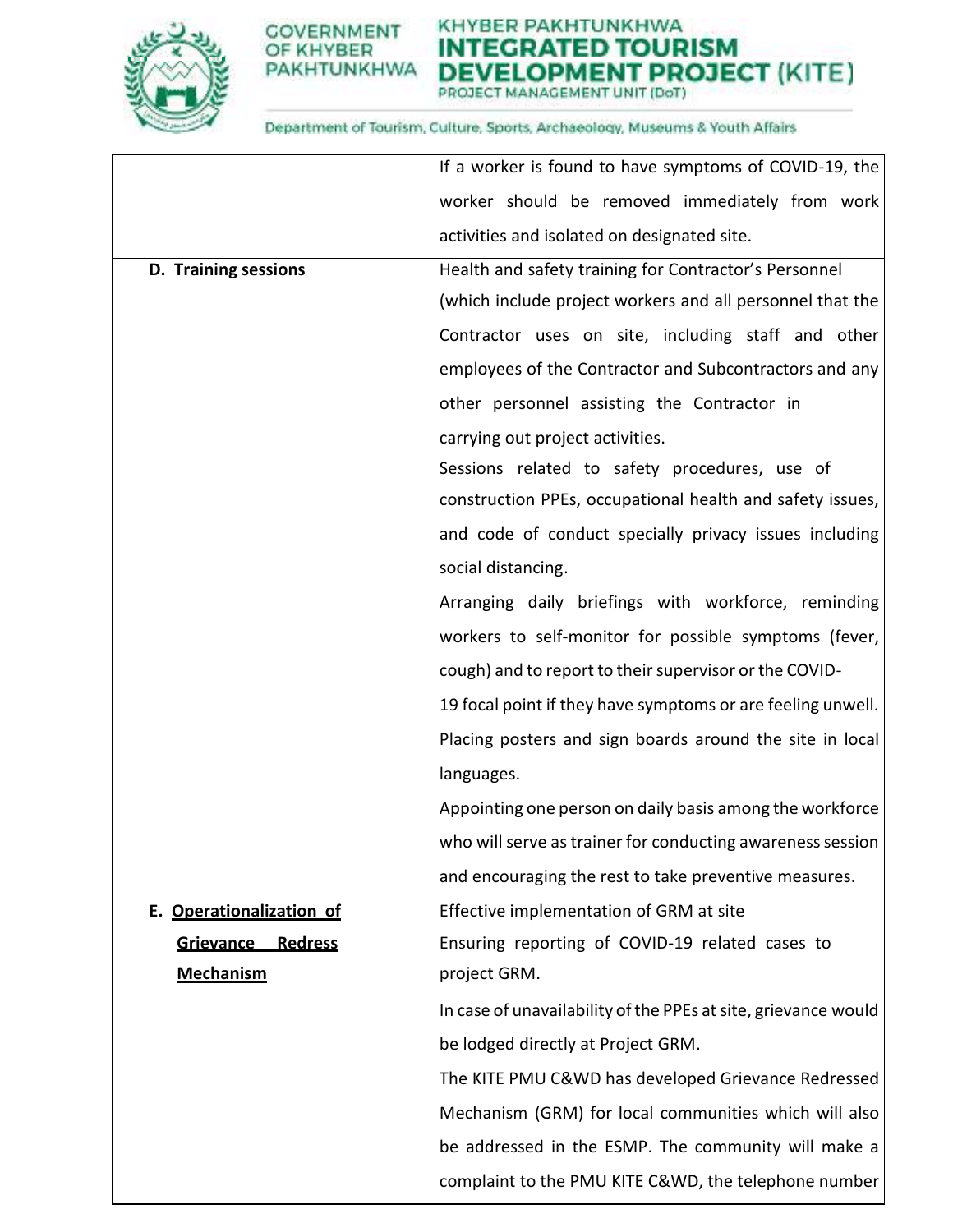

# KHYBER PAKHTUNKHWA **INTEGRATED TOURISM DEVELOPMENT PROJECT (KITE)**

|                                           | of PMU KITE C&WD, address and methods of complaints                                                                                                                                                                                                                                                                                        |  |
|-------------------------------------------|--------------------------------------------------------------------------------------------------------------------------------------------------------------------------------------------------------------------------------------------------------------------------------------------------------------------------------------------|--|
|                                           | (manually) by the community will be displayed on the                                                                                                                                                                                                                                                                                       |  |
|                                           | notice Board of the contractor at the construction site.                                                                                                                                                                                                                                                                                   |  |
| F. Role<br>of KITE<br><b>PMU</b>          | KITE C&W PMU is required to arrange regular                                                                                                                                                                                                                                                                                                |  |
| <b>C&amp;W.</b>                           | meetings with Contractors and workforce to monitor                                                                                                                                                                                                                                                                                         |  |
|                                           | all procedural implementation of COVID-19                                                                                                                                                                                                                                                                                                  |  |
|                                           | prevention related mechanism.                                                                                                                                                                                                                                                                                                              |  |
|                                           | Arrange meeting with concerned DHQs for immediate support and                                                                                                                                                                                                                                                                              |  |
|                                           | guidance in case of emergency.                                                                                                                                                                                                                                                                                                             |  |
|                                           | Conduct regular monitoring visits and assess site                                                                                                                                                                                                                                                                                          |  |
|                                           | compliance against a COVID-19 Screening Checklist.                                                                                                                                                                                                                                                                                         |  |
| <b>Post Execution Phase</b>               |                                                                                                                                                                                                                                                                                                                                            |  |
| A. Post Screening                         | Screening should be done at the end of the day on daily<br>basis, if a worker is found to have any symptoms of COVID-19,<br>he should be immediately removed from work activities,<br>quarantined at designated site and reported to concerned<br>health department.                                                                       |  |
| <b>B.</b> Cleaning and waste              | All waste (PPEs and sanitation related waste) shall be disposed                                                                                                                                                                                                                                                                            |  |
| disposal                                  | off properly at designated sites.                                                                                                                                                                                                                                                                                                          |  |
|                                           |                                                                                                                                                                                                                                                                                                                                            |  |
| A. Record Keeping by<br><b>Contractor</b> | A register shall be maintained by contractor to keep<br>record of attendance and their health status on<br>regular basis.                                                                                                                                                                                                                  |  |
| B. Checking by KITE PMU<br>C&W            | KITE PMU C&W will appoint a focal point for each site,<br>who will check the register, and performance of the<br>implementation of this checklist and report promptly in<br>case of identification of a COVID-19 infected worker.<br>Occupational health and safety advisor will be ensured by<br>contractor, and checked by KITE PMU C&W. |  |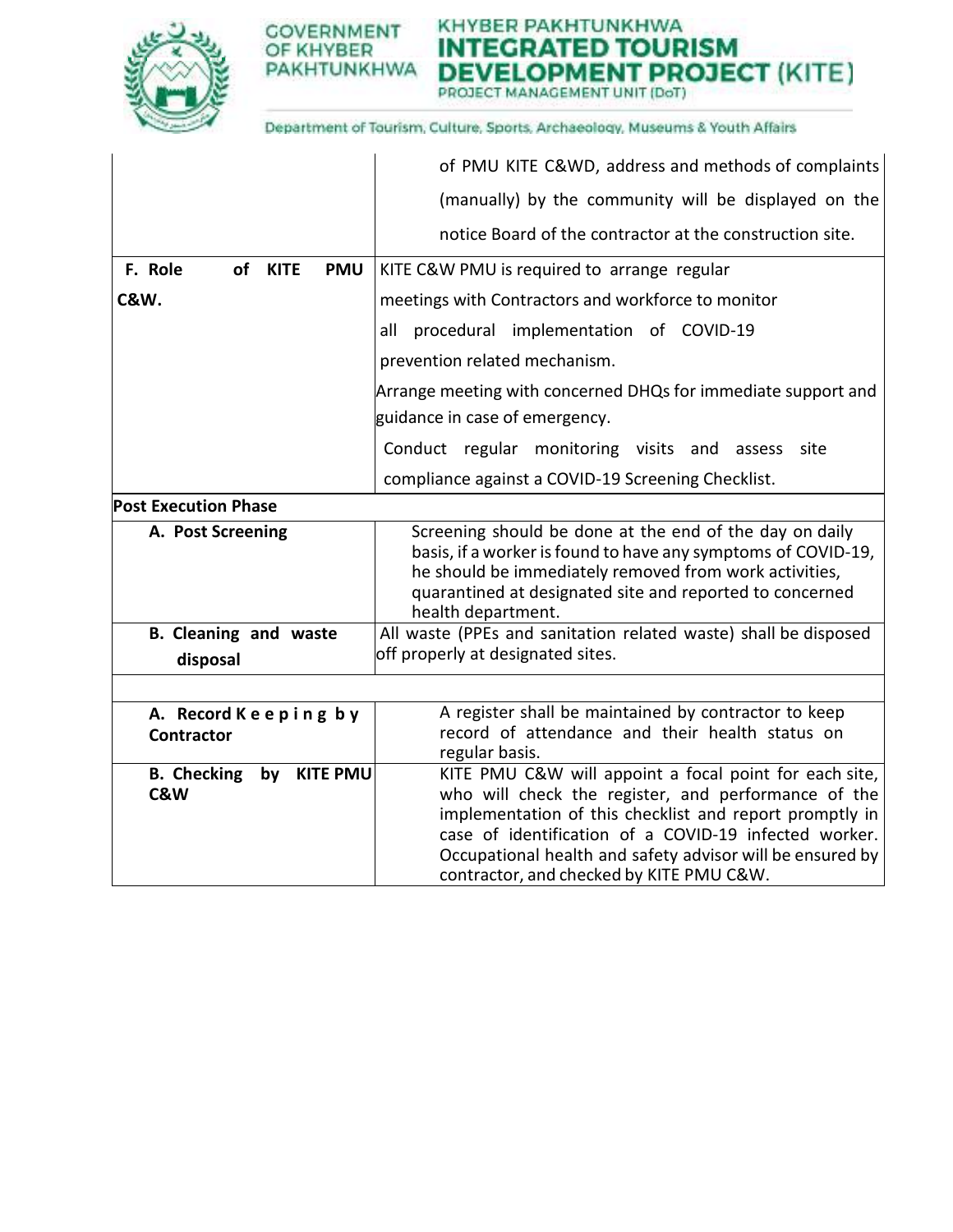

# KHYBER PAKHTUNKHWA **INTEGRATED TOURISM DEVELOPMENT PROJECT (KITE)**

Department of Tourism, Culture, Sports, Archaeology, Museums & Youth Affairs

# **Annexure-04**

# **Environmental Management and Monitoring Checklist**

|               |                                                                                                                         |                                 | <b>Mitigation Measures Implemented</b>                                                                                                                                                                                                  |                           |                                                                                   | <b>Reason for</b>                            | Supervision                                                            |
|---------------|-------------------------------------------------------------------------------------------------------------------------|---------------------------------|-----------------------------------------------------------------------------------------------------------------------------------------------------------------------------------------------------------------------------------------|---------------------------|-----------------------------------------------------------------------------------|----------------------------------------------|------------------------------------------------------------------------|
| <b>S. No.</b> | <b>Environmental impacts</b>                                                                                            | <b>Status</b><br>(Yes or<br>No) | <b>Details</b>                                                                                                                                                                                                                          | <b>Status</b><br>(Yes/No) | <b>Means of</b><br><b>Monitoring</b><br>(Documents/<br><b>Pictorial</b><br>Proof) | non-<br>compliance<br>(If status is<br>"No") | <b>Responsibility</b><br>(Contractor/<br><b>Site Sub-</b><br>engineer) |
| 1.            | Are the contaminants (such<br>as toilet waste) from the<br>construction site being<br>released to the<br>environment?   |                                 | Toilet facility either<br>connected with the sewer<br>system, or having<br>appropriate disposal<br>system such as septic tank<br>and soakage pit will be<br>established at the site.                                                    |                           | Register/pic                                                                      |                                              | Contractor                                                             |
| 2.            | Are the effluents from the<br>site causing or likely to<br>cause additional sediment<br>load in the receiving<br>water? |                                 | • No sediments or debris<br>will be<br>released/disposed in the<br>open/nearby water<br>ways.<br>• Appropriate sediment<br>control measures <i>i.e.</i><br>provision of septic tank<br>at each site to prevent<br>sediments from moving |                           | The area is<br>clean/<br>photographs/<br>visual                                   |                                              | Contractor                                                             |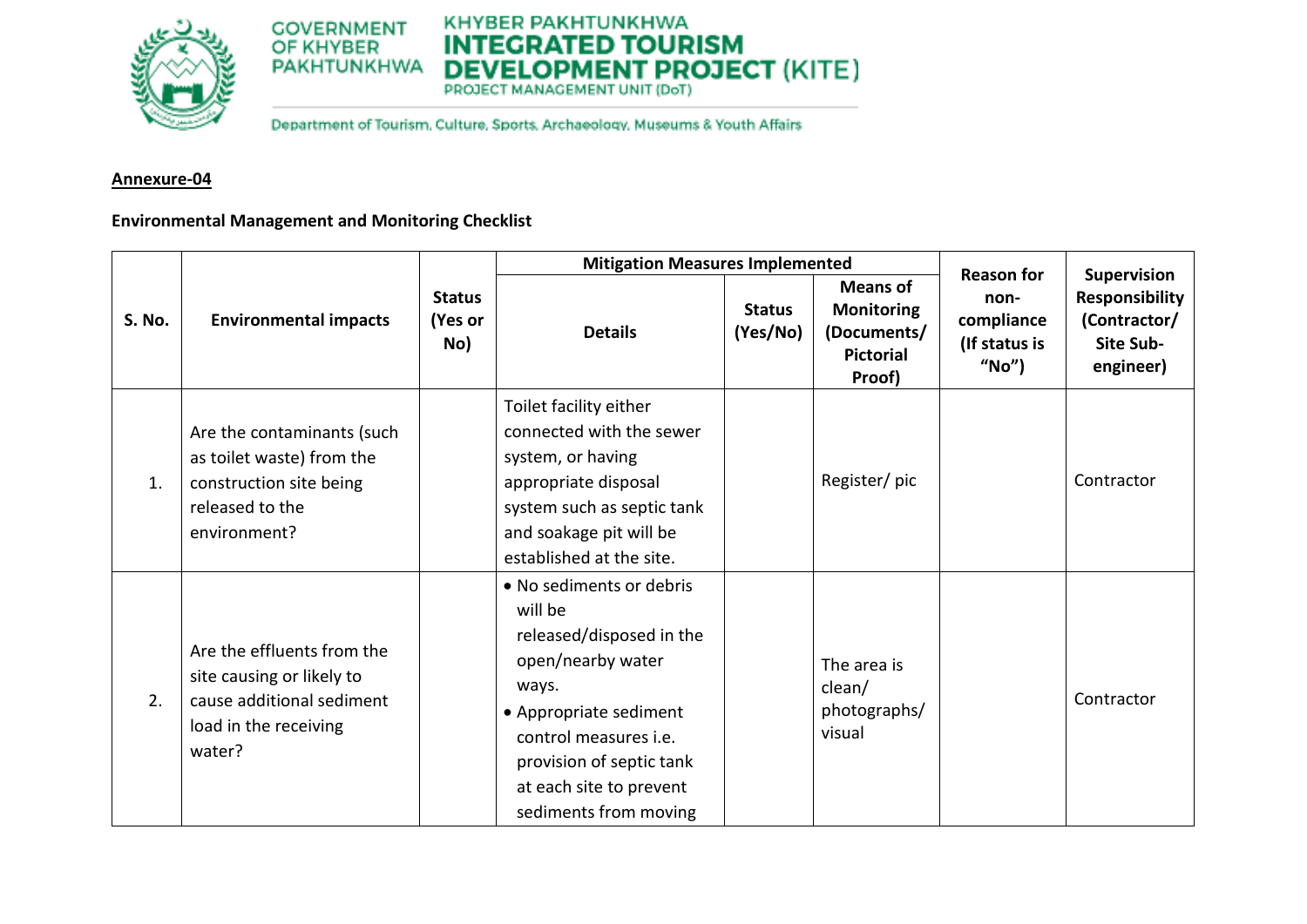

# KHYBER PAKHTUNKHWA **INTEGRATED TOURISM DEVELOPMENT PROJECT (KITE)**

|    |                                                                                                                           | offsite and causing<br>excessive turbidity in the<br>waterways.                                                                                                                                                                                                                                                                                |              |            |
|----|---------------------------------------------------------------------------------------------------------------------------|------------------------------------------------------------------------------------------------------------------------------------------------------------------------------------------------------------------------------------------------------------------------------------------------------------------------------------------------|--------------|------------|
| 3. | Are the effluents or debris<br>from the site choking or<br>likely to choke the existing<br>sewer or drain?                | • No sediments or debris<br>will be<br>released/disposed in the<br>drains.<br>• Appropriate sediment<br>control measures will be<br>taken to prevent<br>sediments from entering<br>the drains/sewer.                                                                                                                                           | Register/pic |            |
| 4. | Are the construction<br>activities producing or<br>likely to produce significant<br>quantities of construction<br>wastes? | • Waste collection and<br>disposal arrangements/<br>locations will be<br>identified for all major<br>waste types expected<br>from the construction<br>activities.<br>• Construction waste will<br>be disposed properly<br>using the approved<br>method at approved<br>locations by taking<br>services from local TMA<br>wherever feasible, the | Register/pic | Contractor |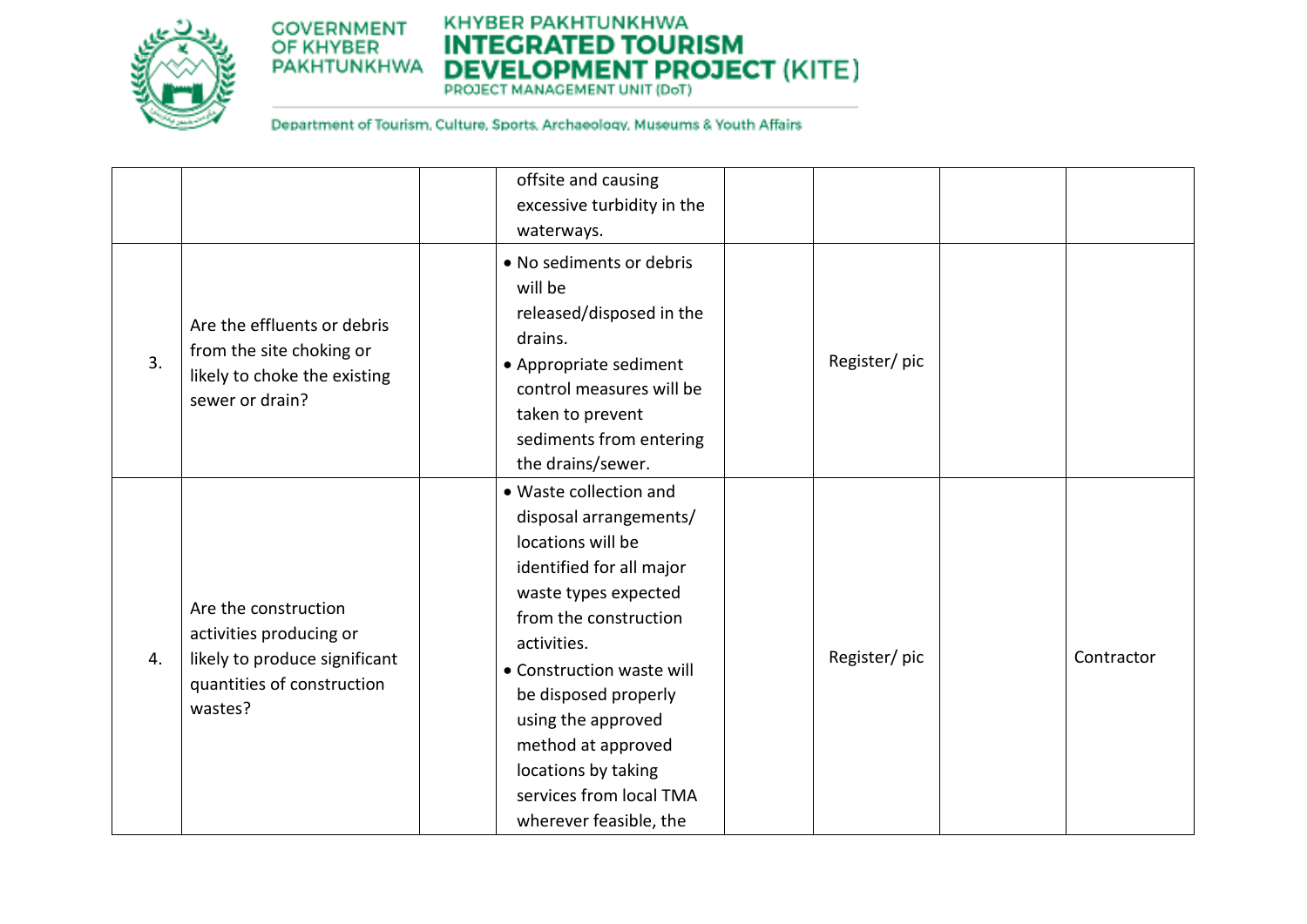

# KHYBER PAKHTUNKHWA **INTEGRATED TOURISM DEVELOPMENT PROJECT (KITE)**

PROJECT MANAGEMENT UNIT (DoT)

|   |                                                                                                | waste will be reused                                                                                                                                                                                                                                                                                                                               |              |            |
|---|------------------------------------------------------------------------------------------------|----------------------------------------------------------------------------------------------------------------------------------------------------------------------------------------------------------------------------------------------------------------------------------------------------------------------------------------------------|--------------|------------|
|   |                                                                                                | and/or recycled.                                                                                                                                                                                                                                                                                                                                   |              |            |
| 5 | Are the construction<br>activities causing or likely to<br>cause air quality<br>deterioration? | • Keep the surroundings<br>free from debris to<br>minimize dust.<br>• There will not be<br>excessive idling of<br>construction<br>machinery/vehicles at<br>site.<br>• Water sprinkling will be<br>carried out in case of<br>excessive dust emissions.                                                                                              | Register/pic | Contractor |
| 6 | Are there any safety hazard<br>concerns for the workers.                                       | • All works to be carried<br>out in a safe and<br>disciplined manner.<br>Workers will use<br>appropriate personal<br>protective equipment<br>(PPE), including hard<br>hats and safety boots<br>(always), and masks and<br>goggles (as needed).<br>• fencing of site by safety<br>tape the nearby<br>population, particularly<br>children, from the |              | Contractor |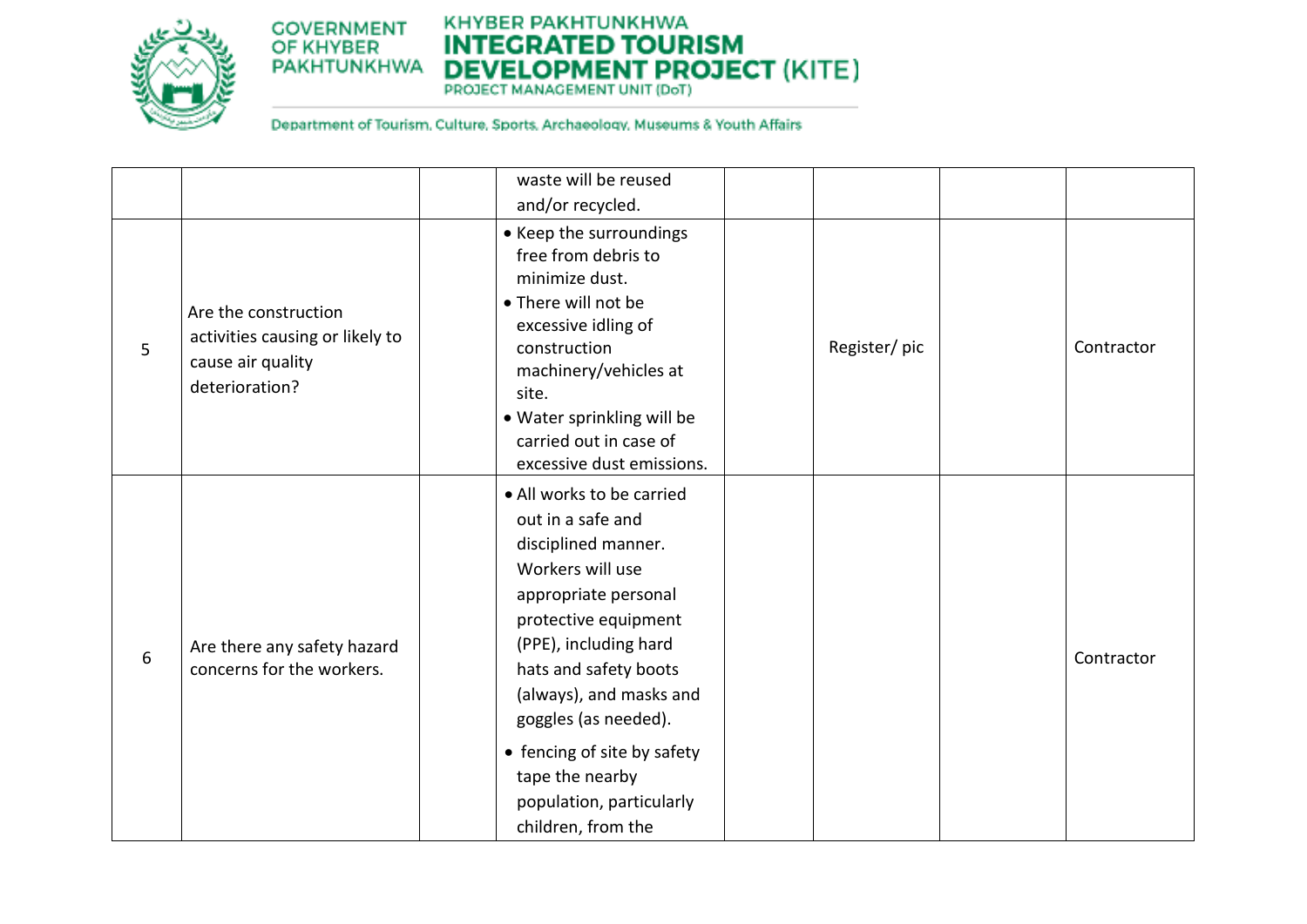

# KHYBER PAKHTUNKHWA **INTEGRATED TOURISM DEVELOPMENT PROJECT (KITE)**

| construction activities,                           |
|----------------------------------------------------|
| loading/unloading of                               |
| construction activities,                           |
| loading/unloading of                               |
| material, and vehicle                              |
| operation.                                         |
| • First-aid boxes will be<br>made available at the |
| site.                                              |
| • List of important<br>telephone numbers (fire     |
| stations, hospitals, police                        |
| and others) will be                                |
| placed at the                                      |
| appropriate location at                            |
| the site.                                          |

|       | Checklist filled by: |       | <b>Checklist reviewed by:</b> |
|-------|----------------------|-------|-------------------------------|
| Name: |                      | Name: |                               |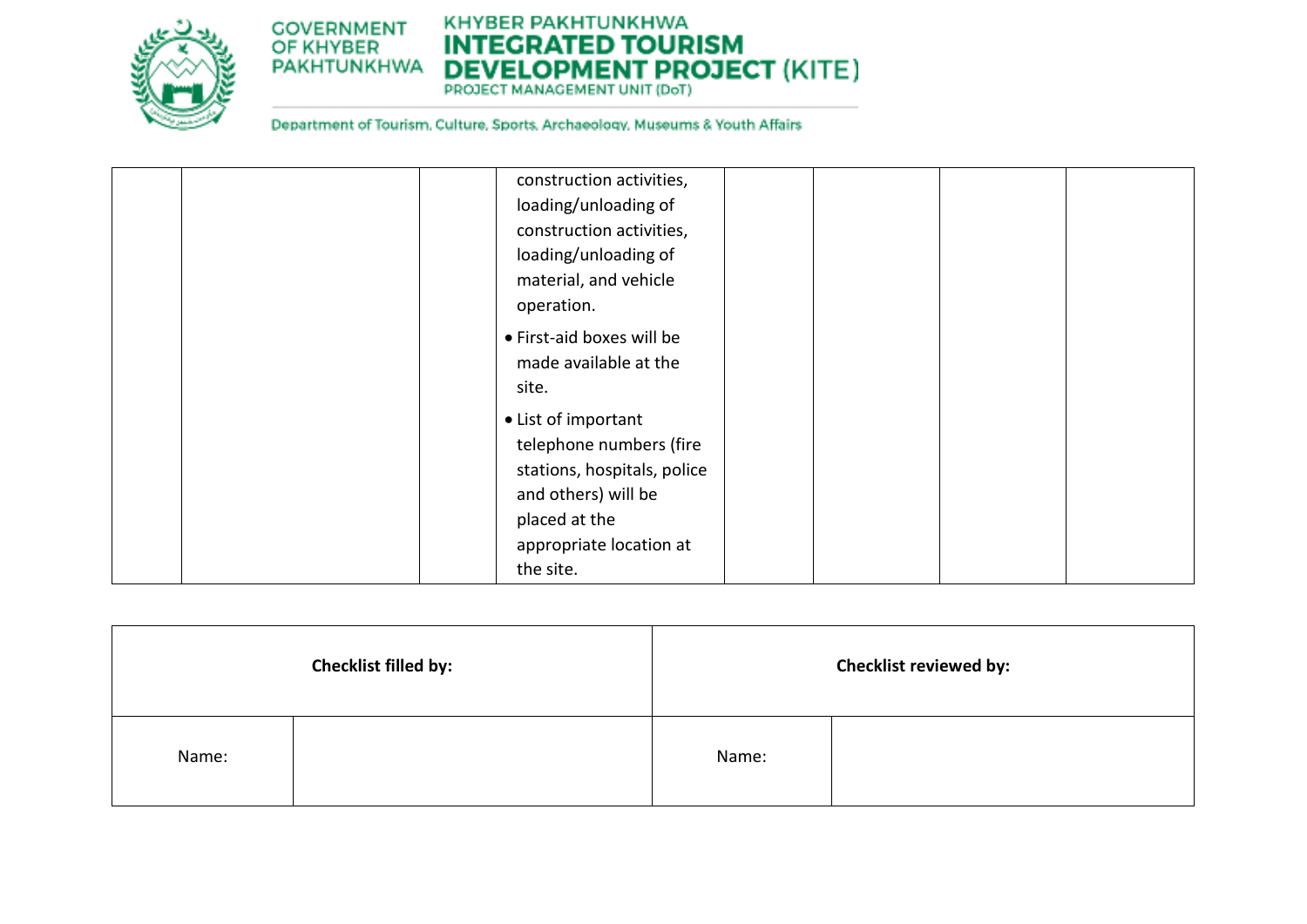

# KHYBER PAKHTUNKHWA **INTEGRATED TOURISM DEVELOPMENT PROJECT (KITE)**

| Signature: | Signature: |  |
|------------|------------|--|
| Date:      | Date:      |  |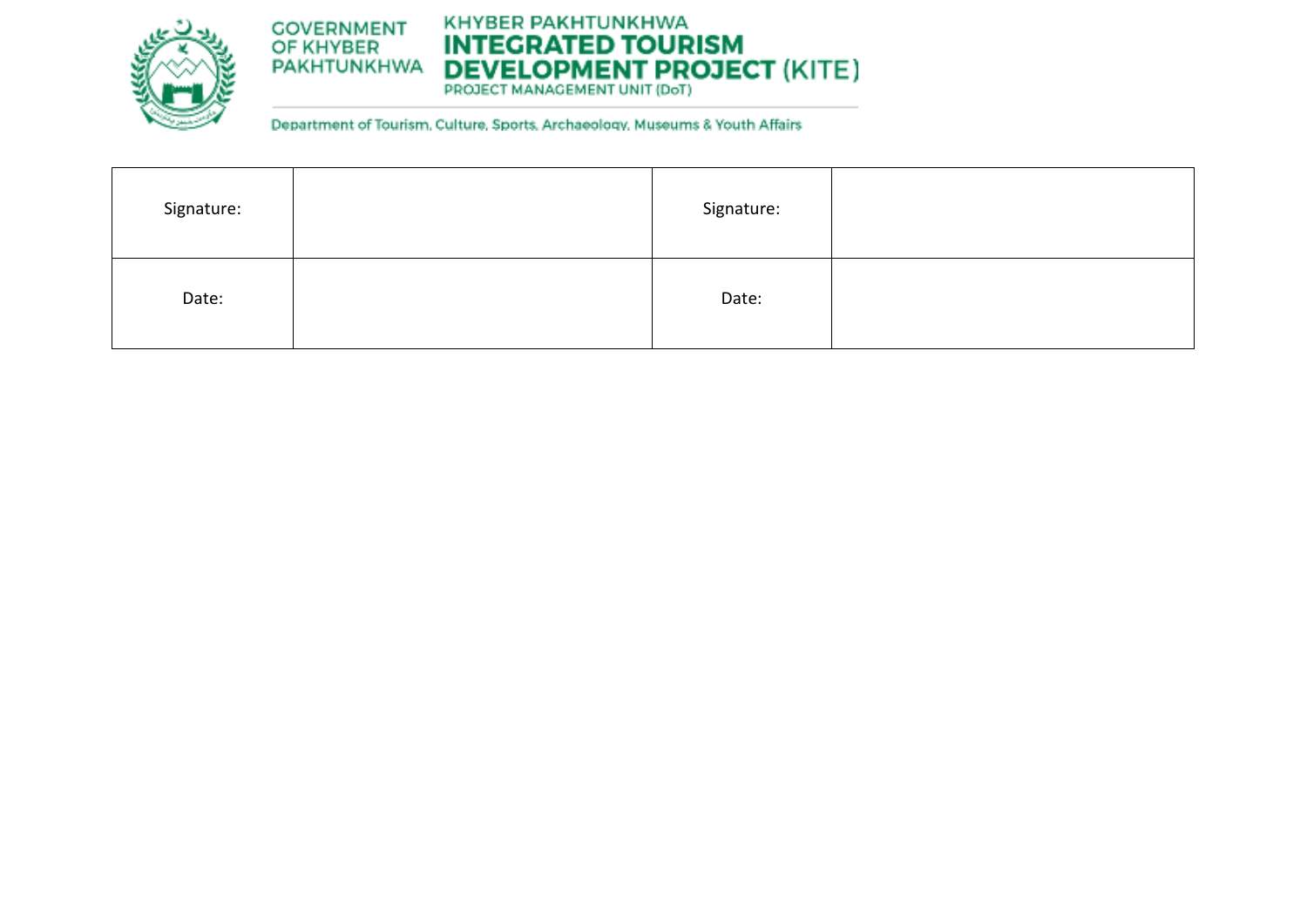





Department of Tourism, Culture, Sports, Archaeology, Museums & Youth Affairs

# Annexure - 05 **Drawings Takht Bai:**

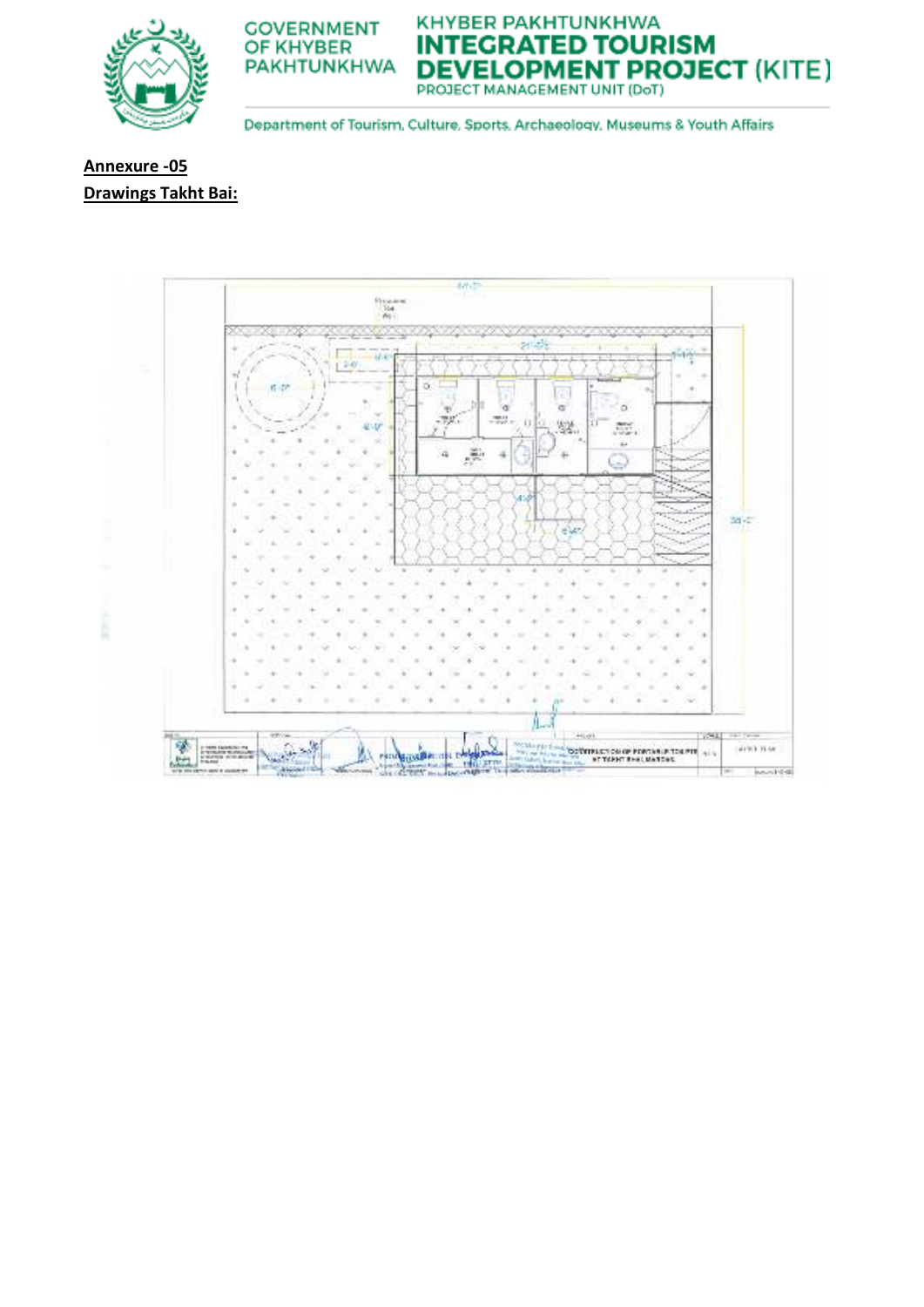

I

I



KHYBER PAKHTUNKHWA **INTEGRATED TOURISM DEVELOPMENT PROJECT (KITE)**<br>PROJECT MANAGEMENT UNIT (DoT)

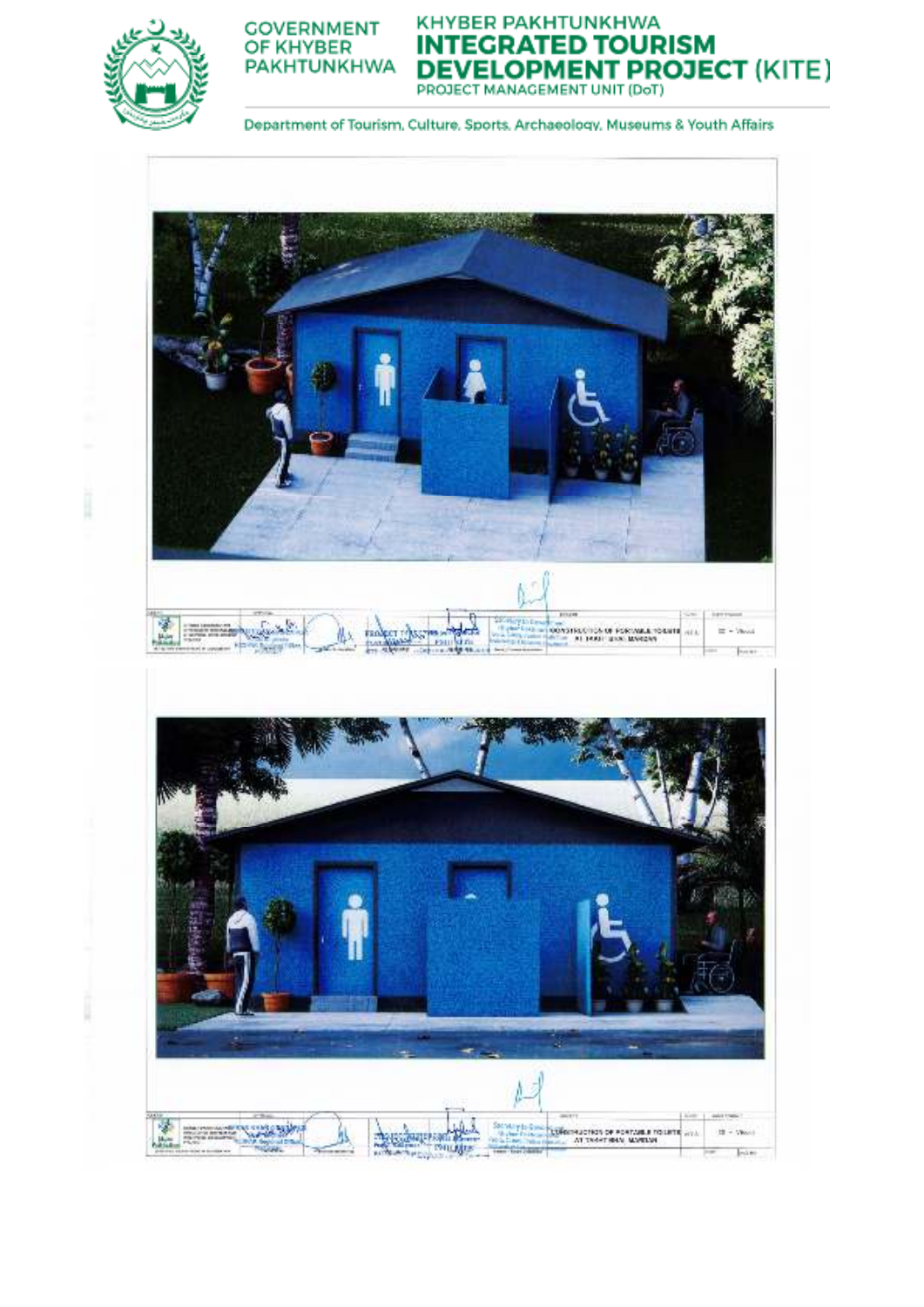

**DEVELOPMENT PROJECT (KITE)** 

**NTEGRATED TOURISM** 

Department of Tourism, Culture, Sports, Archaeology, Museums & Youth Affairs

IN

KHYBER PAKHTUNKHWA

# **Drawings Gor Gathri:**



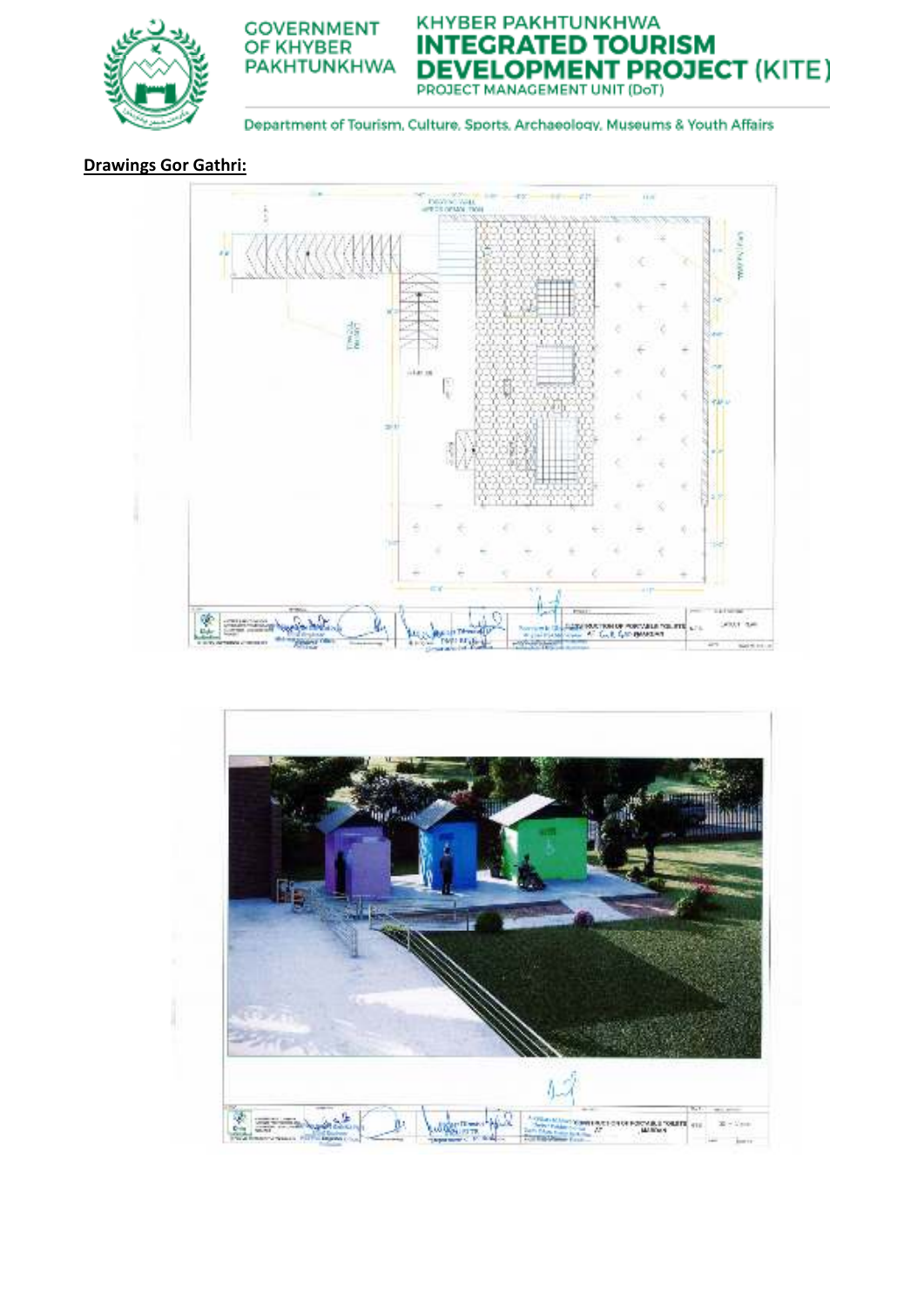



KHYBER PAKHTUNKHWA **INTEGRATED TOURISM DEVELOPMENT PROJECT (KITE)** PROJECT MANAGEMENT UNIT (DoT)

Department of Tourism, Culture, Sports, Archaeology, Museums & Youth Affairs

**Annex-06 E&S Consultation Meeting Attendance List:** 



**KHYBER PAKHTUNKHWA INTEGRATED TOURISM DEVELOPMENT PROJECT DEPARTMENT OF TOURISM** 

#### **Attendance Sheet for Sereening ENS Visit of Gorkhatri Site**

| <b>SC No.</b>  | Policement   | Designation/Department | Gigarature                    |
|----------------|--------------|------------------------|-------------------------------|
| $\varnothing$  | Faxaz Khan   | memory - Governori     |                               |
| 2              | Mudelet      | Unsited                | $+$ actor                     |
| S              | Ahmad AL     | Rep Crockates          | $A\rightarrow$ .              |
| $4 +$          | Asif Ram     | Past Museumontes       | $\bigoplus_{n\geq n}$         |
| Ė,             | Amme Khan    | Acchearlaged           | $\Lambda \rightarrow \Lambda$ |
| i              | Kashi & Khau | $4x$ ge                | Kita                          |
|                | Ingen Ehr    | $k_{\varphi}$ $T/M$    | - we know                     |
| $\mathbf{z}$ . | Gulgar Klau  | visi                   | $\left( \frac{1}{2} \right)$  |
| F.             | Kynngul      | Local                  | Wape.                         |
|                |              |                        |                               |
|                |              |                        |                               |
|                |              |                        |                               |